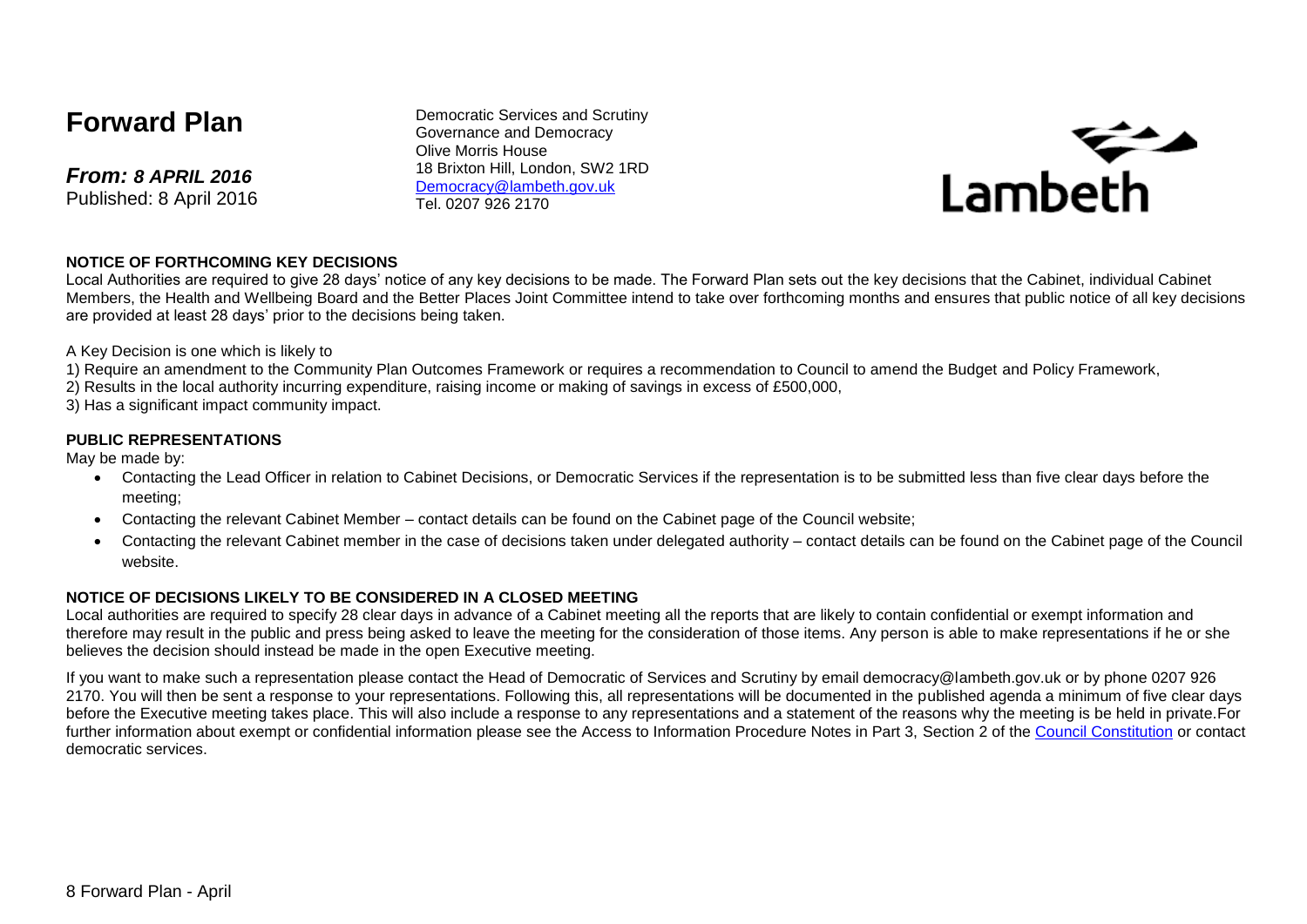# **Reports to be considered by Cabinet**

| Investing in better neighbourhoods<br>and building the homes we need to<br>house the people of Lambeth -<br><b>Cressingham Gardens Estate</b><br>Decision on the future of the<br>Cressingham Gardens estate.<br>Tulse Hill                                                                                                       | Cabinet<br>19 Feb 2016        | 21 Mar 2016 | Investing in better<br>neighbourhoods and<br>building the homes we<br>need to house the<br>people of Lambeth -<br><b>Cressingham Gardens</b><br>Estate                                            | Julian Hart, Housing<br><b>Regeneration Programme</b><br>Manager<br>jhart@lambeth.gov.uk<br>Tel: 07799 775362                                |
|-----------------------------------------------------------------------------------------------------------------------------------------------------------------------------------------------------------------------------------------------------------------------------------------------------------------------------------|-------------------------------|-------------|---------------------------------------------------------------------------------------------------------------------------------------------------------------------------------------------------|----------------------------------------------------------------------------------------------------------------------------------------------|
| Events Strategy 2015-18<br>The Events Strategy sets out the<br>future coordination of event delivery in<br>Lambeth. It covers major event days<br>including the Country Show,<br>community event coordination, events<br>policies, investment return to open<br>spaces and the diversification of<br>events activity<br>All Wards | Cabinet<br>27th November 2015 | 11 Apr 2016 | Events Strategy 2015-<br>18                                                                                                                                                                       | Julian Ellerby, Director<br>Campaigns and<br>Communications<br>jellerby@lambeth.gov.uk<br>Lambeth Town Hall, Brixton<br>Hill, London SW2 1RW |
| <b>Universal Credit</b><br>To inform Cabinet of the implications<br>of the roll out of Universal Credit on<br>residents, the council's benefit service<br>and budget, and the HRA.<br>All Wards                                                                                                                                   | Cabinet                       | 11 Apr 2016 | <b>Universal Credit</b><br>Universal Credit-<br>government directions<br><b>IFS report February</b><br>2016<br>FR Strategy Final<br><b>FINAL Cumulative</b><br>equalities impact<br>analysis 0803 | Helen Payne<br>hpayne@lambeth.gov.uk                                                                                                         |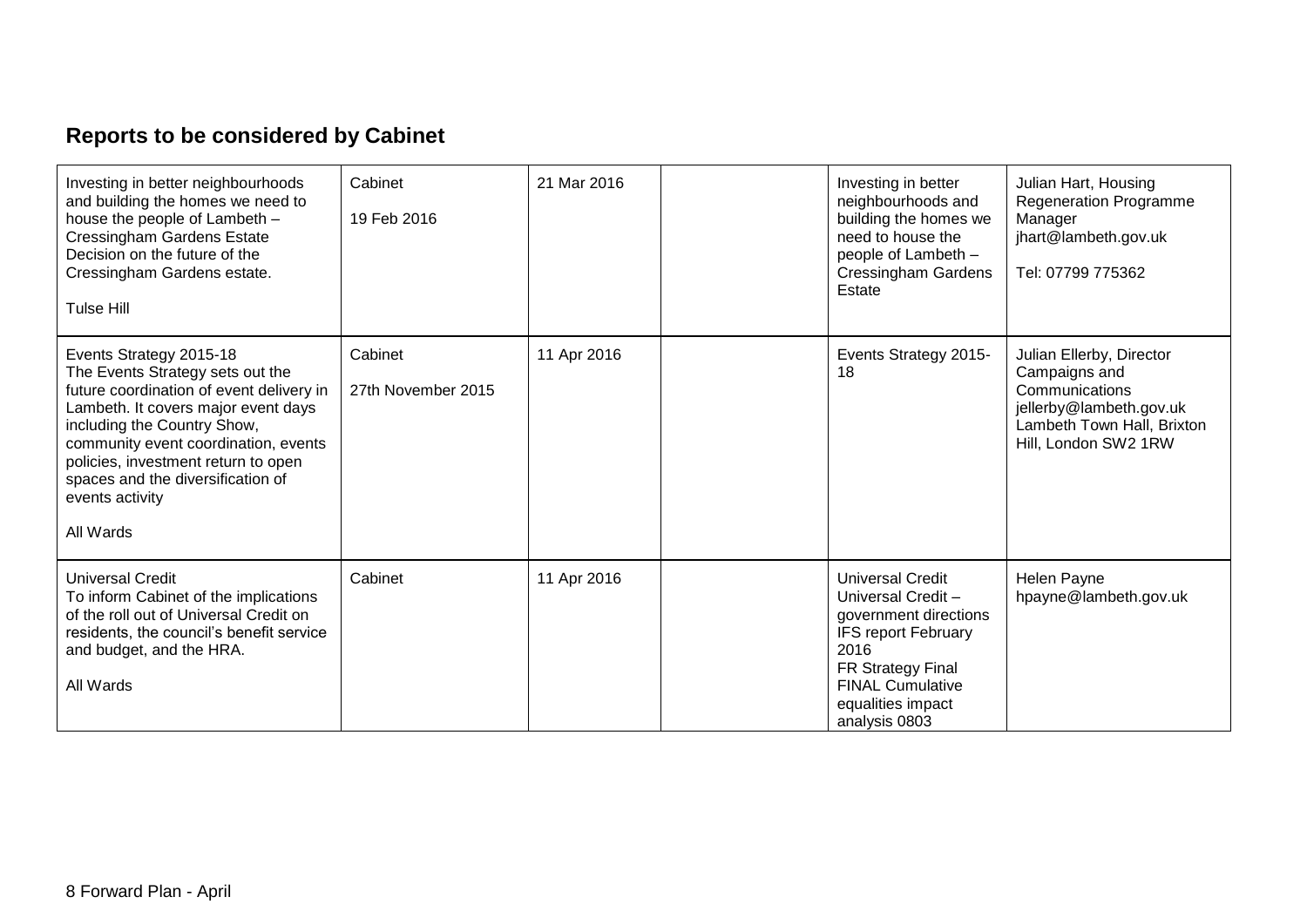| <b>Outsourcing Homelessness Reviews</b><br>The decision is whether to enter in to<br>a formal arrangement with the current<br>provider, RMG Ltd for one year to<br>undertake statutory Sec. 202<br>homeless review decisions and any<br>associated administrative work. Since<br>April 2015 due to recruitment<br>problems we have been outsourcing<br>reviews, which has enabled us to keep<br>control of our backlog and number of<br>cases in TA under review. The quality<br>of the decisions has been consistently<br>high.In addition, outsourcing reviews<br>in this way rather than appointing a<br>reviews officer has contributed to an<br>underspend in the budget (if we<br>disregard TA) and has proven to be an<br>economical option for the Council. | Cabinet | 11 Apr 2016 | Outsourcing<br>Homelessness<br><b>Reviews</b><br>Deregulation and<br><b>Contracting Out Act</b><br>1994<br>The Local Authorities<br>(Contracting Out of<br>Allocation of Housing<br>and Homeless<br>Functions) Order 1996 | Neil Wightman, Delivery<br><b>Director Housing</b><br>Management<br>NWightman@lambeth.gov.uk<br>1st Floor, Blue Star House,<br>Stockwell Road, Brixton,<br>SW <sub>9</sub><br>Tel: 020 7926 7051 |
|---------------------------------------------------------------------------------------------------------------------------------------------------------------------------------------------------------------------------------------------------------------------------------------------------------------------------------------------------------------------------------------------------------------------------------------------------------------------------------------------------------------------------------------------------------------------------------------------------------------------------------------------------------------------------------------------------------------------------------------------------------------------|---------|-------------|---------------------------------------------------------------------------------------------------------------------------------------------------------------------------------------------------------------------------|--------------------------------------------------------------------------------------------------------------------------------------------------------------------------------------------------|
| There is a limited market for this kind<br>of service and we have an effective<br>client relationship with this provider.<br>There would be a cost in replacing this<br>with another short term provider who<br>would have a steep learning curve and<br>this would impact upon performance<br>and cost to the council. The service is<br>low value and the flow of work is hard<br>to predict. Because of this we need 12<br>months to review the requirements for<br>a longer term arrangement and put a<br>proper procurement into place.                                                                                                                                                                                                                        |         |             |                                                                                                                                                                                                                           |                                                                                                                                                                                                  |
| 6egat weardcestednas Advise @ 11 fat this is<br>a decision that has to be made by<br>cabinet under the requirements of the                                                                                                                                                                                                                                                                                                                                                                                                                                                                                                                                                                                                                                          |         |             |                                                                                                                                                                                                                           | $-3-$                                                                                                                                                                                            |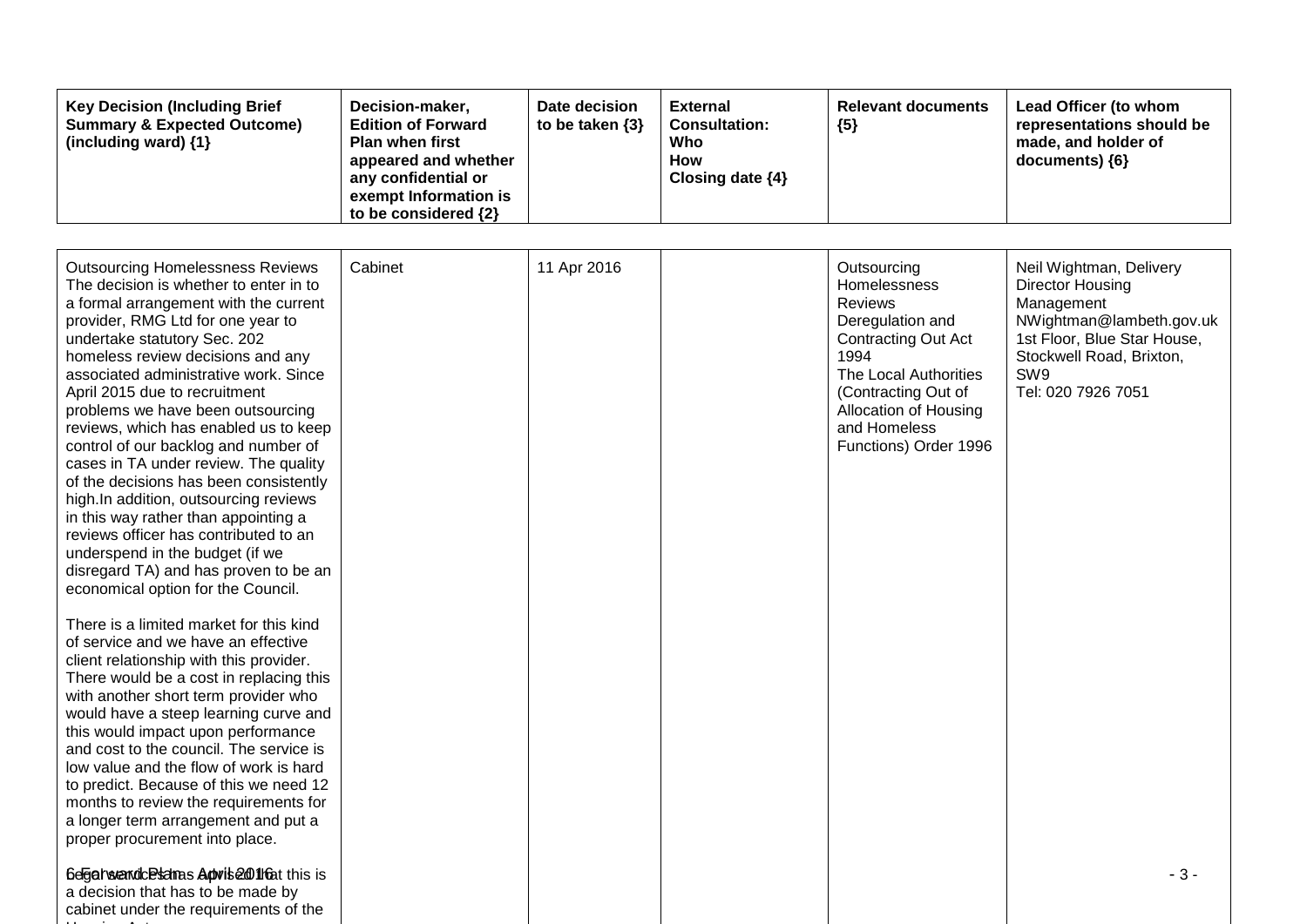| <b>Key Decision (Including Brief</b><br><b>Summary &amp; Expected Outcome)</b><br>(including ward) $\{1\}$ | Decision-maker,<br><b>Edition of Forward</b><br><b>Plan when first</b><br>appeared and whether<br>any confidential or<br>exempt Information is<br>to be considered $\{2\}$ | Date decision<br>to be taken $\{3\}$ | <b>External</b><br><b>Consultation:</b><br>Who<br>How<br>Closing date $\{4\}$ | <b>Relevant documents</b><br>${5}$ | Lead Officer (to whom<br>representations should be<br>made, and holder of<br>$documents)$ {6} |
|------------------------------------------------------------------------------------------------------------|----------------------------------------------------------------------------------------------------------------------------------------------------------------------------|--------------------------------------|-------------------------------------------------------------------------------|------------------------------------|-----------------------------------------------------------------------------------------------|
|------------------------------------------------------------------------------------------------------------|----------------------------------------------------------------------------------------------------------------------------------------------------------------------------|--------------------------------------|-------------------------------------------------------------------------------|------------------------------------|-----------------------------------------------------------------------------------------------|

| Resident Involvement in Housing<br><b>Scrutiny Commission Report</b><br>The commission looked at how to<br>improve resident involvement in<br>Lambeth in order to ensure<br>tenants/leaseholders are central in the<br>decision making processes that inform<br>improvement in the delivery of housing<br>works and services, as well as<br>achieving value for money and driving<br>up tenant and leaseholder satisfaction.<br>The report will contain a series of<br>recommendations and associated<br>departmental action plan for which<br>approval will be sought.<br>All Wards | Cabinet | 9 May 2016 |                                                                                                                                                        | Resident Involvement<br>in Housing Scrutiny<br><b>Commission Report</b> | Gary O'Key<br>gokey@lambeth.gov.uk<br>Tel: 020 7926 2183                                                                                          |
|--------------------------------------------------------------------------------------------------------------------------------------------------------------------------------------------------------------------------------------------------------------------------------------------------------------------------------------------------------------------------------------------------------------------------------------------------------------------------------------------------------------------------------------------------------------------------------------|---------|------------|--------------------------------------------------------------------------------------------------------------------------------------------------------|-------------------------------------------------------------------------|---------------------------------------------------------------------------------------------------------------------------------------------------|
| Refresh of Lambeth's Health and<br>Wellbeing strategy<br>Lambeth's Health and Wellbeing<br>strategy was coproduced in 2013. This<br>refresh sets out priorities for the next<br>three years.                                                                                                                                                                                                                                                                                                                                                                                         | Cabinet | 9 May 2016 | The strategy priorities<br>are based on<br>feedback gathered<br>across the<br>partnership, including<br>specific engagement<br>on the strategy itself. | Refresh of Lambeth's<br>Health and Wellbeing<br>strategy                | Valerie Dinsmore, Head of<br>Policy, Research and<br><b>Customer Relations</b><br>VDinsmore@lambeth.gov.uk<br>Phoenix House<br>Tel: 020 7926 4682 |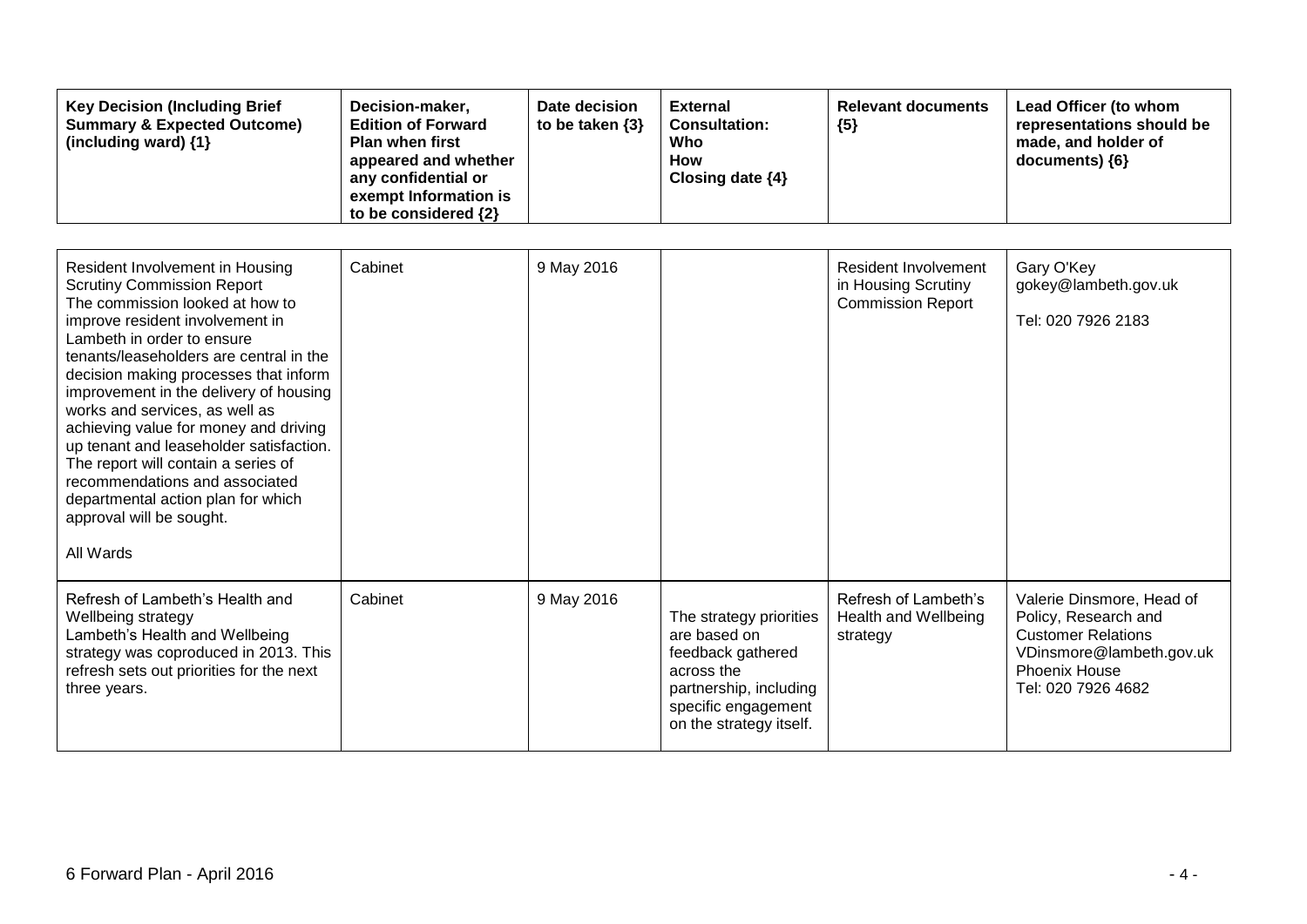| <b>Key Decision (Including Brief</b><br><b>Summary &amp; Expected Outcome)</b><br>(including ward) {1}                                                                                                                                                                                                                                                                                                 | Decision-maker,<br><b>Edition of Forward</b><br><b>Plan when first</b><br>appeared and whether<br>any confidential or<br>exempt Information is<br>to be considered {2} | Date decision<br>to be taken $\{3\}$ | <b>External</b><br><b>Consultation:</b><br>Who<br><b>How</b><br>Closing date {4} | <b>Relevant documents</b><br>${5}$                                                                                                  | Lead Officer (to whom<br>representations should be<br>made, and holder of<br>documents) {6}                                                                          |
|--------------------------------------------------------------------------------------------------------------------------------------------------------------------------------------------------------------------------------------------------------------------------------------------------------------------------------------------------------------------------------------------------------|------------------------------------------------------------------------------------------------------------------------------------------------------------------------|--------------------------------------|----------------------------------------------------------------------------------|-------------------------------------------------------------------------------------------------------------------------------------|----------------------------------------------------------------------------------------------------------------------------------------------------------------------|
| Delegation of powers to London<br>Borough of Wandsworth to Enforce<br>Parking Controls on the Patmore<br>Estate<br>1. To delegate the Council's functions<br>under the legislation in relation to the<br>Council's land on the Patmore Estate<br>and to enter into a Delegation<br>Agreement with Wandsworth who will<br>be responsible for parking controls<br>across the Patmore Estate.<br>Larkhall | Cabinet<br>Open                                                                                                                                                        | 9 May 2016                           |                                                                                  | Delegation of powers<br>to London Borough of<br>Wandsworth to<br><b>Enforce Parking</b><br>Controls on the<br><b>Patmore Estate</b> | Raj Mistry, Programme<br>Director: Environment,<br>Communities, Housing and<br>Environment<br>rmistry@lambeth.gov.uk<br><b>Blue Star House</b><br>Tel: 020 7926 6263 |
| <b>Council Tax Support Consultation</b><br>Cabinet to agree the approach to<br>consulting with residents on the<br>council's 2017/18 council tax support<br>scheme<br>All Wards                                                                                                                                                                                                                        | Cabinet                                                                                                                                                                | 9 May 2016                           |                                                                                  | <b>Council Tax Support</b><br>Consultation                                                                                          | David Ashmore, Director<br><b>Business and Customer</b><br><b>Services</b><br>dashmore@lambeth.gov.uk<br><b>Olive Morris House</b><br>Tel: 020 7926 0949             |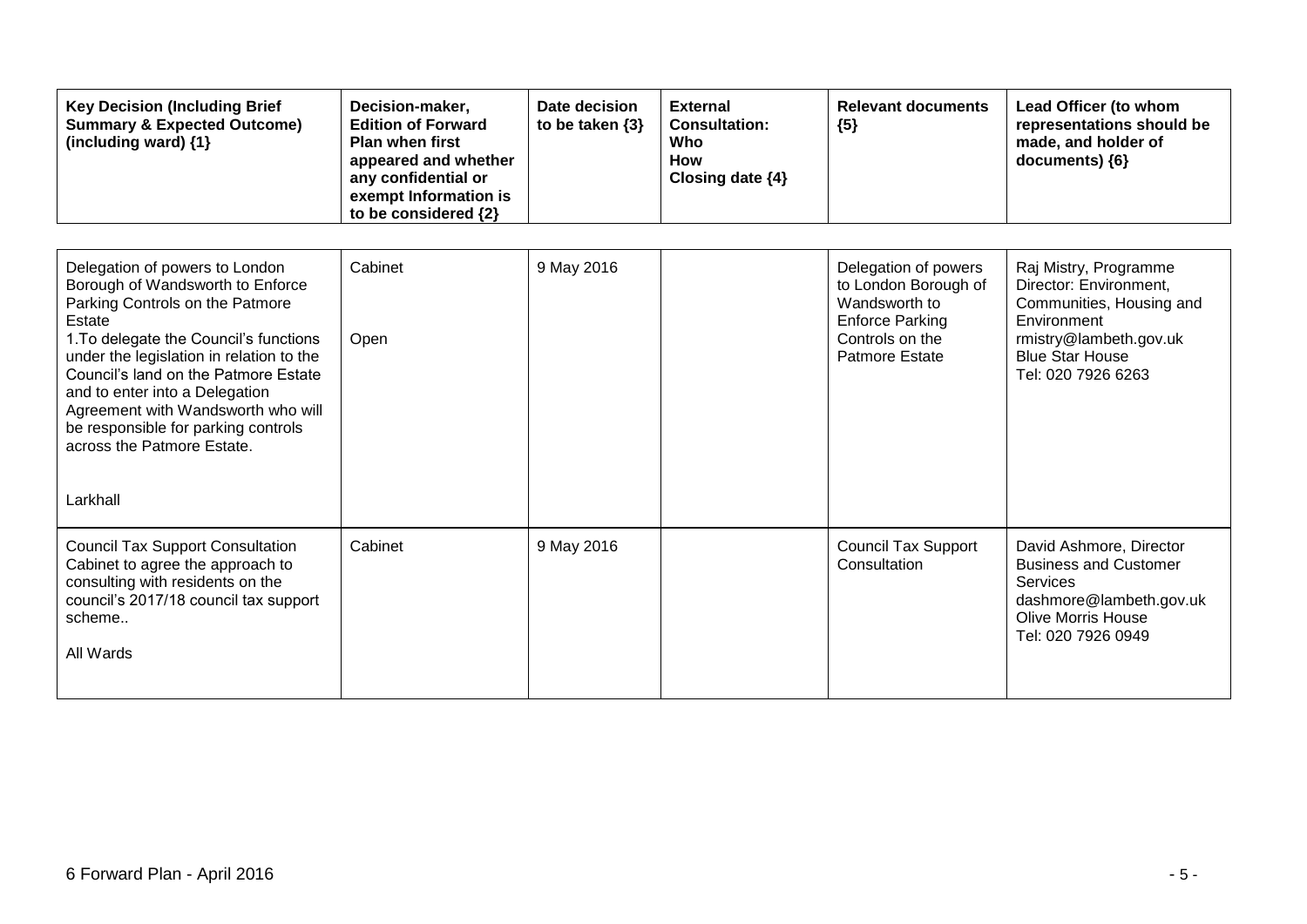| <b>Key Decision (Including Brief</b><br><b>Summary &amp; Expected Outcome)</b><br>(including ward) {1}                                                                                                   | Decision-maker,<br><b>Edition of Forward</b><br><b>Plan when first</b><br>appeared and whether<br>any confidential or<br>exempt Information is<br>to be considered {2} | Date decision<br>to be taken $\{3\}$ | <b>External</b><br><b>Consultation:</b><br>Who<br><b>How</b><br>Closing date $\{4\}$ | <b>Relevant documents</b><br>${5}$                 | Lead Officer (to whom<br>representations should be<br>made, and holder of<br>documents) ${6}$                          |
|----------------------------------------------------------------------------------------------------------------------------------------------------------------------------------------------------------|------------------------------------------------------------------------------------------------------------------------------------------------------------------------|--------------------------------------|--------------------------------------------------------------------------------------|----------------------------------------------------|------------------------------------------------------------------------------------------------------------------------|
| Lambeth Local Plan Review - Issues<br>& Options<br>Cabinet needs to approve the first part<br>of the Local Plan review process - the<br>Issues & Options stage - for public<br>consultation<br>All Wards | Cabinet                                                                                                                                                                | June 2016                            |                                                                                      | Lambeth Local Plan<br>Review – Issues &<br>Options | Alan Vinall<br>avinall@lambeth.gov.uk<br>1st Floor, Phoenix House<br>Tel: 020 7926 1212                                |
| Lambeth Community Plan 2016 - 2020<br>To agree the outcomes, targets and<br>measures. Also to agree the Social<br>Value Strategy.                                                                        | Cabinet                                                                                                                                                                | June 2016                            |                                                                                      | Lambeth Community<br>Plan 2016 - 2020              | Hannah Jameson, Strategy<br>Manager<br>hjameson@lambeth.gov.uk<br>Room 113, Lambeth Town<br>Hall<br>Tel: 020 7926 6918 |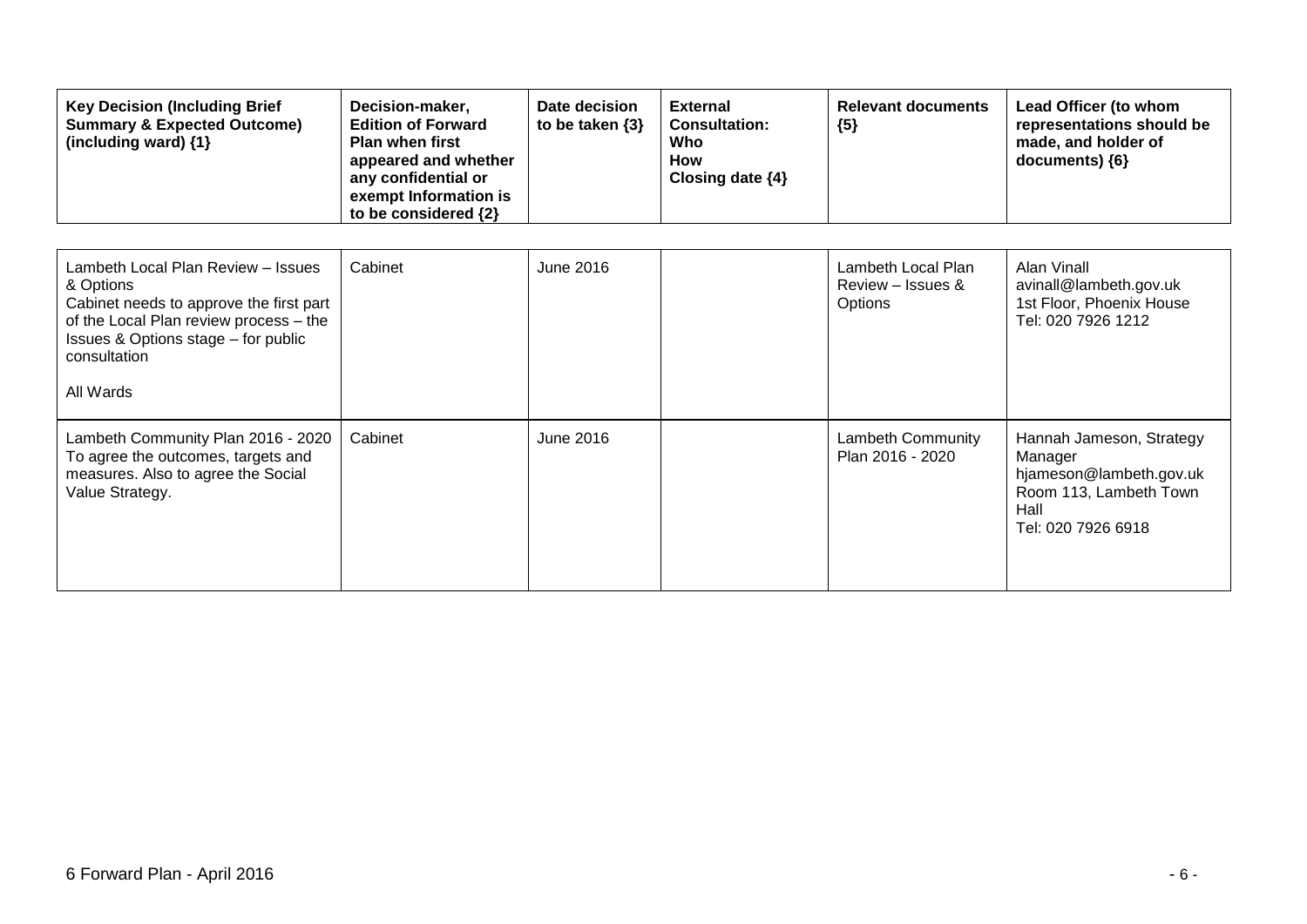| <b>Key Decision (Including Brief</b><br><b>Summary &amp; Expected Outcome)</b><br>(including ward) {1}                                                                                                                                                                                     | Decision-maker,<br><b>Edition of Forward</b><br><b>Plan when first</b><br>appeared and whether<br>any confidential or<br>exempt Information is<br>to be considered {2} | Date decision<br>to be taken $\{3\}$ | <b>External</b><br><b>Consultation:</b><br>Who<br><b>How</b><br>Closing date $\{4\}$ | <b>Relevant documents</b><br>${5}$  | Lead Officer (to whom<br>representations should be<br>made, and holder of<br>documents) ${6}$ |
|--------------------------------------------------------------------------------------------------------------------------------------------------------------------------------------------------------------------------------------------------------------------------------------------|------------------------------------------------------------------------------------------------------------------------------------------------------------------------|--------------------------------------|--------------------------------------------------------------------------------------|-------------------------------------|-----------------------------------------------------------------------------------------------|
|                                                                                                                                                                                                                                                                                            |                                                                                                                                                                        |                                      |                                                                                      |                                     |                                                                                               |
| Social Value Policy and Guidance<br>The decision is for Cabinet to formally<br>agree and adopt a social value policy<br>and guidance document which will<br>provide guidance to officers, members<br>and partners on how best to achieve<br>social value.                                  | Cabinet                                                                                                                                                                | 6 Jun 2016                           |                                                                                      | Social Value Policy<br>and Guidance | Dorian Gray<br>dgray3@lambeth.gov.uk<br>Lambeth Town Hall<br>Tel: 020 7926 0030               |
| The decision is necessary because it<br>constitutes the adoption of a new<br>policy. This will provide the council<br>with a strategic and operational tool to<br>achieve social value and enable the<br>council to be more effective at<br>achieving its community outcomes.<br>All Wards |                                                                                                                                                                        |                                      |                                                                                      |                                     |                                                                                               |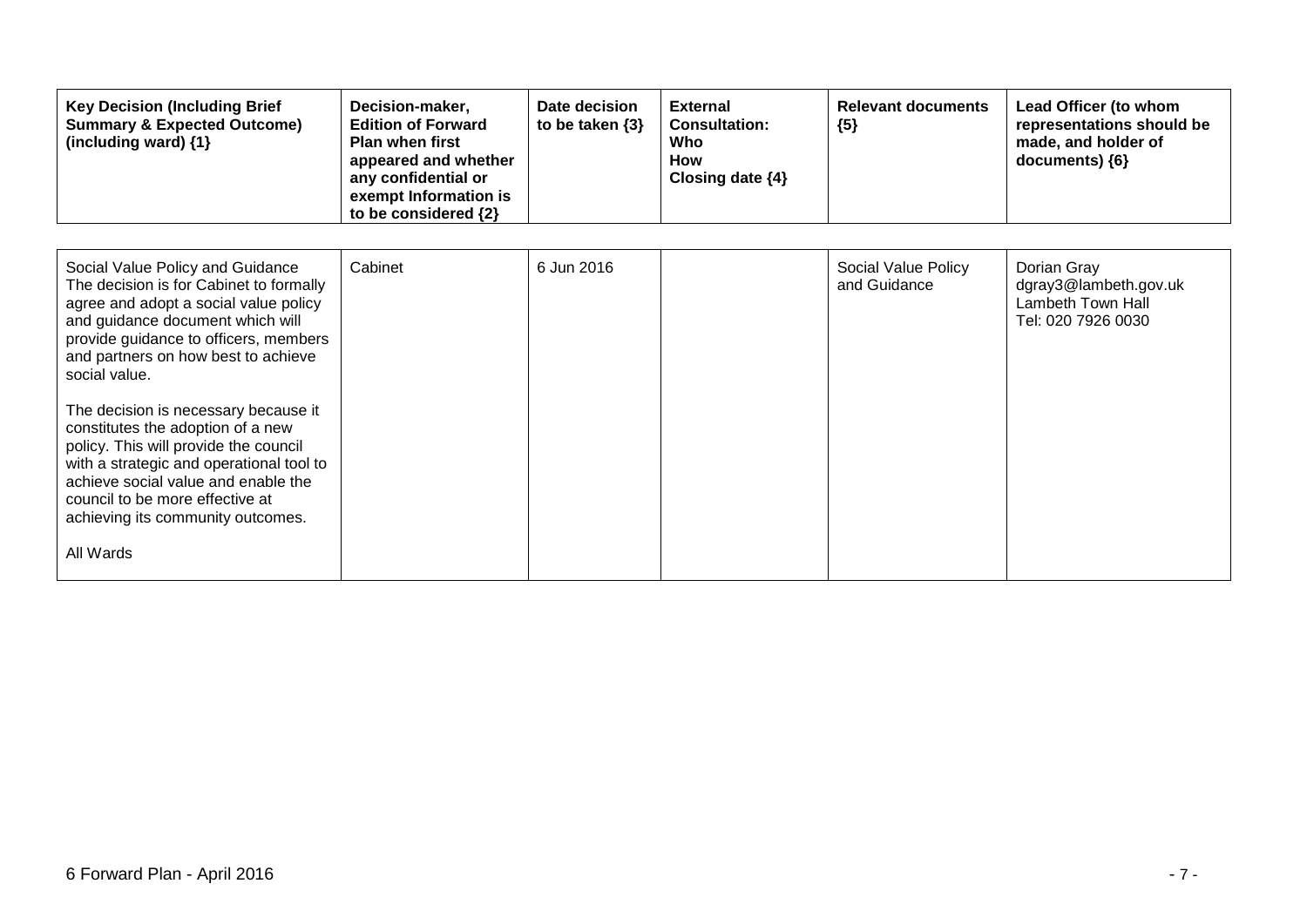| <b>Key Decision (Including Brief</b><br><b>Summary &amp; Expected Outcome)</b><br>(including ward) $\{1\}$ | Date decision<br>Decision-maker,<br>to be taken $\{3\}$<br><b>Edition of Forward</b><br><b>Plan when first</b><br>appeared and whether<br>any confidential or<br>exempt Information is<br>to be considered $\{2\}$ | External<br><b>Consultation:</b><br>Who<br><b>How</b><br>Closing date $\{4\}$ | <b>Relevant documents</b><br>${5}$ | Lead Officer (to whom<br>representations should be<br>made, and holder of<br>$documents)$ {6} |
|------------------------------------------------------------------------------------------------------------|--------------------------------------------------------------------------------------------------------------------------------------------------------------------------------------------------------------------|-------------------------------------------------------------------------------|------------------------------------|-----------------------------------------------------------------------------------------------|
|------------------------------------------------------------------------------------------------------------|--------------------------------------------------------------------------------------------------------------------------------------------------------------------------------------------------------------------|-------------------------------------------------------------------------------|------------------------------------|-----------------------------------------------------------------------------------------------|

## **Reports to be approved by the Health and Wellbeing Board**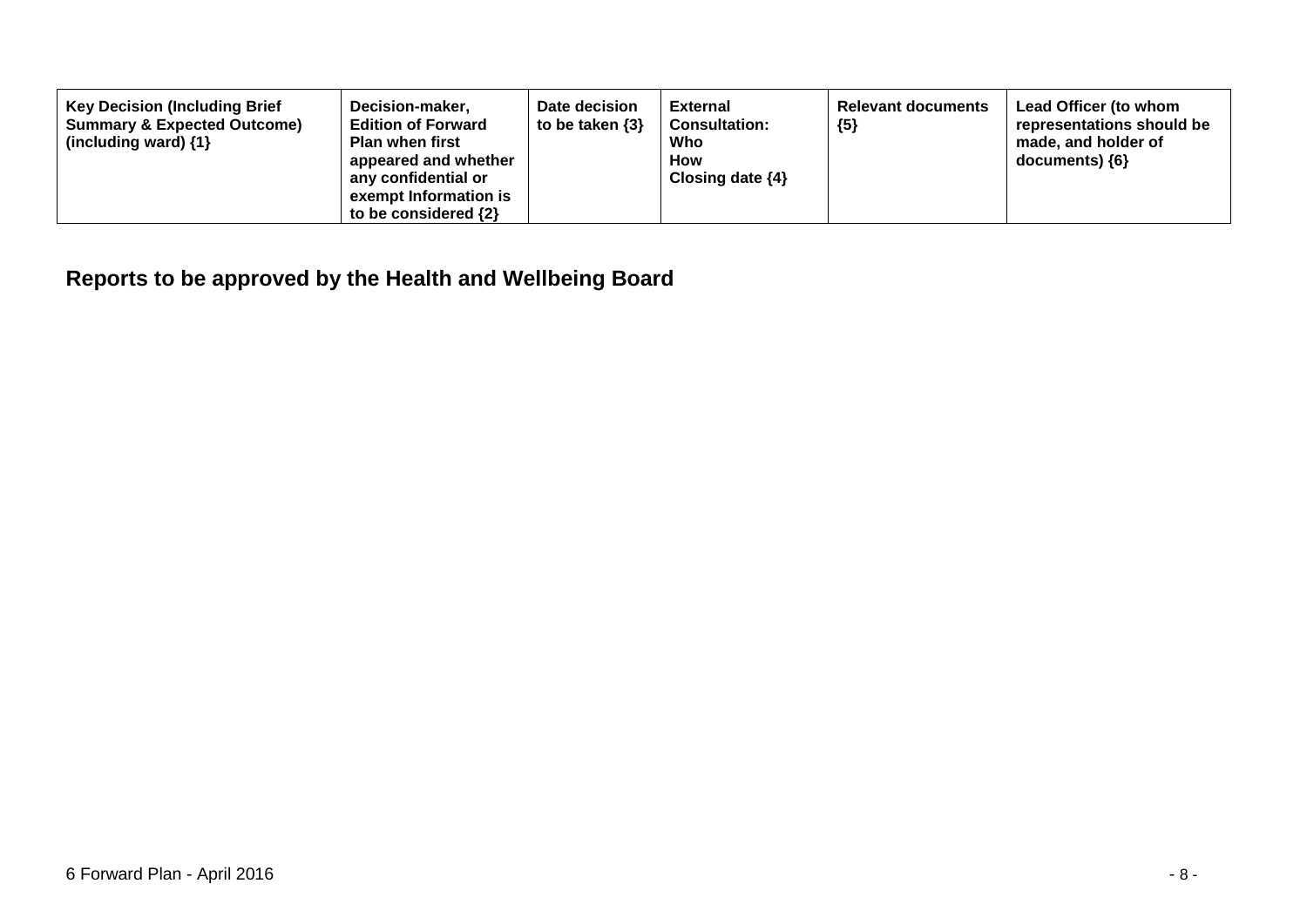| <b>Key Decision (Including Brief</b><br>Decision-maker,<br><b>Edition of Forward</b><br><b>Summary &amp; Expected Outcome)</b><br><b>Plan when first</b><br>(including ward) $\{1\}$<br>appeared and whether<br>any confidential or<br>exempt Information is<br>to be considered $\{2\}$ | Date decision<br>to be taken $\{3\}$ | <b>External</b><br><b>Consultation:</b><br>Who<br><b>How</b><br>Closing date $\{4\}$ | <b>Relevant documents</b><br>${5}$ | Lead Officer (to whom<br>representations should be<br>made, and holder of<br>$documents)$ {6} |
|------------------------------------------------------------------------------------------------------------------------------------------------------------------------------------------------------------------------------------------------------------------------------------------|--------------------------------------|--------------------------------------------------------------------------------------|------------------------------------|-----------------------------------------------------------------------------------------------|
|------------------------------------------------------------------------------------------------------------------------------------------------------------------------------------------------------------------------------------------------------------------------------------------|--------------------------------------|--------------------------------------------------------------------------------------|------------------------------------|-----------------------------------------------------------------------------------------------|

### **Reports to be approved by Cabinet Members**

#### **Leader of the Council**

### **Deputy Leader of the Council (Policy)**

| Procurement of the development of<br>Lambeth ASD Designated SEN<br>Resource Base<br>To agree works contracts in order to<br>build Autistic Spectrum Disorder SEN<br>Units in the following four primary<br>schools in Lambeth: Archbishop<br>Sumner, Bonneville, Larkhall and<br>Crown Lane. | Deputy Leader of the<br>Council - Policy<br>19.02.15 | Between 13<br>Nov 2015 and<br>12 May 2016 | <b>Ward Councillors</b> | Rosemary Mann<br>rmann1@lambeth.gov.uk<br>6th Floor International House<br>Tel: 020 7926 3221 |
|----------------------------------------------------------------------------------------------------------------------------------------------------------------------------------------------------------------------------------------------------------------------------------------------|------------------------------------------------------|-------------------------------------------|-------------------------|-----------------------------------------------------------------------------------------------|
| Clapham Common; Knight's Hill;<br>Larkhall; Prince's                                                                                                                                                                                                                                         |                                                      |                                           |                         |                                                                                               |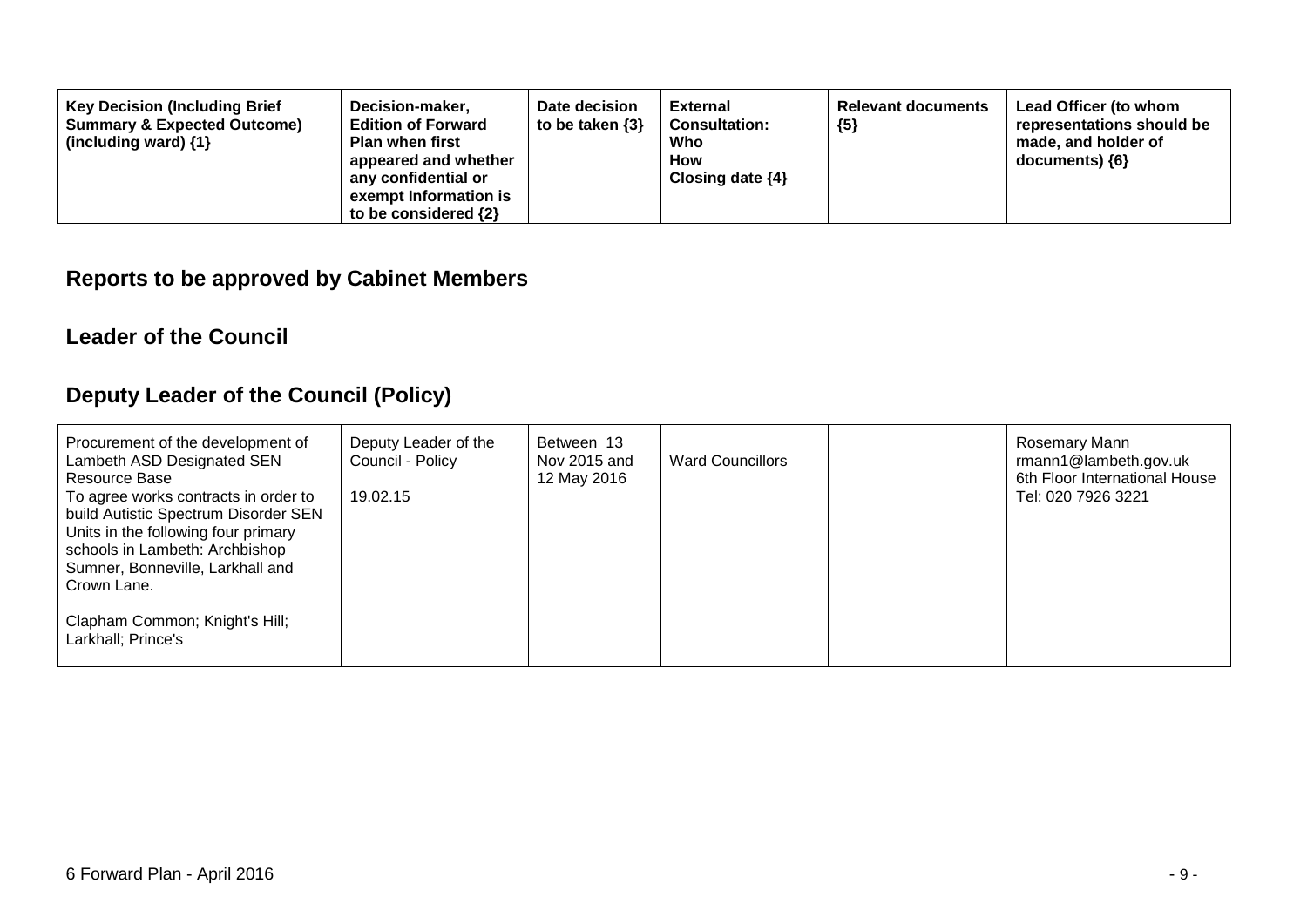| <b>Key Decision (Including Brief</b><br><b>Summary &amp; Expected Outcome)</b><br>(including ward) {1}                                                                                                      | Decision-maker,<br><b>Edition of Forward</b><br><b>Plan when first</b><br>appeared and whether<br>any confidential or<br>exempt Information is<br>to be considered {2} | Date decision<br>to be taken $\{3\}$      | <b>External</b><br><b>Consultation:</b><br>Who<br>How<br>Closing date $\{4\}$  | <b>Relevant documents</b><br>${5}$ | Lead Officer (to whom<br>representations should be<br>made, and holder of<br>$documents)$ {6}                                                                                              |
|-------------------------------------------------------------------------------------------------------------------------------------------------------------------------------------------------------------|------------------------------------------------------------------------------------------------------------------------------------------------------------------------|-------------------------------------------|--------------------------------------------------------------------------------|------------------------------------|--------------------------------------------------------------------------------------------------------------------------------------------------------------------------------------------|
| Semi Independent Living for 16+<br>The contract is to be extended to<br>enable one single tender of adults and<br>childrens' services. The extension will<br>allow time to prepare for a single<br>pathway. | Deputy Leader of the<br>Council - Policy<br>12 September 2014                                                                                                          | Between 18<br>Nov 2015 and<br>28 Feb 2016 | A full consultation<br>process was<br>undertaken for the<br>original contract. |                                    | Linnette Taylor, Strategiv<br><b>Commissioning Officer</b><br>LTaylor5@lambeth.gov.uk<br>Children & Young People<br>Services, 205 Stockwell<br>Road,, London,, SW9 9SL<br>Tel: 02079265214 |
| All Wards                                                                                                                                                                                                   |                                                                                                                                                                        |                                           |                                                                                |                                    |                                                                                                                                                                                            |

## **Deputy Leader of the Council - Finance and Investment**

| <b>Black Cultural Archives Lease</b><br>This decision proposes an extension<br>to the lease of the first floor of the<br>property at 1 Othello Close, London<br>SE11 4RE to the Black Cultural<br>Archives (BCA) for an additional | Deputy Leader of the<br>Council - Finance and<br>Investment<br>14 August 2015 | Between 7 Dec<br>2015 and 1 Mar<br>2016 |  | Dawn Bunce |
|------------------------------------------------------------------------------------------------------------------------------------------------------------------------------------------------------------------------------------|-------------------------------------------------------------------------------|-----------------------------------------|--|------------|
| period of 5 years.                                                                                                                                                                                                                 |                                                                               |                                         |  |            |
| Prince's                                                                                                                                                                                                                           |                                                                               |                                         |  |            |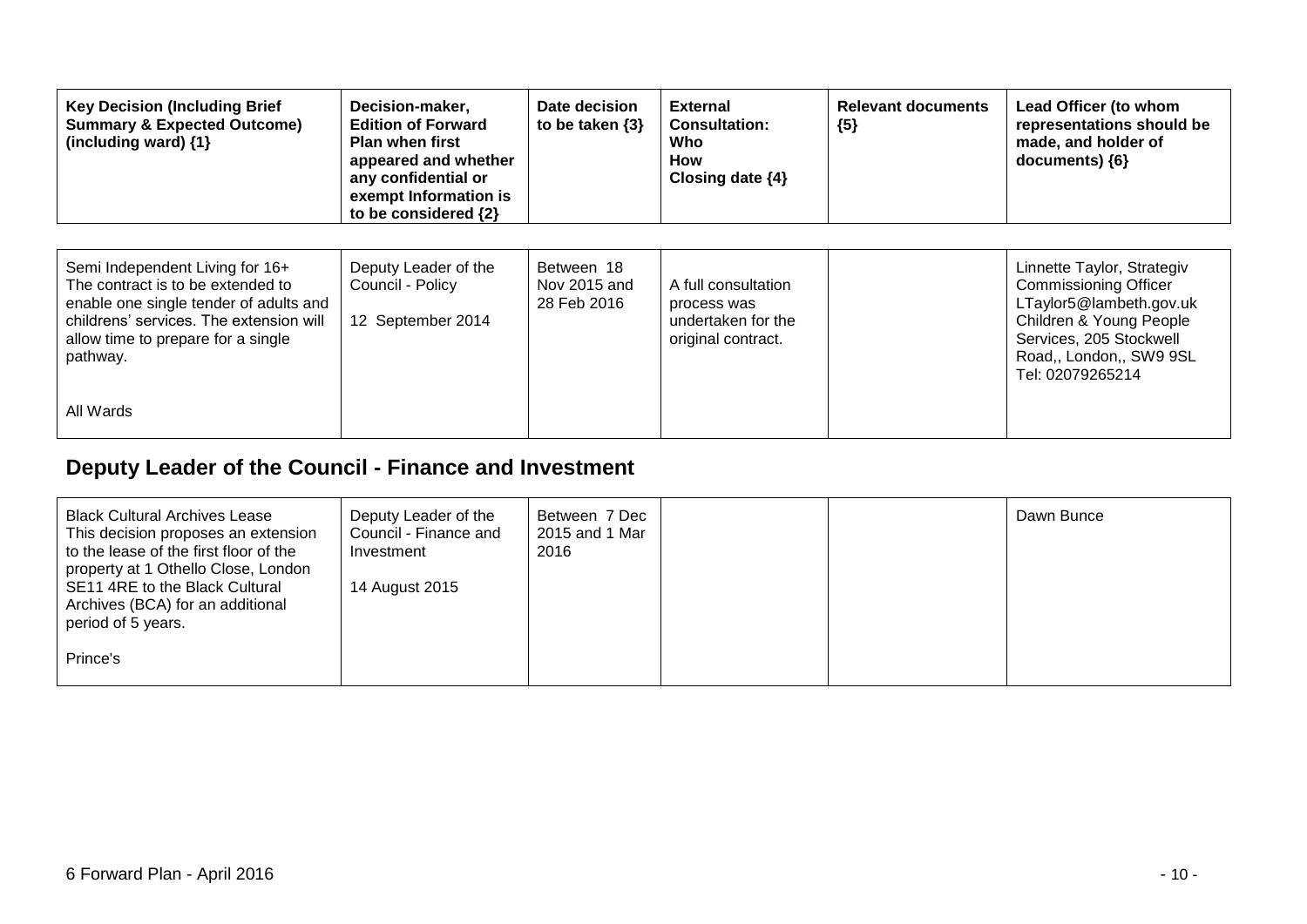| <b>Key Decision (Including Brief</b><br><b>Summary &amp; Expected Outcome)</b><br>(including ward) $\{1\}$                                                                                                                                                           | Decision-maker,<br><b>Edition of Forward</b><br><b>Plan when first</b><br>appeared and whether<br>any confidential or<br>exempt Information is<br>to be considered {2} | Date decision<br>to be taken $\{3\}$      | <b>External</b><br><b>Consultation:</b><br>Who<br><b>How</b><br>Closing date {4} | <b>Relevant documents</b><br>${5}$                                                  | Lead Officer (to whom<br>representations should be<br>made, and holder of<br>documents) {6}                                                              |
|----------------------------------------------------------------------------------------------------------------------------------------------------------------------------------------------------------------------------------------------------------------------|------------------------------------------------------------------------------------------------------------------------------------------------------------------------|-------------------------------------------|----------------------------------------------------------------------------------|-------------------------------------------------------------------------------------|----------------------------------------------------------------------------------------------------------------------------------------------------------|
| Contract for Provision of<br><b>Communications Services to Harrow</b><br>Council<br>Lambeth Communications has been<br>awarded the contract to provide a full<br>communications service to Harrow<br>council from April 1 2015 up to 31<br>January 2019<br>All Wards | Deputy Leader of the<br>Council - Finance and<br>Investment<br>24th December 2015                                                                                      | Between 24<br>Dec 2015 and<br>24 Mar 2015 |                                                                                  | <b>Contract for Provision</b><br>of Communications<br>Services to Harrow<br>Council | Julian Ellerby, Director<br>Campaigns and<br>Communications<br>jellerby@lambeth.gov.uk<br>Lambeth Town Hall, Brixton<br>Hill, London SW2 1RW             |
| Lambeth-Southwark Barristers'<br>Framework<br>The proposal is to procure specialist<br>legal advocacy and advice services<br>typically provided by barristers through<br>the establishment of a framework<br>comprised of barristers' chambers.<br>All Wards         | Deputy Leader of the<br>Council - Finance and<br>Investment                                                                                                            | 1 Jul 2016                                |                                                                                  |                                                                                     | Andrew Pavlou, Senior<br><b>Contracts Lawyer</b><br>apavlou@lambeth.gov.uk<br>Room 205, Legal Section,<br><b>Lambeth Town Hall</b><br>Tel: 020 7926 2506 |
| Additional Fees and Charges for<br>2015/16<br>Creation of new fees and charges<br>needed for implementation before<br>April 2016, in order to address in-year<br>budget pressures<br>All Wards                                                                       | Deputy Leader of the<br>Council - Finance and<br>Investment<br>24th December 2015                                                                                      | Between 22<br>Jan 2016 and<br>23 Mar 2016 |                                                                                  | <b>Additional Fees and</b><br>Charges for 2015/16                                   | Kevin Crook, Waste Strategy<br>Manager<br>kcrook@lambeth.gov.uk<br>Shakespeare House<br>Tel: 020 7926 8973                                               |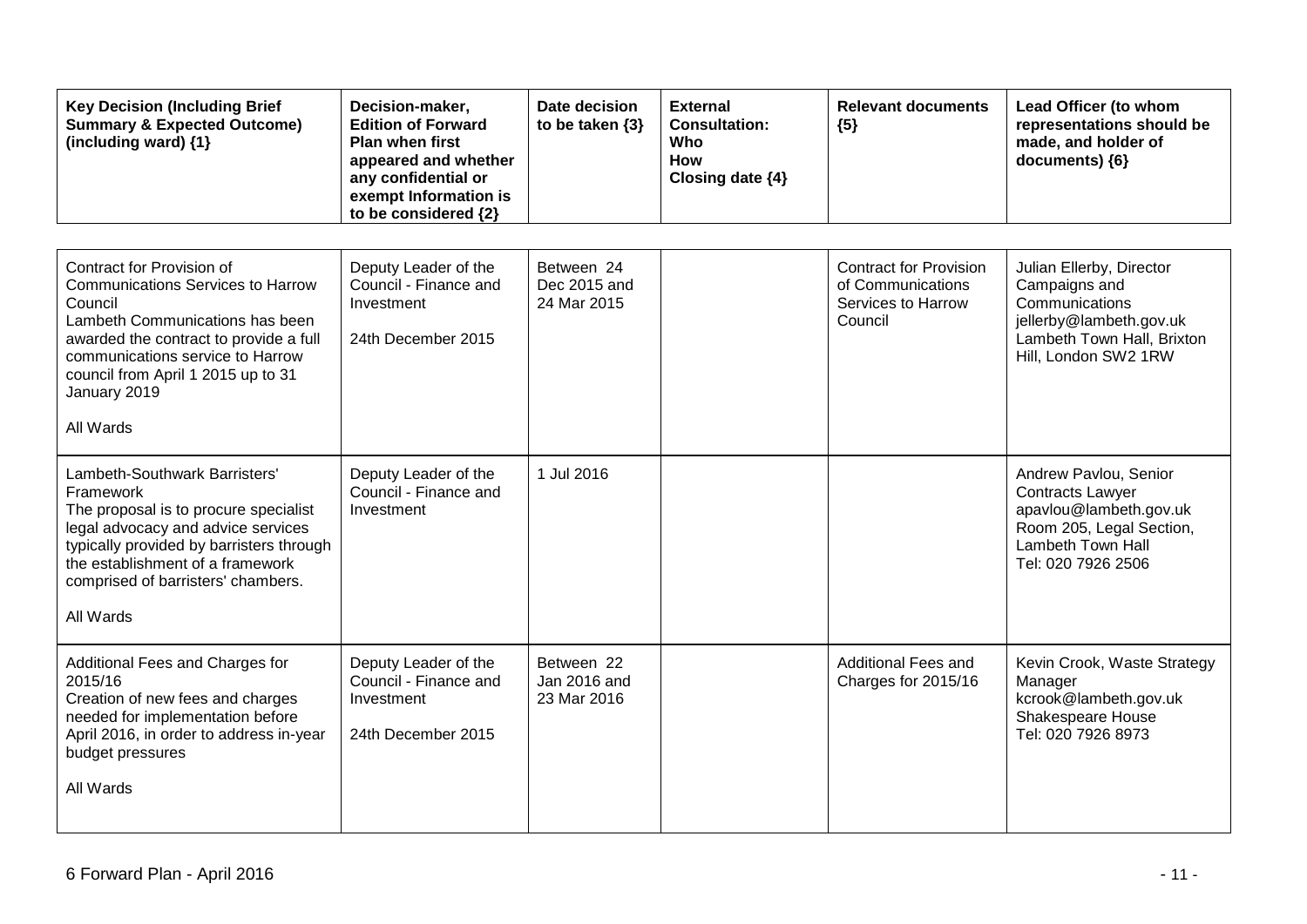| <b>Key Decision (Including Brief</b><br><b>Summary &amp; Expected Outcome)</b><br>(including ward) {1}                                                                                                                                                                                                           | Decision-maker,<br><b>Edition of Forward</b><br><b>Plan when first</b><br>appeared and whether<br>any confidential or<br>exempt Information is<br>to be considered {2}                                                             | Date decision<br>to be taken $\{3\}$    | <b>External</b><br><b>Consultation:</b><br>Who<br>How<br>Closing date {4} | <b>Relevant documents</b><br>${5}$ | Lead Officer (to whom<br>representations should be<br>made, and holder of<br>documents) {6}                                             |
|------------------------------------------------------------------------------------------------------------------------------------------------------------------------------------------------------------------------------------------------------------------------------------------------------------------|------------------------------------------------------------------------------------------------------------------------------------------------------------------------------------------------------------------------------------|-----------------------------------------|---------------------------------------------------------------------------|------------------------------------|-----------------------------------------------------------------------------------------------------------------------------------------|
| Extension of Contract for Hosting and<br>Support for Oracle eBusiness Suite<br>The contract for hosting and<br>support of the Oracle eBusiness<br>Suite is due to expire in June<br>2016. This needs to be extended<br>or competed to allow service<br>continuity for finance, HR and<br>procurement to operate. | Deputy Leader of the<br>Council - Finance and<br>Investment<br>04.09.15                                                                                                                                                            | Between 5 Oct<br>2015 and 5 Jan<br>2016 |                                                                           |                                    | Jason Martin, Technical<br>Project Manager<br>JMartin@lambeth.gov.uk<br>Olive Morris House - 2nd<br>Floor<br>Tel: 020 7926 6244         |
| Waiver to Use Specialist Recruitment<br>Agencies to Support Lambeth Housing<br><b>Management Services</b><br>To agree unauthorised spend from 1<br>September 2015 and also to agree the<br>temporary extension of the contracts.<br>All Wards                                                                    | Deputy Leader of the<br>Council - Finance and<br>Investment<br>Part exempt<br>Information relating to<br>the financial or business<br>affairs of any particular<br>person (including the<br>authority holding that<br>information) | 7 Mar 2016                              |                                                                           |                                    | Sumitra Gomer, Interim AD<br><b>Strategy and Regeneration</b><br>SGomer@lambeth.gov.uk<br>3rd floor, Hambrook House<br>Tel: 02079263687 |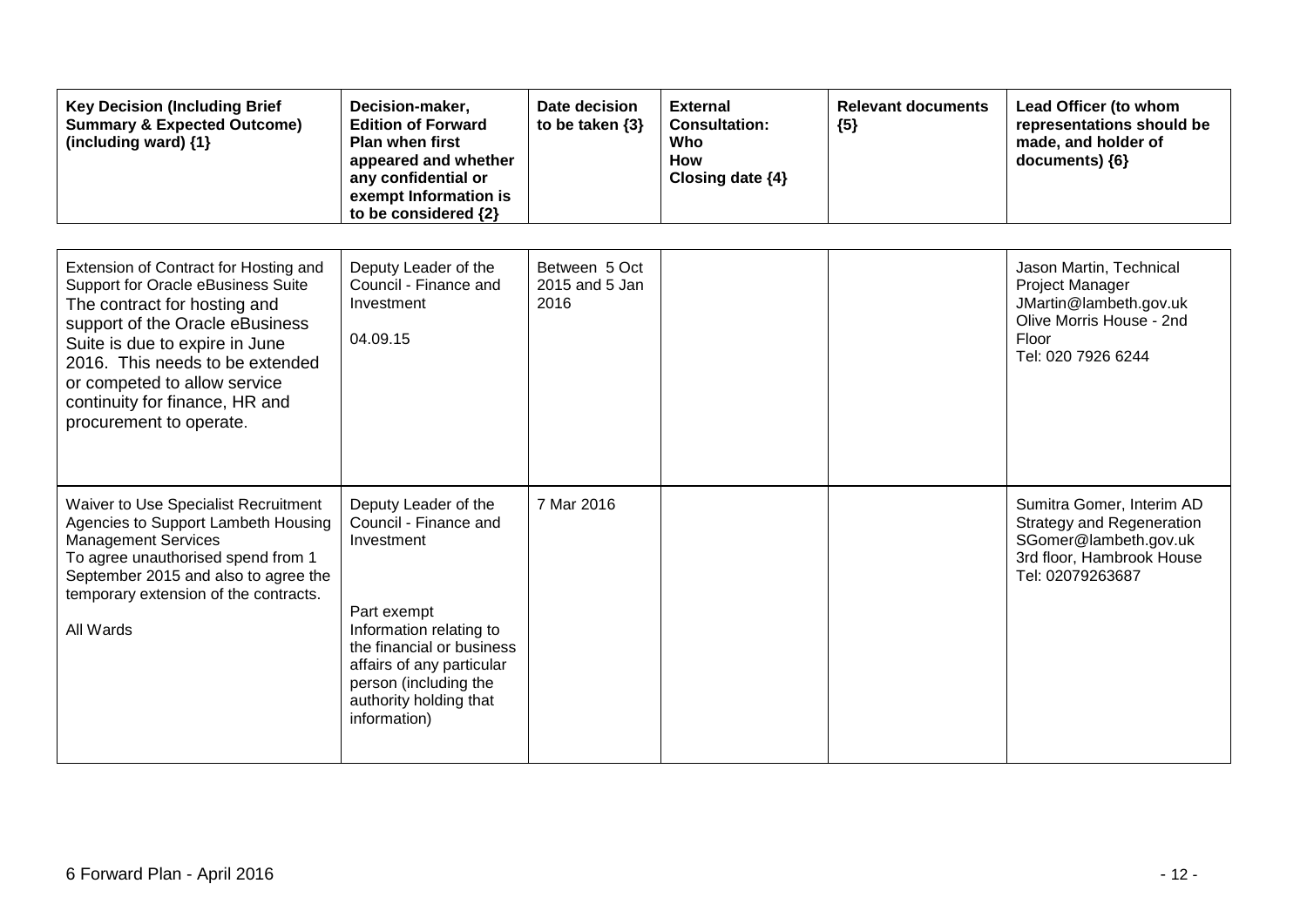| <b>Key Decision (Including Brief</b><br><b>Summary &amp; Expected Outcome)</b><br>(including ward) {1}                                                                                                                                                                      | Decision-maker,<br><b>Edition of Forward</b><br><b>Plan when first</b><br>appeared and whether<br>any confidential or<br>exempt Information is<br>to be considered {2} | Date decision<br>to be taken $\{3\}$ | <b>External</b><br><b>Consultation:</b><br>Who<br>How<br>Closing date $\{4\}$ | <b>Relevant documents</b><br>${5}$ | Lead Officer (to whom<br>representations should be<br>made, and holder of<br>documents) ${6}$                                          |
|-----------------------------------------------------------------------------------------------------------------------------------------------------------------------------------------------------------------------------------------------------------------------------|------------------------------------------------------------------------------------------------------------------------------------------------------------------------|--------------------------------------|-------------------------------------------------------------------------------|------------------------------------|----------------------------------------------------------------------------------------------------------------------------------------|
| One Oracle Contract Extension<br>To extend the existing One Oracle<br>support arrangements by a further 2<br>years. This is necessary to ensure that<br>the Council can maintain its<br>obligations of Paying people, Paying<br>suppliers and Collecting Debt.<br>All Wards | Deputy Leader of the<br>Council - Finance and<br>Investment                                                                                                            | 31 Mar 2016                          |                                                                               |                                    | Jason Martin, Technical<br><b>Project Manager</b><br>JMartin@lambeth.gov.uk<br>Olive Morris House - 2nd<br>Floor<br>Tel: 020 7926 6244 |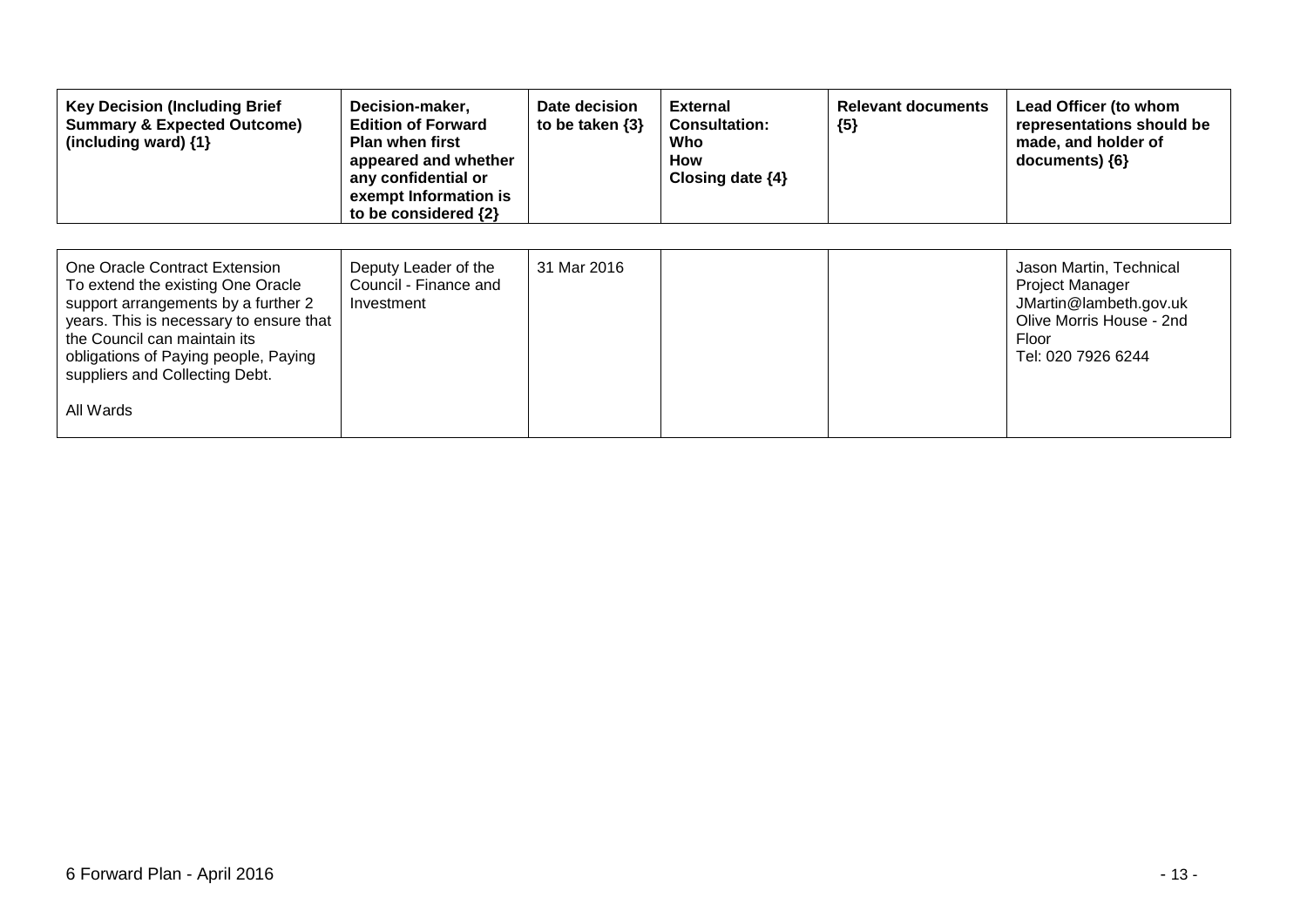| <b>Key Decision (Including Brief</b><br><b>Summary &amp; Expected Outcome)</b><br>(including ward) {1}                                                                                                                                                                                                                                                                                                                                                                                                                                                                                                                                                                                                                                                                                                                                                 | Decision-maker,<br><b>Edition of Forward</b><br><b>Plan when first</b><br>appeared and whether<br>any confidential or<br>exempt Information is<br>to be considered {2} | Date decision<br>to be taken $\{3\}$ | <b>External</b><br><b>Consultation:</b><br>Who<br><b>How</b><br>Closing date $\{4\}$ | <b>Relevant documents</b><br>${5}$                            | Lead Officer (to whom<br>representations should be<br>made, and holder of<br>documents) ${6}$ |
|--------------------------------------------------------------------------------------------------------------------------------------------------------------------------------------------------------------------------------------------------------------------------------------------------------------------------------------------------------------------------------------------------------------------------------------------------------------------------------------------------------------------------------------------------------------------------------------------------------------------------------------------------------------------------------------------------------------------------------------------------------------------------------------------------------------------------------------------------------|------------------------------------------------------------------------------------------------------------------------------------------------------------------------|--------------------------------------|--------------------------------------------------------------------------------------|---------------------------------------------------------------|-----------------------------------------------------------------------------------------------|
| <b>Bill Payments and Cash Collection</b><br>Service<br>The Council offers a large range of<br>payment options for bill paying<br>customers, such as direct debit,<br>kiosks, internet, telephone, Post Office<br>and PayPoint. The overall income<br>received in the financial year 2014/15<br>was approximately £305.8 million. The<br>Council offers facilities for those<br>residents that prefer to make cash<br>payment transactions. This facility is<br>currently provided by Co-op bank who<br>collects regular or ad-hoc payments at<br>any Post Office or PayPoint outlet.<br>The sum total of payments collected<br>by this method is approximately £37<br>million a year. The payments are<br>remitted to the Council on a daily<br>basis. The current contract with the<br>Co-Operative bank expires on 28<br>February 2016.<br>All Wards | Deputy Leader of the<br>Council - Finance and<br>Investment                                                                                                            | 11 Apr 2016                          |                                                                                      | <b>Bill Payments and</b><br><b>Cash Collection</b><br>Service | Sonia Jean-Marie, Senior<br><b>Finance Officer</b><br>SJean-Marie@Lambeth.gov.                |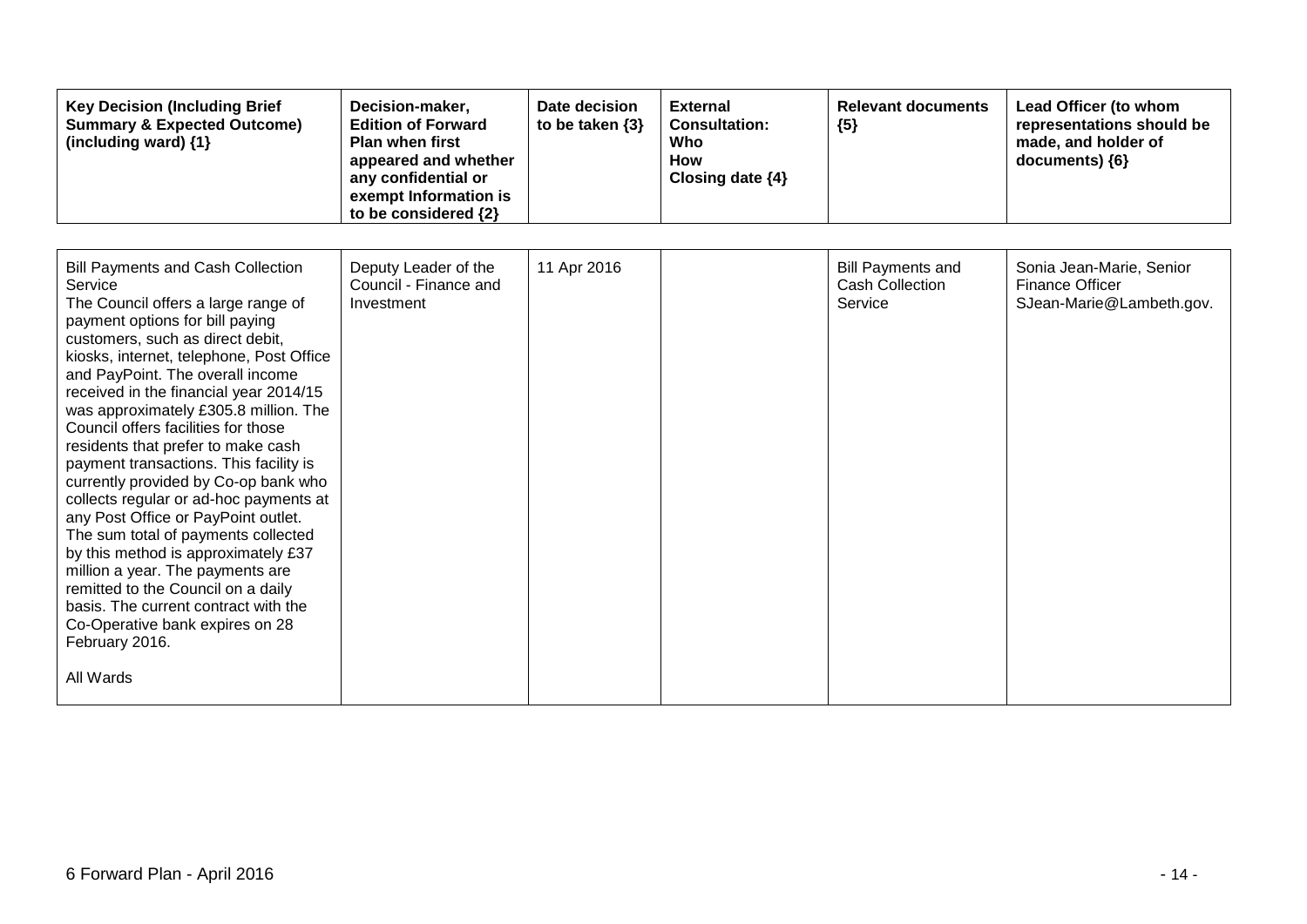| <b>Key Decision (Including Brief</b><br>Decision-maker,<br><b>Summary &amp; Expected Outcome)</b><br><b>Edition of Forward</b><br><b>Plan when first</b><br>(including ward) $\{1\}$<br>appeared and whether<br>any confidential or<br>exempt Information is<br>to be considered $\{2\}$ | Date decision<br>to be taken $\{3\}$ | <b>External</b><br><b>Consultation:</b><br>Who<br><b>How</b><br>Closing date $\{4\}$ | <b>Relevant documents</b><br>${5}$ | Lead Officer (to whom<br>representations should be<br>made, and holder of<br>$documents)$ {6} |
|------------------------------------------------------------------------------------------------------------------------------------------------------------------------------------------------------------------------------------------------------------------------------------------|--------------------------------------|--------------------------------------------------------------------------------------|------------------------------------|-----------------------------------------------------------------------------------------------|
|------------------------------------------------------------------------------------------------------------------------------------------------------------------------------------------------------------------------------------------------------------------------------------------|--------------------------------------|--------------------------------------------------------------------------------------|------------------------------------|-----------------------------------------------------------------------------------------------|

#### **Adult Social Care**

| STR direct award to South Thames<br>Crossroads<br>The decision is to award a contract to<br>South Thames Crossroads for a<br>respite sitting service. The service has<br>operated in the borough for a number<br>of years, and is highly regarded by<br>carers and users. The workers are<br>fully trained to offer care and support<br>to people with disabilities, including<br>learning disabilities and dementia. | Cabinet Member for<br><b>Adult Social Care</b><br>19 February 2015 | Between 18<br>Nov 2015 and<br>28 Feb 2016 | South Thames<br>Crossroads<br>Carers Hub | Denis O'Rourke, Assistant<br>Director Integrated<br>Commissioning - Adult<br>Mental Health<br>denisorourke@nhs.net |
|-----------------------------------------------------------------------------------------------------------------------------------------------------------------------------------------------------------------------------------------------------------------------------------------------------------------------------------------------------------------------------------------------------------------------|--------------------------------------------------------------------|-------------------------------------------|------------------------------------------|--------------------------------------------------------------------------------------------------------------------|
| All Wards                                                                                                                                                                                                                                                                                                                                                                                                             |                                                                    |                                           |                                          |                                                                                                                    |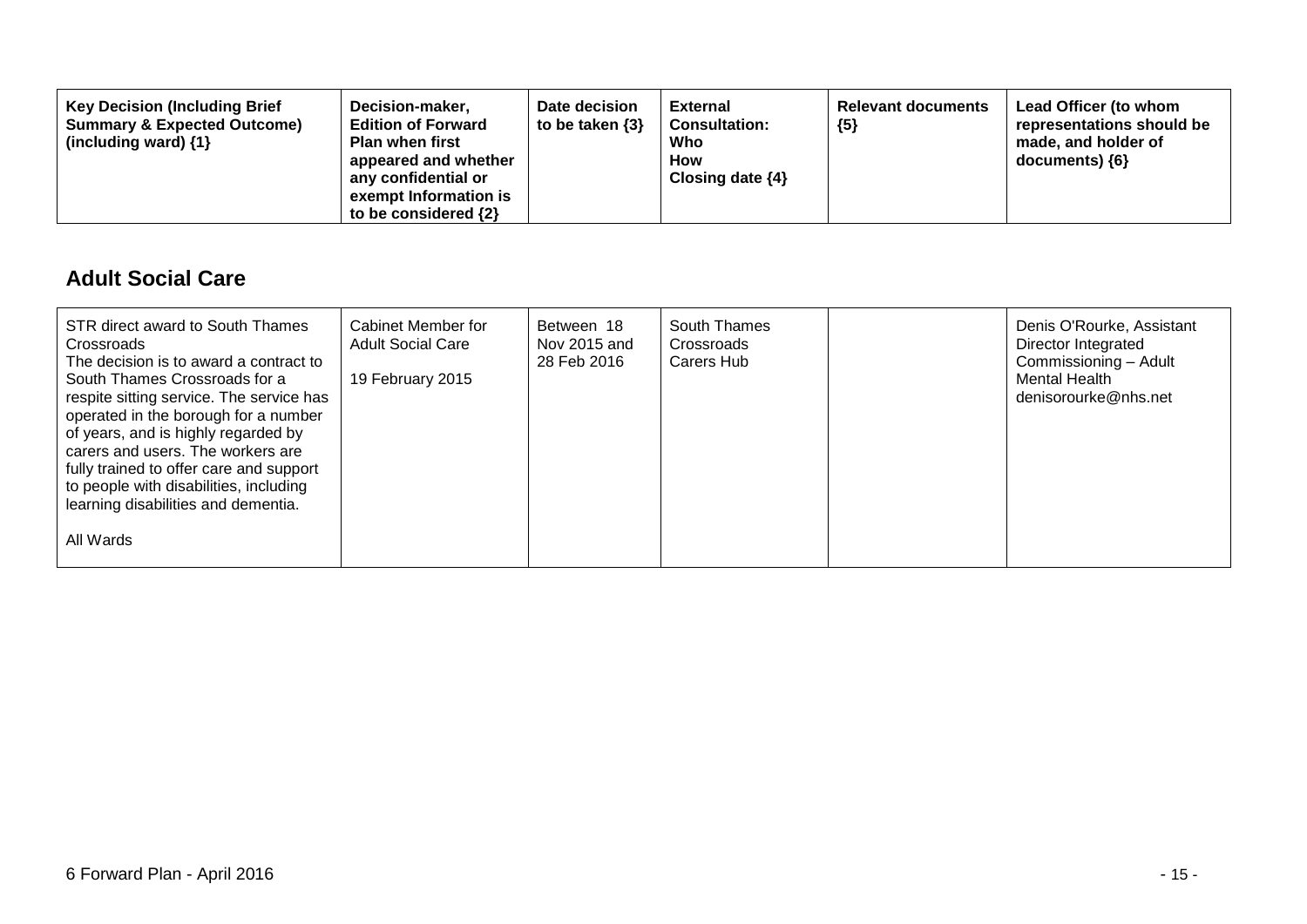| <b>Key Decision (Including Brief</b><br><b>Summary &amp; Expected Outcome)</b><br>(including ward) {1}                                                                                                                                                                                                                                                                                                                                                                                                                                                                                                                                                                                                                                                                                           | Decision-maker,<br><b>Edition of Forward</b><br><b>Plan when first</b><br>appeared and whether<br>any confidential or<br>exempt Information is<br>to be considered {2} | Date decision<br>to be taken $\{3\}$      | <b>External</b><br><b>Consultation:</b><br>Who<br><b>How</b><br>Closing date {4} | <b>Relevant documents</b><br>${5}$ | Lead Officer (to whom<br>representations should be<br>made, and holder of<br>documents) {6}                        |
|--------------------------------------------------------------------------------------------------------------------------------------------------------------------------------------------------------------------------------------------------------------------------------------------------------------------------------------------------------------------------------------------------------------------------------------------------------------------------------------------------------------------------------------------------------------------------------------------------------------------------------------------------------------------------------------------------------------------------------------------------------------------------------------------------|------------------------------------------------------------------------------------------------------------------------------------------------------------------------|-------------------------------------------|----------------------------------------------------------------------------------|------------------------------------|--------------------------------------------------------------------------------------------------------------------|
| The social care element of the<br>Integrated Reablement team to be<br>brought in-house, hosted by GSTT.<br>Decision to have a fully integrated<br>Enablement Service with Guy's and St<br>Thomas' NHS Foundation Trust<br>(GSTT) being the host organisation.<br>Previous attempts to commission the<br>reablement care workers following<br>market testing has failed twice due to<br>provider failure, and the<br>recommendation is that this is now<br>delivered by GSTT. This is in line with<br>the direction of travel for health and<br>social care integration<br>Evidence shows that a well-<br>functioning reablement service will<br>generate savings in the community<br>support budget by reducing the<br>number and size of care packages<br>required post-reablement<br>All Wards | Cabinet Member for<br><b>Adult Social Care</b><br>24th December 2015                                                                                                   | Between 21<br>Jan 2016 and<br>21 Apr 2016 |                                                                                  |                                    | Ginny Hume, Commissioning<br>Lead- Domiciliary Care<br>GHume@lambeth.gov.uk<br>Phoenix House<br>Tel: 020 7926 5178 |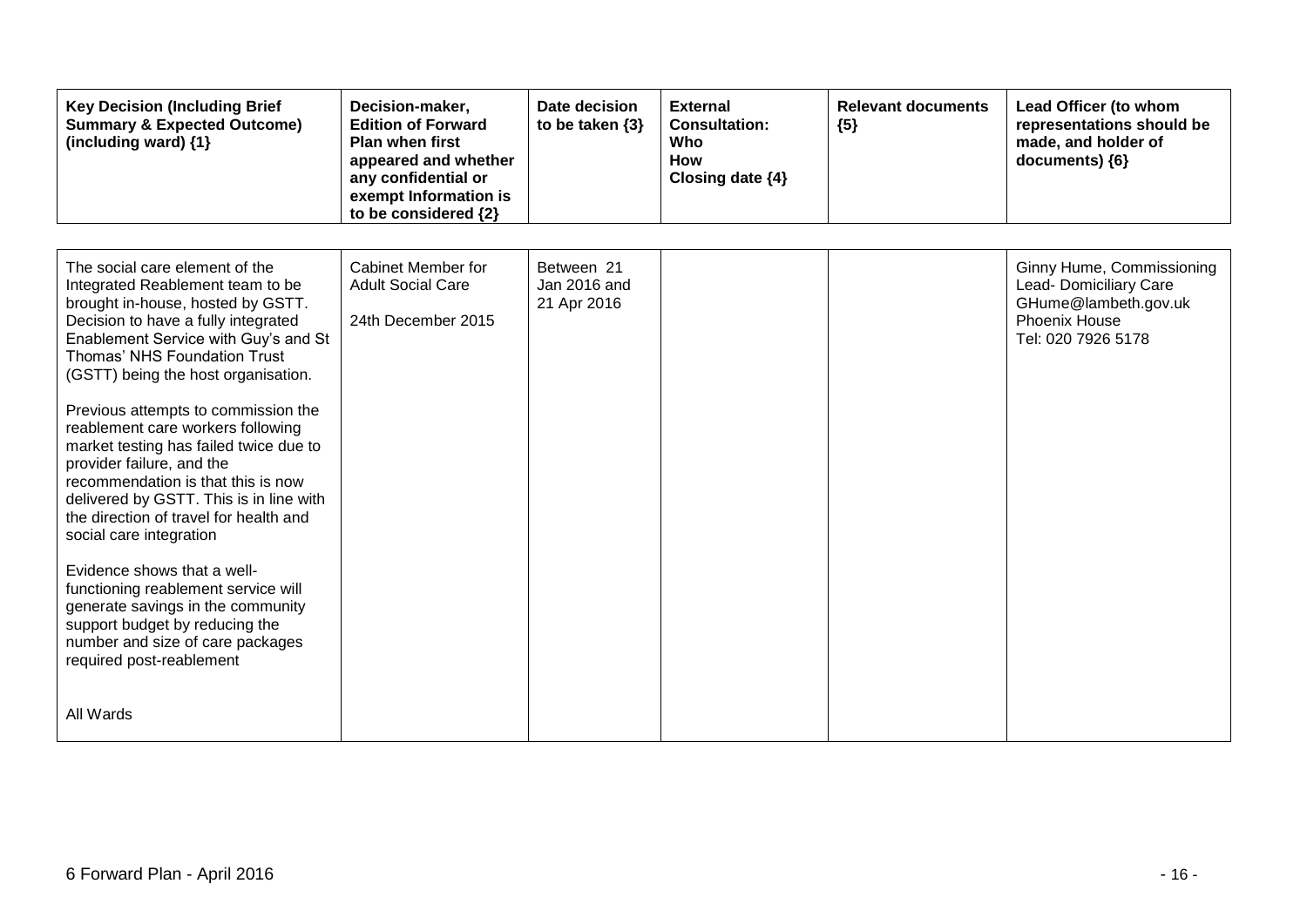| <b>Key Decision (Including Brief</b><br><b>Summary &amp; Expected Outcome)</b><br>(including ward) $\{1\}$                                                                                                                                                  | Decision-maker,<br><b>Edition of Forward</b><br><b>Plan when first</b><br>appeared and whether<br>any confidential or<br>exempt Information is<br>to be considered {2} | Date decision<br>to be taken $\{3\}$ | <b>External</b><br><b>Consultation:</b><br>Who<br>How<br>Closing date $\{4\}$ | <b>Relevant documents</b><br>${5}$ | Lead Officer (to whom<br>representations should be<br>made, and holder of<br>documents) ${6}$         |
|-------------------------------------------------------------------------------------------------------------------------------------------------------------------------------------------------------------------------------------------------------------|------------------------------------------------------------------------------------------------------------------------------------------------------------------------|--------------------------------------|-------------------------------------------------------------------------------|------------------------------------|-------------------------------------------------------------------------------------------------------|
| Passenger Transport Services -<br>tender award recommendation<br>A waiver to procurement regulation, to<br>allow the current providers of<br>passenger transport services to<br>continue to provide the service, whilst<br>a tender process is carried out. | Cabinet Member for<br><b>Adult Social Care,</b><br>Cabinet Member for<br><b>Children and Families</b><br>12 September 2014                                             | Not before 6<br>Jan 2016             | Consultation with<br>providers and users<br>since March 2014                  |                                    | Kelly Renzullo, Senior<br><b>Commissioning Manager</b><br>3rd floor Phoenix House,<br>Wandsworth Road |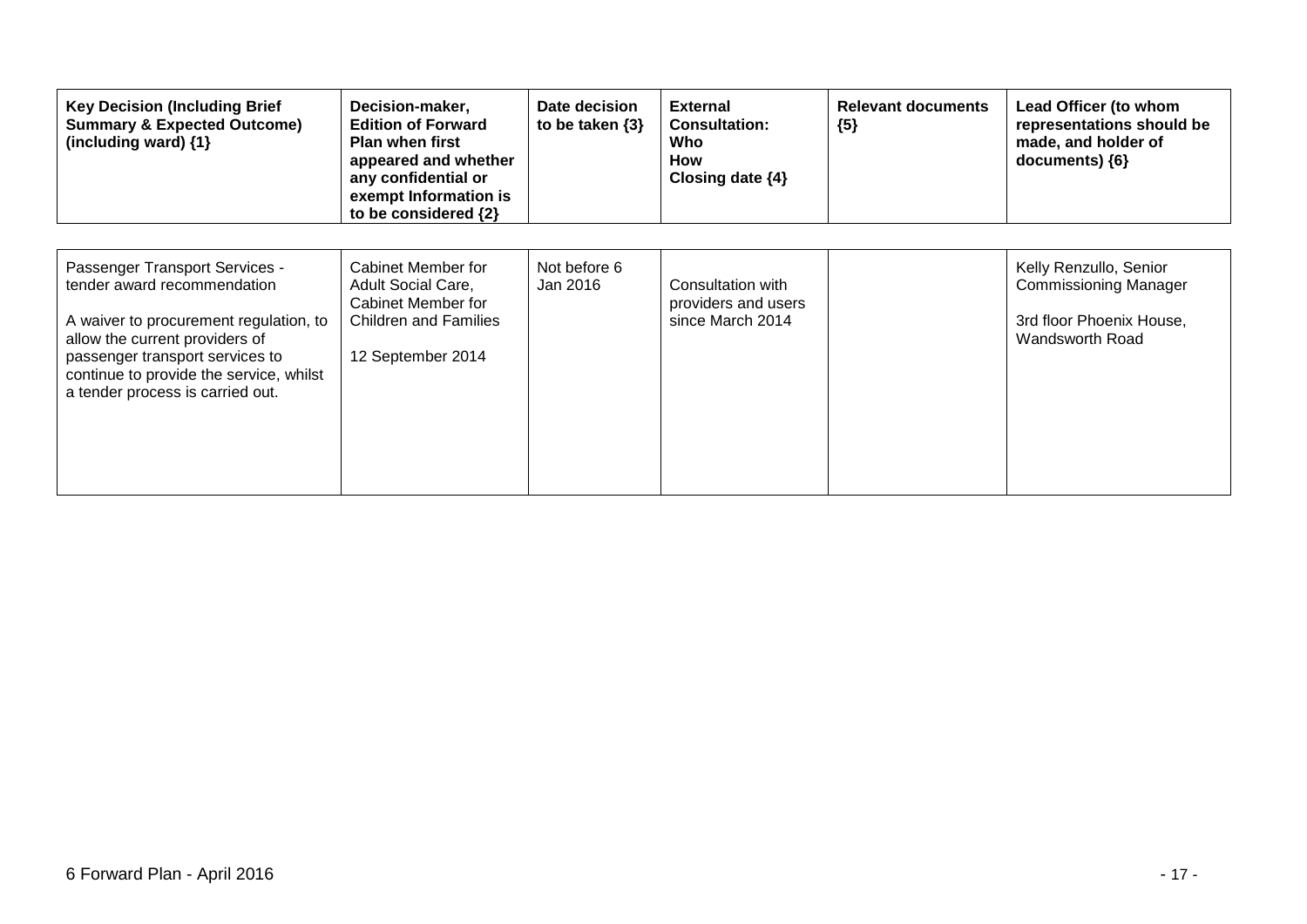| <b>Key Decision (Including Brief</b><br><b>Summary &amp; Expected Outcome)</b><br>(including ward) {1}                                                                                                                                                                                                                                                                                                                                                                                                                                                                                                                                                                                                                                                                                                            | Decision-maker,<br><b>Edition of Forward</b><br><b>Plan when first</b><br>appeared and whether<br>any confidential or<br>exempt Information is<br>to be considered {2} | Date decision<br>to be taken $\{3\}$      | <b>External</b><br><b>Consultation:</b><br>Who<br><b>How</b><br>Closing date {4}                                                                                                                                                                                                                                                                                                                                                                                              | <b>Relevant documents</b><br>${5}$ | Lead Officer (to whom<br>representations should be<br>made, and holder of<br>documents) ${6}$                                             |
|-------------------------------------------------------------------------------------------------------------------------------------------------------------------------------------------------------------------------------------------------------------------------------------------------------------------------------------------------------------------------------------------------------------------------------------------------------------------------------------------------------------------------------------------------------------------------------------------------------------------------------------------------------------------------------------------------------------------------------------------------------------------------------------------------------------------|------------------------------------------------------------------------------------------------------------------------------------------------------------------------|-------------------------------------------|-------------------------------------------------------------------------------------------------------------------------------------------------------------------------------------------------------------------------------------------------------------------------------------------------------------------------------------------------------------------------------------------------------------------------------------------------------------------------------|------------------------------------|-------------------------------------------------------------------------------------------------------------------------------------------|
| Extra Care Housing Developments at<br><b>Elderberry Grove and Denby Court</b><br>A competitive selection process is<br>planned in order to identify a suitably<br>experienced and qualified Registered<br>Provider of Social Housing to design,<br>build and operate two extra care<br>housing schemes on the sites of<br>current sheltered housing schemes<br>which are in the process of being<br>decommissioned. The proposed<br>selection process is robust and<br>transparent and described in a<br>Procurement Strategy report to be<br>approved by the Council's<br>Procurement Board. Following the<br>selection process a decision will be<br>required to enter into formal contract<br>negotiations including land transfer,<br>development and nomination<br>agreements with the successful<br>bidder. | Cabinet Member for<br><b>Adult Social Care</b><br>19.02.15                                                                                                             | Between 18<br>Nov 2015 and<br>28 Feb 2016 | Co production with<br>tenants on service<br>requirement has<br>been underway since<br>decision to redevelop<br>schemes was taken<br>in November 2013.<br>Tenants'<br>representatives are<br>included in<br>production of tender<br>documentation and<br>will be included in the<br>valuation and<br>selection process.<br>Shortlisted providers<br>will be required to<br>present to wider<br>tenants group and<br>feedback will<br>contribute to the<br>selection of the RP. |                                    | David Worrall, Senior<br>Commissioning Manager,<br>Health and Wellbeing<br>dworrall@lambeth.gov.uk<br>Phoenix House<br>Tel: 020 7926 9978 |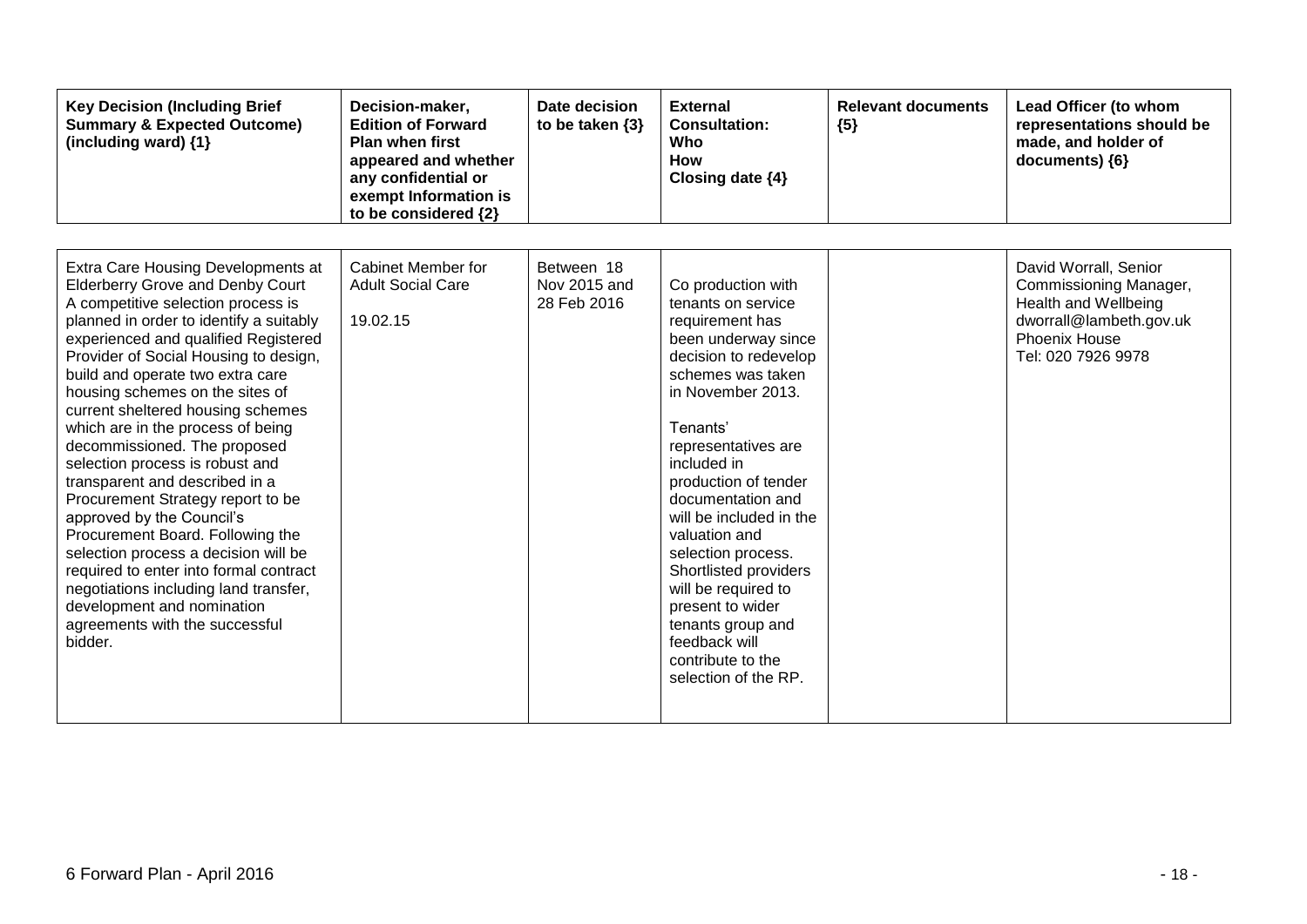| <b>Key Decision (Including Brief</b><br><b>Summary &amp; Expected Outcome)</b><br>(including ward) {1}                                                                                                                                                                                                                                                                                                                       | Decision-maker,<br><b>Edition of Forward</b><br>Plan when first<br>appeared and whether<br>any confidential or<br>exempt Information is<br>to be considered {2} | Date decision<br>to be taken $\{3\}$      | <b>External</b><br><b>Consultation:</b><br>Who<br>How<br>Closing date $\{4\}$                              | <b>Relevant documents</b><br>${5}$ | Lead Officer (to whom<br>representations should be<br>made, and holder of<br>documents) ${6}$                      |
|------------------------------------------------------------------------------------------------------------------------------------------------------------------------------------------------------------------------------------------------------------------------------------------------------------------------------------------------------------------------------------------------------------------------------|-----------------------------------------------------------------------------------------------------------------------------------------------------------------|-------------------------------------------|------------------------------------------------------------------------------------------------------------|------------------------------------|--------------------------------------------------------------------------------------------------------------------|
| Extension of Floating Support contract<br>with One Housing<br>The Floating Support service provides<br>support to tenants in independent<br>sheltered housing schemes where<br>there is limited on-site support.<br>Commissioning plans to re-model this<br>service, along with the Emergency<br>Alarm service, over the next year.<br>Services to vulnerable tenants should<br>be continued until this work is<br>complete. | Cabinet Member for<br><b>Adult Social Care</b><br>01/05/2015                                                                                                    | Between 18<br>Nov 2015 and<br>28 Feb 2016 | External consultation<br>and co-production<br>will take place, where<br>appropriate, when re-<br>modelling |                                    | Ginny Hume, Commissioning<br>Lead- Domiciliary Care<br>GHume@lambeth.gov.uk<br>Phoenix House<br>Tel: 020 7926 5178 |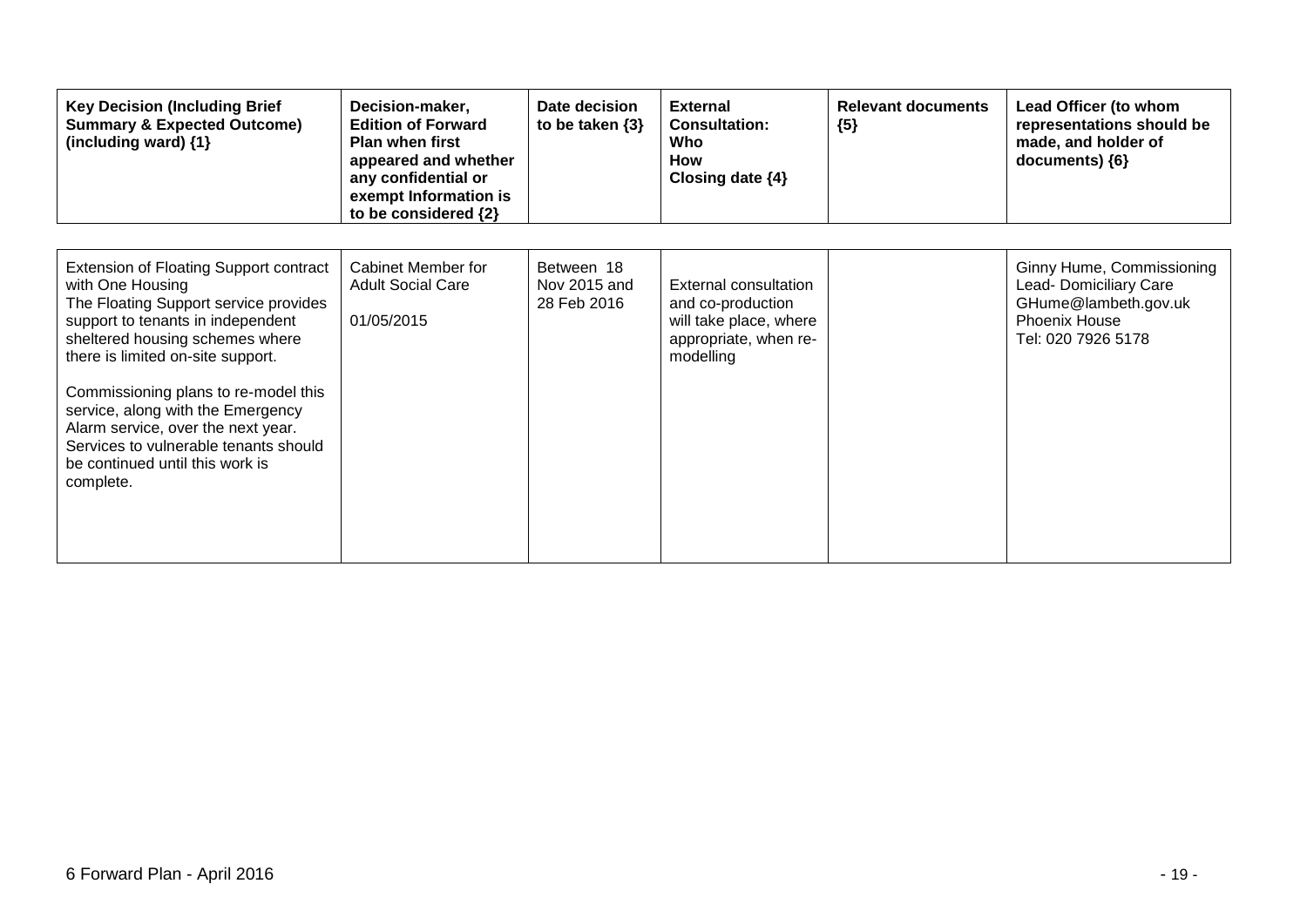| <b>Key Decision (Including Brief</b><br><b>Summary &amp; Expected Outcome)</b><br>(including ward) {1}                                                                                                                                                                                                                                                                                                                      | Decision-maker,<br><b>Edition of Forward</b><br><b>Plan when first</b><br>appeared and whether<br>any confidential or<br>exempt Information is<br>to be considered {2} | Date decision<br>to be taken $\{3\}$      | <b>External</b><br><b>Consultation:</b><br>Who<br><b>How</b><br>Closing date {4}                               | <b>Relevant documents</b><br>${5}$ | Lead Officer (to whom<br>representations should be<br>made, and holder of<br>documents) {6}                                                                                                      |
|-----------------------------------------------------------------------------------------------------------------------------------------------------------------------------------------------------------------------------------------------------------------------------------------------------------------------------------------------------------------------------------------------------------------------------|------------------------------------------------------------------------------------------------------------------------------------------------------------------------|-------------------------------------------|----------------------------------------------------------------------------------------------------------------|------------------------------------|--------------------------------------------------------------------------------------------------------------------------------------------------------------------------------------------------|
| Home to Day Care Transport<br>Previous contract has been extended<br>until December 31 <sup>st</sup> 2015.<br>New contract required from January<br>1 <sup>st</sup> 2016, for two years.<br>There are plans to reduce usage of<br>this transport over the course of the<br>new contract, but those that currently<br>use it are assessed as requiring it as<br>part of their assessed social care<br>needs (Care Act 2014). | Cabinet Member for<br><b>Adult Social Care</b><br>3 July 2015                                                                                                          | Between 18<br>Nov 2015 and<br>28 Feb 2016 | Consultation with day<br>service users and<br>current users of<br>transport as part of<br>day services review. |                                    | David Minahan, Strategy and<br>Commissioning Manager,<br>Neighbourhoods and Growth,<br>David Minahan, Strategy and<br>Commissioning Manager,<br>Neighbourhoods and Growth                        |
| Procurement Framework for suppliers<br>for Passenger Transport Services -<br>2015-2019- tender award<br>This report proposes a procurement<br>framework of passenger transport<br>providers that can support Lambeth's<br>residents during 2015-19.<br>All Wards                                                                                                                                                            | Cabinet Member for<br><b>Adult Social Care</b><br>24.07.15                                                                                                             | Between 18<br>Nov 2015 and<br>28 Feb 2016 |                                                                                                                |                                    | Vikram Singh Gudra,<br>Procurement Officer- Adult<br>Social Care<br>VGudra@lambeth.gov.uk<br>Procurement Team, 3rd<br>Floor, Phoenix House, 10<br>Wandsworth Road, SW8 2LL<br>Tel: 0207 926 5495 |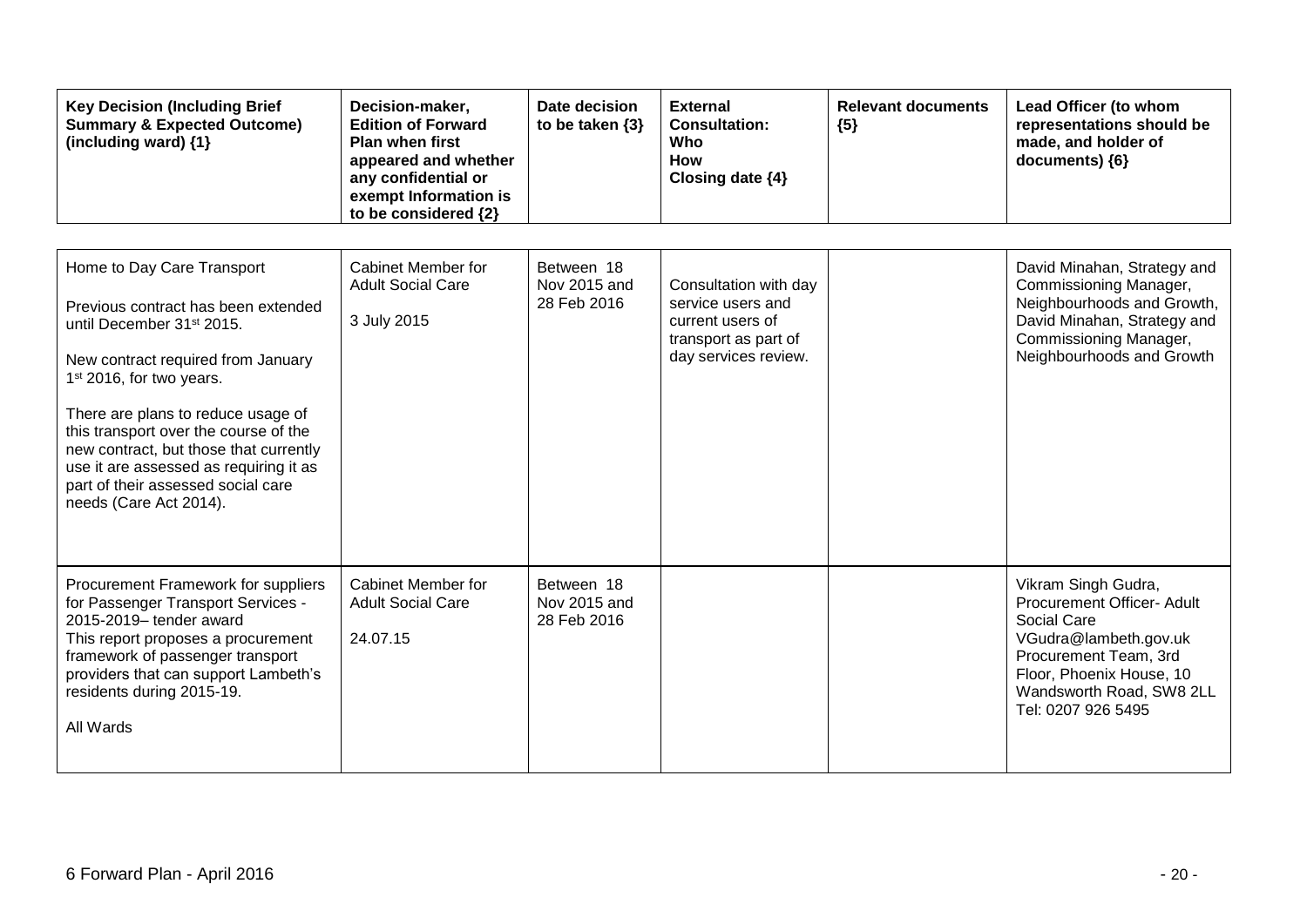| <b>Key Decision (Including Brief</b><br><b>Summary &amp; Expected Outcome)</b><br>(including ward) {1}                                                                                                                                                                                                                                                                                                                                                                                                                                                                                                                                                                                                                                                                                                                                                                                                                       | Decision-maker,<br><b>Edition of Forward</b><br>Plan when first<br>appeared and whether<br>any confidential or<br>exempt Information is<br>to be considered {2} | Date decision<br>to be taken $\{3\}$      | <b>External</b><br><b>Consultation:</b><br>Who<br><b>How</b><br>Closing date {4} | <b>Relevant documents</b><br>${5}$ | Lead Officer (to whom<br>representations should be<br>made, and holder of<br>documents) {6}               |
|------------------------------------------------------------------------------------------------------------------------------------------------------------------------------------------------------------------------------------------------------------------------------------------------------------------------------------------------------------------------------------------------------------------------------------------------------------------------------------------------------------------------------------------------------------------------------------------------------------------------------------------------------------------------------------------------------------------------------------------------------------------------------------------------------------------------------------------------------------------------------------------------------------------------------|-----------------------------------------------------------------------------------------------------------------------------------------------------------------|-------------------------------------------|----------------------------------------------------------------------------------|------------------------------------|-----------------------------------------------------------------------------------------------------------|
| <b>Cheviot Gardens Care and Support</b><br>Contract<br>The decision is on the waiver of<br>procurement rules to allow direct<br>award of the care and support contract<br>to Notting Hill Housing Group (NHHG)<br>which is the housing provider at<br>Cheviot Gardens.<br>The contract will be for a period of 3<br>years with a cost of £521k to £600k<br>per annum (the range is due to the<br>demand led nature of the service).<br>Care delivered through this contract is<br>available to all residents in the<br>scheme including those who were<br>resident in the previous sheltered<br>housing scheme and those who<br>purchase a shared- ownership flat,<br>subject to a care needs assessment<br>and a financial assessment.<br>Direct award to NHHG ensures that<br>there is a seamless housing and care<br>service provided to tenants as both<br>elements of the service are delivered<br>by one organisation. | Cabinet Member for<br><b>Adult Social Care</b><br>2 October 2015                                                                                                | Between 31<br>Mar 2016 and<br>30 Jun 2016 |                                                                                  |                                    | Helen Bolger, Strategic<br><b>Commissioning Manager</b><br>3rd Floor, Phoenix House<br>Tel: 020 7926 2724 |
| Knight's Hill                                                                                                                                                                                                                                                                                                                                                                                                                                                                                                                                                                                                                                                                                                                                                                                                                                                                                                                |                                                                                                                                                                 |                                           |                                                                                  |                                    |                                                                                                           |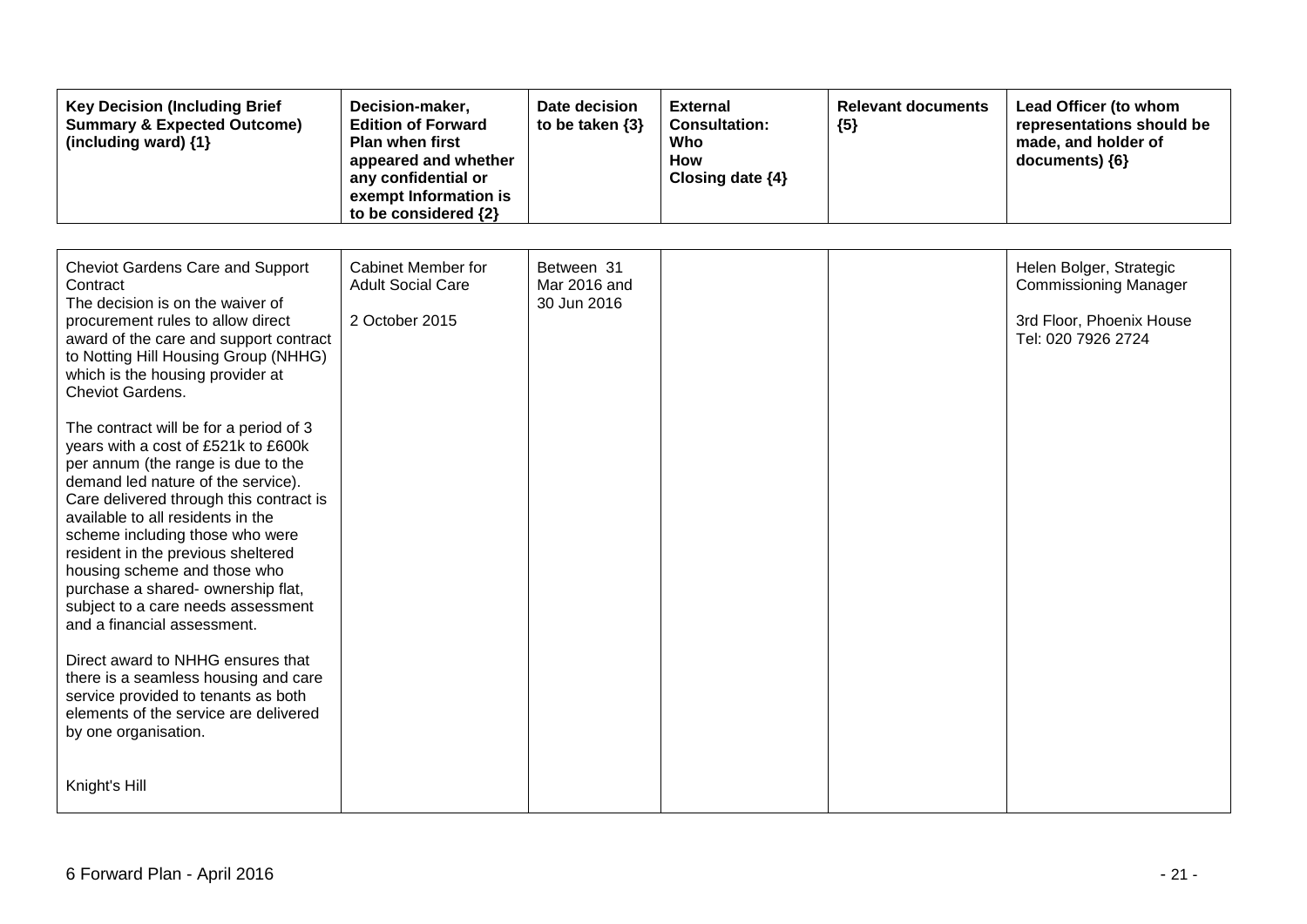| <b>Key Decision (Including Brief</b><br><b>Summary &amp; Expected Outcome)</b><br>(including ward) $\{1\}$                                                                                                                                                                                                                                                                                                                  | Decision-maker,<br><b>Edition of Forward</b><br><b>Plan when first</b><br>appeared and whether<br>any confidential or<br>exempt Information is<br>to be considered {2} | Date decision<br>to be taken $\{3\}$     | <b>External</b><br><b>Consultation:</b><br>Who<br><b>How</b><br>Closing date $\{4\}$ | <b>Relevant documents</b><br>${5}$ | Lead Officer (to whom<br>representations should be<br>made, and holder of<br>documents) {6}                               |
|-----------------------------------------------------------------------------------------------------------------------------------------------------------------------------------------------------------------------------------------------------------------------------------------------------------------------------------------------------------------------------------------------------------------------------|------------------------------------------------------------------------------------------------------------------------------------------------------------------------|------------------------------------------|--------------------------------------------------------------------------------------|------------------------------------|---------------------------------------------------------------------------------------------------------------------------|
| <b>Community Support Approved</b><br><b>Provider List Additional Providers</b><br>The community support Approved<br>Provider list was re-opened to<br>applications in October 2015.<br>18 providers met both the financial<br>and quality requirements, and a<br>decision is required to add them to the<br>list of Approved Providers. The<br>additional 18 will bring the total<br>approved providers to 41.<br>All Wards | Cabinet Member for<br><b>Adult Social Care</b><br>18th December 2015                                                                                                   | Between 18<br>Jan 2016 and 1<br>Apr 2016 |                                                                                      |                                    | Ginny Hume, Commissioning<br>Lead- Domiciliary Care<br>GHume@lambeth.gov.uk<br><b>Phoenix House</b><br>Tel: 020 7926 5178 |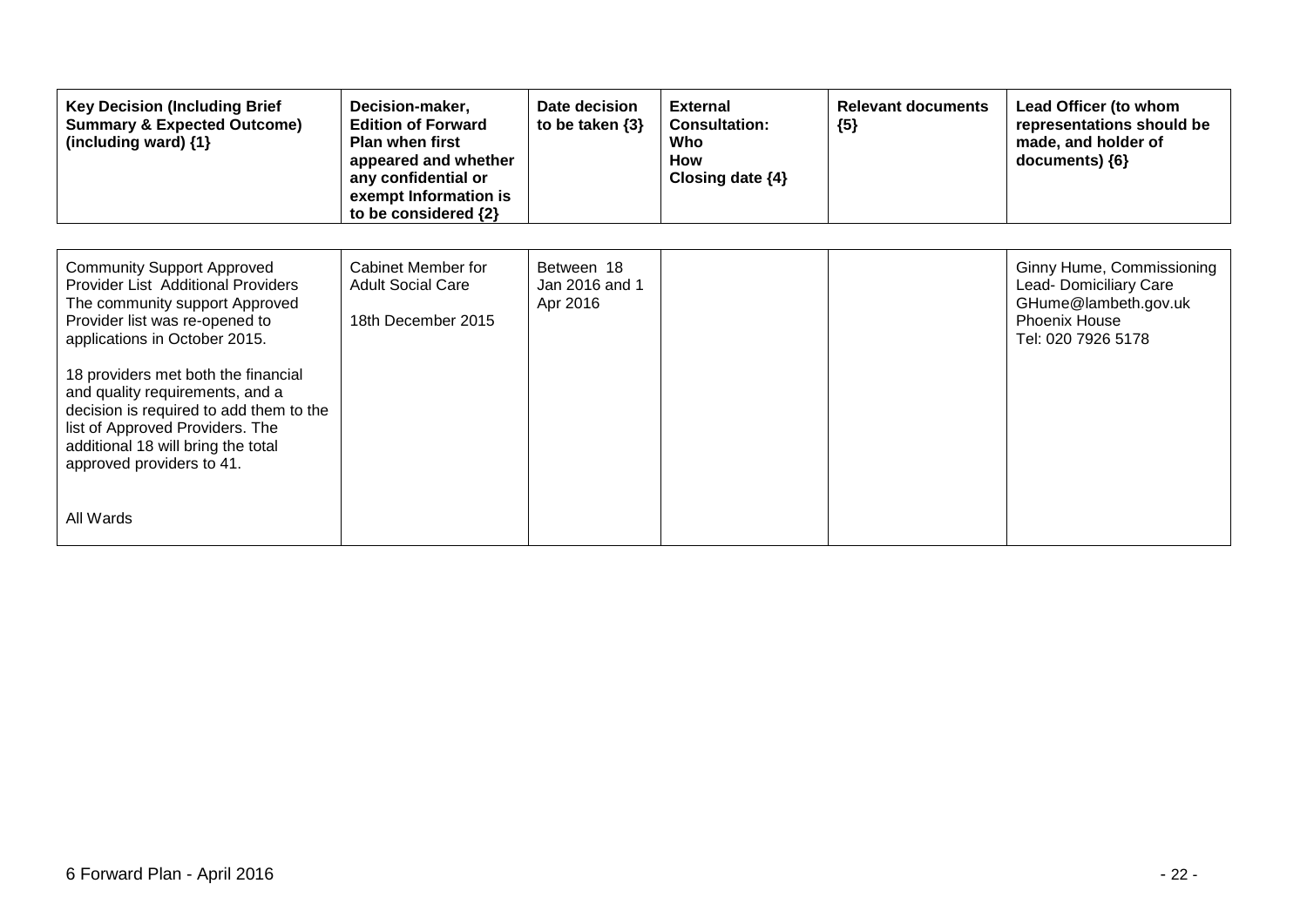| <b>Key Decision (Including Brief</b><br><b>Summary &amp; Expected Outcome)</b><br>(including ward) {1}                                                                                                                                                                                                                                                                                                                                                                                                                                                                                                                                                                                                                                                                                                                                                                                              | Decision-maker,<br><b>Edition of Forward</b><br><b>Plan when first</b><br>appeared and whether<br>any confidential or<br>exempt Information is<br>to be considered {2} | Date decision<br>to be taken $\{3\}$ | <b>External</b><br><b>Consultation:</b><br>Who<br><b>How</b><br>Closing date {4} | <b>Relevant documents</b><br>${5}$ | Lead Officer (to whom<br>representations should be<br>made, and holder of<br>documents) {6}                                              |
|-----------------------------------------------------------------------------------------------------------------------------------------------------------------------------------------------------------------------------------------------------------------------------------------------------------------------------------------------------------------------------------------------------------------------------------------------------------------------------------------------------------------------------------------------------------------------------------------------------------------------------------------------------------------------------------------------------------------------------------------------------------------------------------------------------------------------------------------------------------------------------------------------------|------------------------------------------------------------------------------------------------------------------------------------------------------------------------|--------------------------------------|----------------------------------------------------------------------------------|------------------------------------|------------------------------------------------------------------------------------------------------------------------------------------|
| Older Adult and Disability Services -<br><b>Contract Waivers</b><br>A number of services commissioned<br>by the Council for older adults and<br>people with a disability are subject to<br>service reviews in order to deliver<br>savings from adult social care budgets<br>through service remodelling. This<br>involves commissioners working with<br>providers, partners, users and carers<br>the public to review services with a<br>view to recommissioning, reprocuring<br>and/or remodelling services as<br>appropriate. This work has been<br>progressing during the current<br>financial year but this represents a<br>significant programme of work and<br>there is a need for a further contract<br>extension for a number of contracts for<br>a period of one year with an option to<br>extend for a further year and this is<br>being sought through a waiver<br>request.<br>All Wards | Cabinet Member for<br><b>Adult Social Care</b>                                                                                                                         | 22 Feb 2016                          |                                                                                  |                                    | Ged Taylor, Lead<br>Commissioner, Integrated<br><b>Commissioning Older Adults</b><br>gtaylor2@lambeth.gov.uk<br>3rd Floor, Phoenix House |

#### **Children and Families**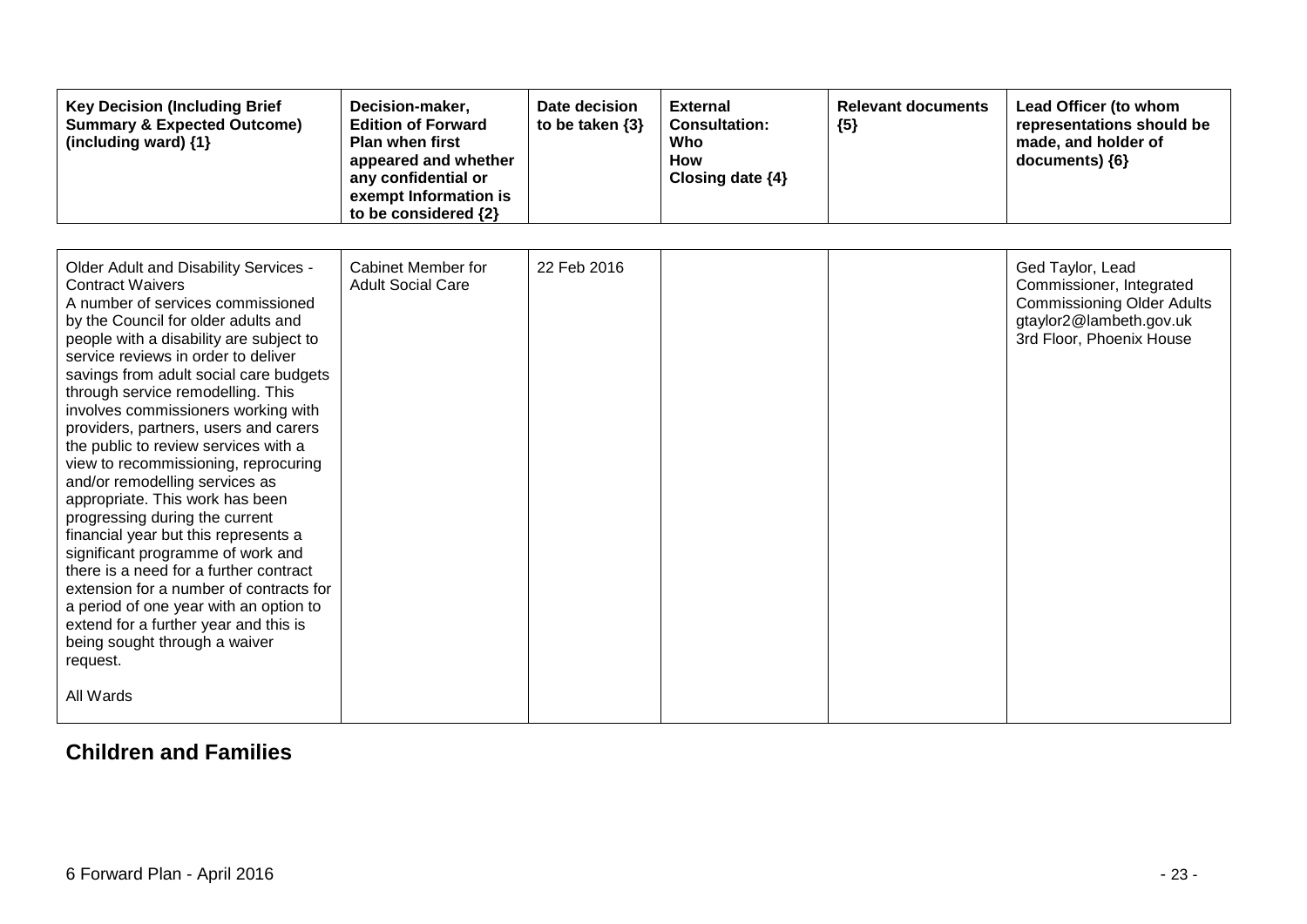| <b>Key Decision (Including Brief</b><br><b>Summary &amp; Expected Outcome)</b><br>(including ward) $\{1\}$                               | Decision-maker,<br><b>Edition of Forward</b><br><b>Plan when first</b><br>appeared and whether<br>any confidential or<br>exempt Information is<br>to be considered {2} | Date decision<br>to be taken $\{3\}$ | <b>External</b><br><b>Consultation:</b><br>Who<br>How<br>Closing date $\{4\}$ | <b>Relevant documents</b><br>${5}$ | Lead Officer (to whom<br>representations should be<br>made, and holder of<br>documents) {6} |
|------------------------------------------------------------------------------------------------------------------------------------------|------------------------------------------------------------------------------------------------------------------------------------------------------------------------|--------------------------------------|-------------------------------------------------------------------------------|------------------------------------|---------------------------------------------------------------------------------------------|
| Children with Disabilities Home<br>support services<br>Contract Extension for<br>Home Support Services for Children<br>with disabilities |                                                                                                                                                                        |                                      |                                                                               |                                    |                                                                                             |
| All Wards                                                                                                                                |                                                                                                                                                                        |                                      |                                                                               |                                    |                                                                                             |

## **Environment and Sustainability**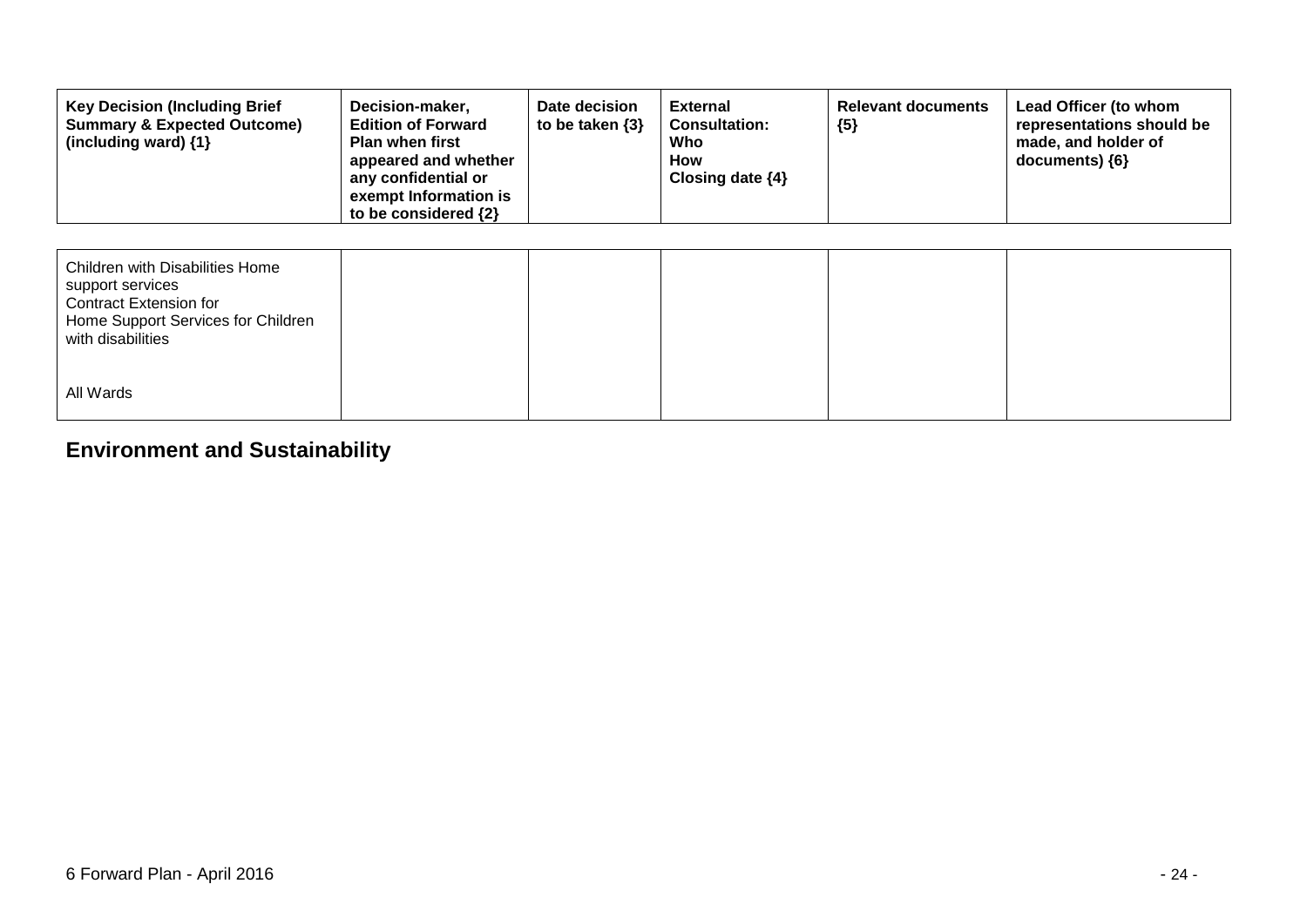| <b>Key Decision (Including Brief</b><br><b>Summary &amp; Expected Outcome)</b><br>(including ward) {1}                                                                                                                                                                                                                                                                                                                                                                                                                                                                                                                                                                                                                                                                                                 | Decision-maker,<br><b>Edition of Forward</b><br><b>Plan when first</b><br>appeared and whether<br>any confidential or<br>exempt Information is<br>to be considered {2} | Date decision<br>to be taken $\{3\}$      | <b>External</b><br><b>Consultation:</b><br>Who<br>How<br>Closing date {4}                                                                                                                    | <b>Relevant documents</b><br>${5}$ | Lead Officer (to whom<br>representations should be<br>made, and holder of<br>documents) {6}                       |
|--------------------------------------------------------------------------------------------------------------------------------------------------------------------------------------------------------------------------------------------------------------------------------------------------------------------------------------------------------------------------------------------------------------------------------------------------------------------------------------------------------------------------------------------------------------------------------------------------------------------------------------------------------------------------------------------------------------------------------------------------------------------------------------------------------|------------------------------------------------------------------------------------------------------------------------------------------------------------------------|-------------------------------------------|----------------------------------------------------------------------------------------------------------------------------------------------------------------------------------------------|------------------------------------|-------------------------------------------------------------------------------------------------------------------|
| <b>Brixton Depots Rationalisation -</b><br><b>Procurement of Construction Works</b><br>This report aims for the procurement<br>board to grant approval for the<br>Somerleyton Road project team to<br>undertake a competitive tender, with<br>the assistance of Veolia, for a<br>contractor to undertake the<br>construction works of the<br>rationalisation of the Brixton depots<br>which involves the reconfiguration of<br>Shakespeare Road depot and<br>Mahatma Ghandi depot in order to<br>accommodate the facilities being<br>relocated from the Angela Davis and<br>(potentially) Wanless Road depots.<br>Approval is also being requested to<br>procure a contractor for the demolition<br>works of Angela Davis depot once its<br>facilities have been relocated.<br>Coldharbour; Herne Hill | Cabinet Member for<br>Environment and<br>Sustainability<br>31 October 2014                                                                                             | Between 26<br>Jun 2015 and<br>28 Feb 2016 | During the planning<br>application process<br>consultations will be<br>undertaken with the<br>public and<br>surrounding<br>communities.<br>Consultation with<br>ward councillors<br>ongoing. |                                    | Neil Vokes, Regeneration<br><b>Project Manager (Housing)</b><br>nvokes@lambeth.gov.uk<br>1st floor, Phoenix House |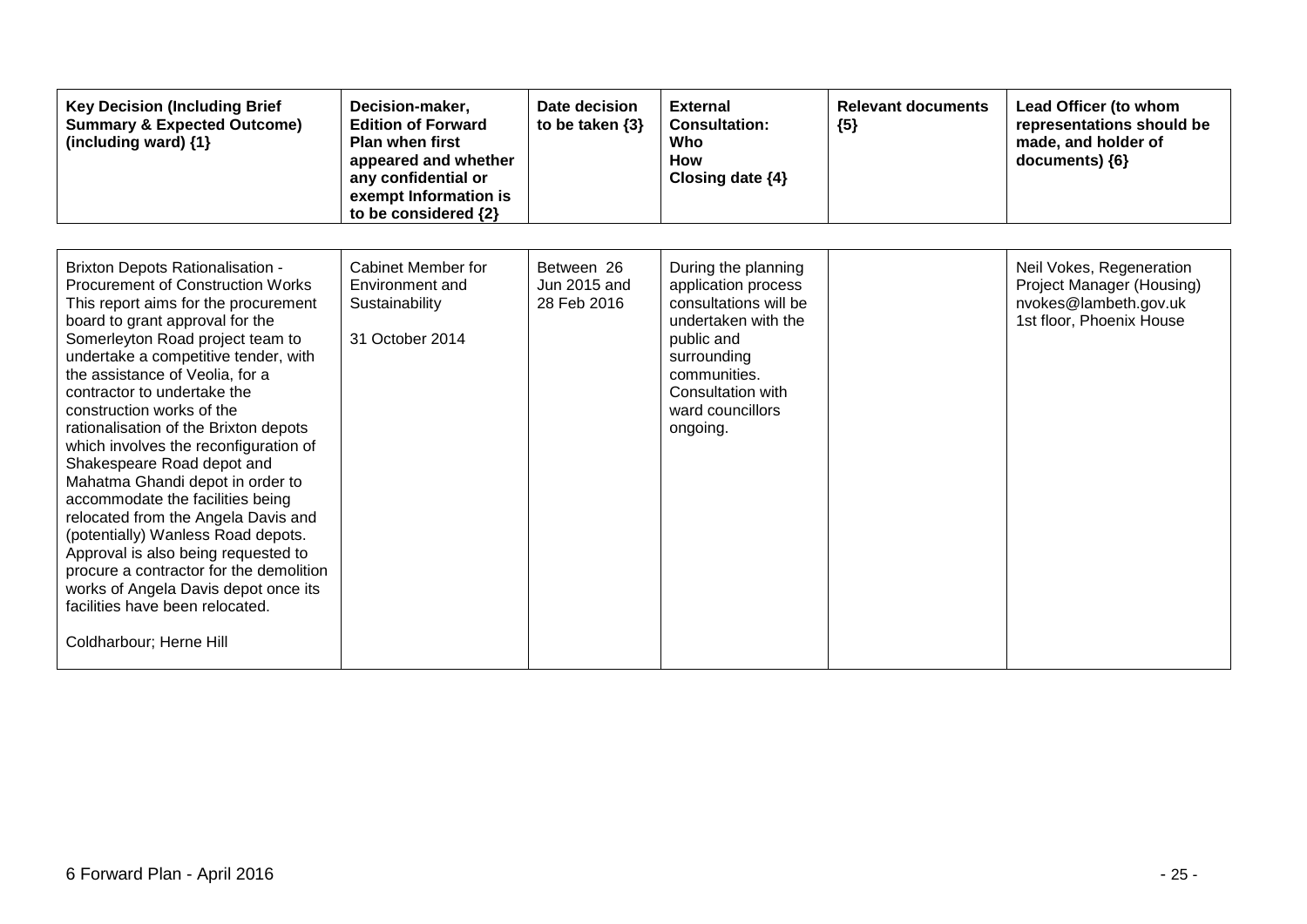| <b>Key Decision (Including Brief</b><br><b>Summary &amp; Expected Outcome)</b><br>(including ward) {1}                                                                                                                                                                                                                                                                                                                                     | Decision-maker,<br><b>Edition of Forward</b><br><b>Plan when first</b><br>appeared and whether<br>any confidential or<br>exempt Information is<br>to be considered {2} | Date decision<br>to be taken $\{3\}$      | <b>External</b><br><b>Consultation:</b><br>Who<br><b>How</b><br>Closing date {4} | <b>Relevant documents</b><br>${5}$ | Lead Officer (to whom<br>representations should be<br>made, and holder of<br>documents) {6}                                                                  |
|--------------------------------------------------------------------------------------------------------------------------------------------------------------------------------------------------------------------------------------------------------------------------------------------------------------------------------------------------------------------------------------------------------------------------------------------|------------------------------------------------------------------------------------------------------------------------------------------------------------------------|-------------------------------------------|----------------------------------------------------------------------------------|------------------------------------|--------------------------------------------------------------------------------------------------------------------------------------------------------------|
| Vale Street reuse and recycling centre<br>decision paper<br>A decision will be made about the<br>future services to be offered at Vale<br><b>Street Recycling and Reuse Centre</b>                                                                                                                                                                                                                                                         | <b>Cabinet Member for</b><br>Environment and<br>Sustainability<br>19 Feb 2016                                                                                          | Between 21<br>Mar 2016 and<br>21 Jun 2016 |                                                                                  |                                    | Liz Whitson Cloud, Senior<br>Policy, Equalities and<br>Performance Officer<br>Iwhitsoncloud@lambeth.gov.<br>uk<br><b>Phoenix House</b><br>Tel: 020 7926 0145 |
| <b>Extension for the Parking</b><br>Management Services for Lot 1<br>(Enforcement Services) & Lot 2<br>(Nuisance Vehicle Removal Services)<br>To extend Lots 1 and 2 of the Parking<br>Contract in order to allow for the<br>completion of the current tender.<br>The estimated cost of this extension<br>for a total period of 8 months<br>$(01/02/16 - 31/09/16)$ is approximately<br>£3.3 million for both Lot 1 and Lot 2<br>All Wards | Cabinet Member for<br>Environment and<br>Sustainability<br>15.01.2016                                                                                                  | Between 15<br>Feb 2016 and<br>15 May 2016 |                                                                                  |                                    | Simone Felix, Supplier<br><b>Relationship Officer</b><br>SGFelix@lambeth.gov.uk<br>Blue Star House,, 234-244<br>Stockwell Road,, London,<br>SW9 9SP          |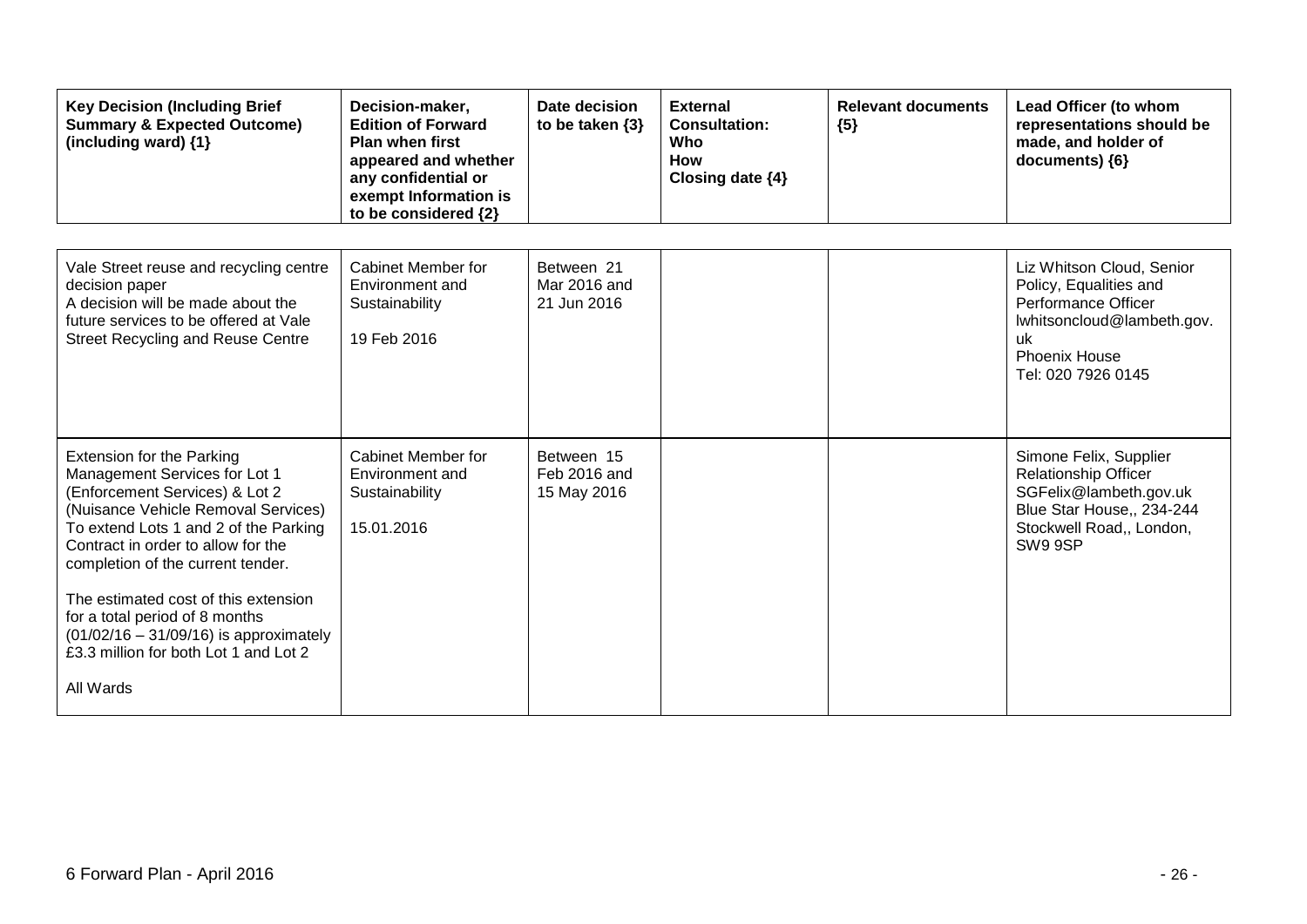| <b>Key Decision (Including Brief</b><br>Decision-maker,<br><b>Summary &amp; Expected Outcome)</b><br><b>Edition of Forward</b><br>(including ward) $\{1\}$<br><b>Plan when first</b><br>appeared and whether<br>any confidential or<br>exempt Information is<br>to be considered $\{2\}$ | Date decision<br>to be taken $\{3\}$ | <b>External</b><br><b>Consultation:</b><br>Who<br><b>How</b><br>Closing date $\{4\}$ | <b>Relevant documents</b><br>${5}$ | Lead Officer (to whom<br>representations should be<br>made, and holder of<br>documents) ${6}$ |
|------------------------------------------------------------------------------------------------------------------------------------------------------------------------------------------------------------------------------------------------------------------------------------------|--------------------------------------|--------------------------------------------------------------------------------------|------------------------------------|-----------------------------------------------------------------------------------------------|
|------------------------------------------------------------------------------------------------------------------------------------------------------------------------------------------------------------------------------------------------------------------------------------------|--------------------------------------|--------------------------------------------------------------------------------------|------------------------------------|-----------------------------------------------------------------------------------------------|

## **Health and Wellbeing**

| Transfer of 2013/14 funding from NHS<br>to Lambeth<br>Transfer of funding via s256 for<br>2013/14 from NHS England to London<br>Borough of Lambeth<br>All Wards          | Cabinet Member for<br>Health and Wellbeing<br>7 February 2014 | Between 26<br>Jun 2015 and<br>28 Feb 2016 | Engagement with<br>LINk/ HealthWatch<br>roundtables, CCG<br>engagement on<br>planning and the BIG<br>Lambeth Health<br>Debate, SLIC<br>Citizens' panel work<br>and Lambeth Living<br>Well Collaborative<br>co-productive work<br>on mental health.<br>This work is ongoing<br>and developing. |                                                                                                                           |
|--------------------------------------------------------------------------------------------------------------------------------------------------------------------------|---------------------------------------------------------------|-------------------------------------------|-----------------------------------------------------------------------------------------------------------------------------------------------------------------------------------------------------------------------------------------------------------------------------------------------|---------------------------------------------------------------------------------------------------------------------------|
| Mental Health Accommodation and<br>Community Support contract.<br>Extension of the Mental Health<br><b>Accommodation and Community</b><br>Support contract.<br>All Wards | Cabinet Member for<br>Health and Wellbeing<br>16.05.14        | Between 26<br>Jun 2015 and<br>28 Feb 2016 |                                                                                                                                                                                                                                                                                               | Denis O'Rourke, Assistant<br>Director Integrated<br>Commissioning - Adult<br><b>Mental Health</b><br>denisorourke@nhs.net |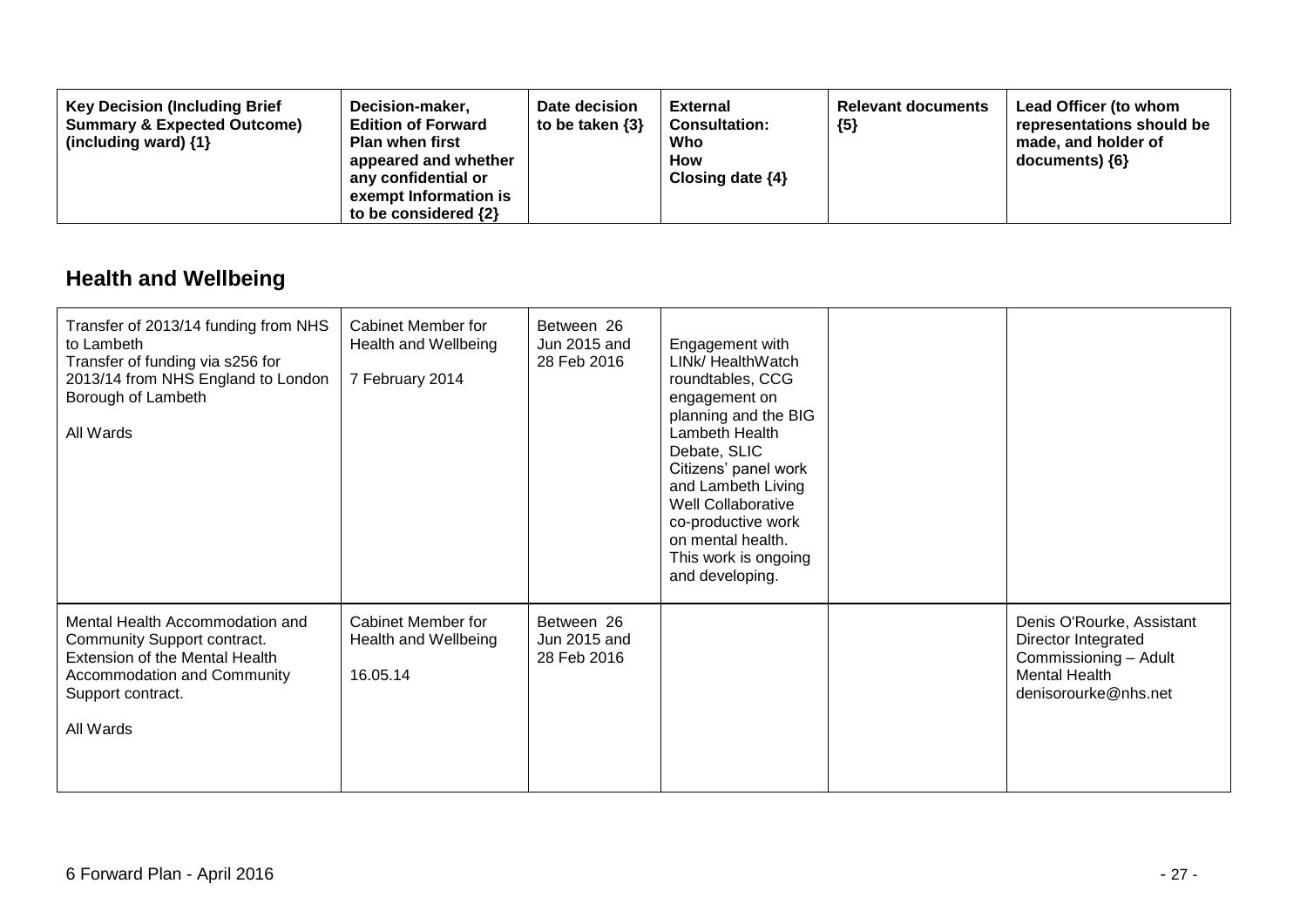| <b>Key Decision (Including Brief</b><br><b>Summary &amp; Expected Outcome)</b><br>(including ward) {1}                                      | Decision-maker,<br><b>Edition of Forward</b><br><b>Plan when first</b><br>appeared and whether<br>any confidential or<br>exempt Information is<br>to be considered {2} | Date decision<br>to be taken $\{3\}$      | <b>External</b><br><b>Consultation:</b><br>Who<br><b>How</b><br>Closing date $\{4\}$                                                                                                                                                                                                          | <b>Relevant documents</b><br>${5}$ | Lead Officer (to whom<br>representations should be<br>made, and holder of<br>documents) ${6}$      |
|---------------------------------------------------------------------------------------------------------------------------------------------|------------------------------------------------------------------------------------------------------------------------------------------------------------------------|-------------------------------------------|-----------------------------------------------------------------------------------------------------------------------------------------------------------------------------------------------------------------------------------------------------------------------------------------------|------------------------------------|----------------------------------------------------------------------------------------------------|
| <b>Better Care Fund</b><br>To finalise and agree the approach to<br>developing the Better Care Fund for<br>Lambeth for 2014-16<br>All Wards | Cabinet Member for<br>Health and Wellbeing<br>7 February 2014                                                                                                          | Between 26<br>Jun 2015 and<br>28 Feb 2016 | Engagement with<br>LINk/ HealthWatch<br>roundtables, CCG<br>engagement on<br>planning and the BIG<br>Lambeth Health<br>Debate, SLIC<br>Citizens' panel work<br>and Lambeth Living<br>Well Collaborative<br>co-productive work<br>on mental health.<br>This work is ongoing<br>and developing. |                                    | Moira McGrath, Director of<br><b>Strategy and Commissioning</b><br>Adults<br>moira.mcgrath@nhs.net |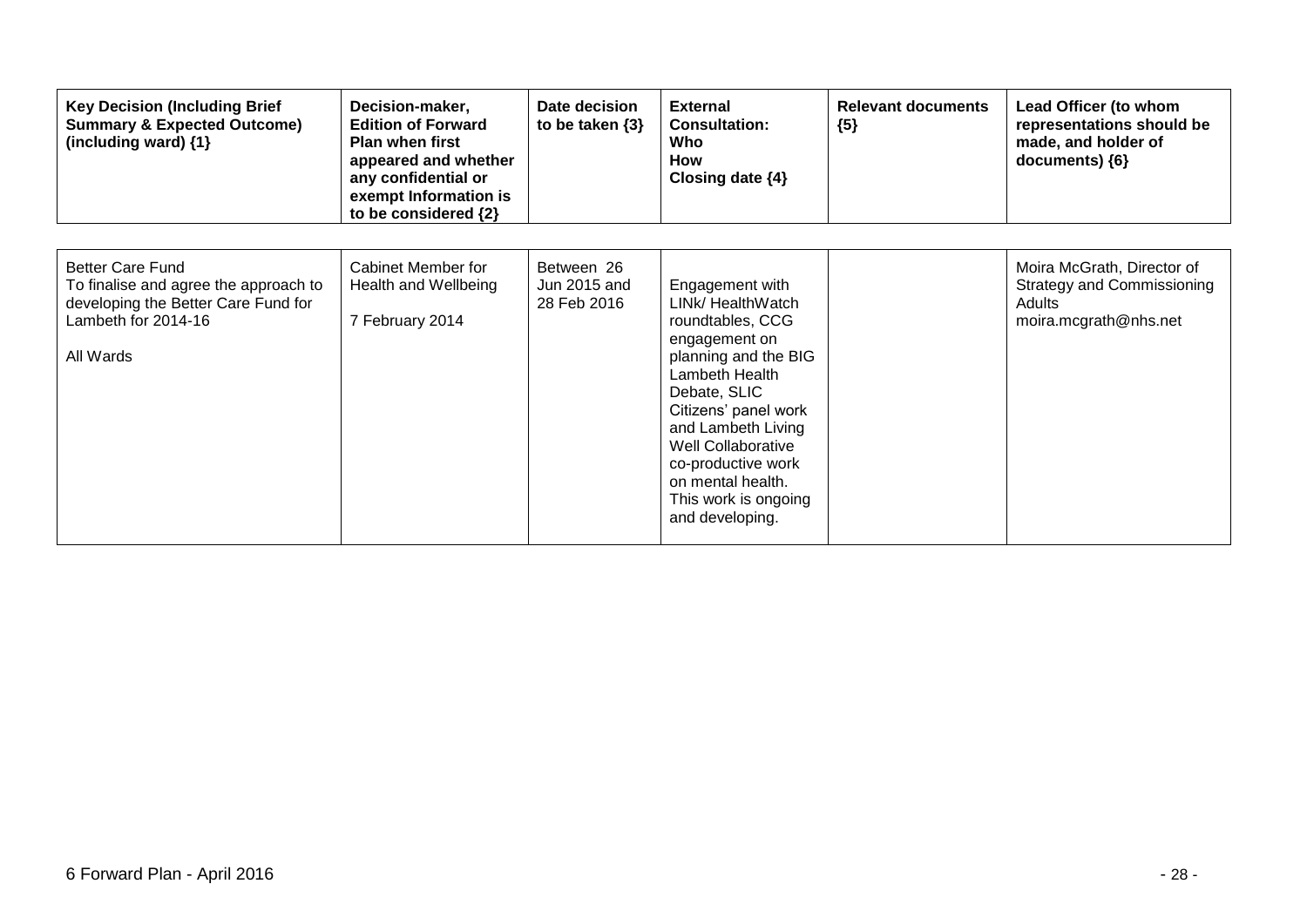| <b>Key Decision (Including Brief</b><br><b>Summary &amp; Expected Outcome)</b><br>(including ward) {1}                                                                                                                                                                                                                                                                                                                                                                                                         | Decision-maker,<br><b>Edition of Forward</b><br><b>Plan when first</b><br>appeared and whether<br>any confidential or<br>exempt Information is<br>to be considered {2} | Date decision<br>to be taken $\{3\}$      | <b>External</b><br><b>Consultation:</b><br>Who<br><b>How</b><br>Closing date {4}                                                                                                                                                                                                                                              | <b>Relevant documents</b><br>${5}$ | Lead Officer (to whom<br>representations should be<br>made, and holder of<br>documents) {6} |
|----------------------------------------------------------------------------------------------------------------------------------------------------------------------------------------------------------------------------------------------------------------------------------------------------------------------------------------------------------------------------------------------------------------------------------------------------------------------------------------------------------------|------------------------------------------------------------------------------------------------------------------------------------------------------------------------|-------------------------------------------|-------------------------------------------------------------------------------------------------------------------------------------------------------------------------------------------------------------------------------------------------------------------------------------------------------------------------------|------------------------------------|---------------------------------------------------------------------------------------------|
| Extension to pilot level 3 specialist<br>weight management service for<br>children<br>Decision to extend the above contract<br>for 2 years. This contract is part of a<br>healthy weight programme that was<br>set up as a pilot following a tender that<br>was carried out in 2011. The pilot will<br>be evaluated over the next year and a<br>tender will be carried out again in<br>2016 (for the full healthy weight<br>programme) following analysis of the<br>findings from the evaluation.<br>All Wards | Cabinet Member for<br>Health and Wellbeing<br>13 June 2014                                                                                                             | Between 26<br>Jun 2015 and<br>28 Feb 2016 | Qualitative data is<br>being captured<br>through the<br>evaluation.<br>Programme<br>participants provide<br>feedback following<br>their involvement.<br>Relevant<br>professionals and<br>stakeholders will be<br>consulted during the<br>evaluation and during<br>the tender process<br>which will be carried<br>out in 2016. |                                    | <b>Candice Clark</b><br>candiceclark@nhs.net                                                |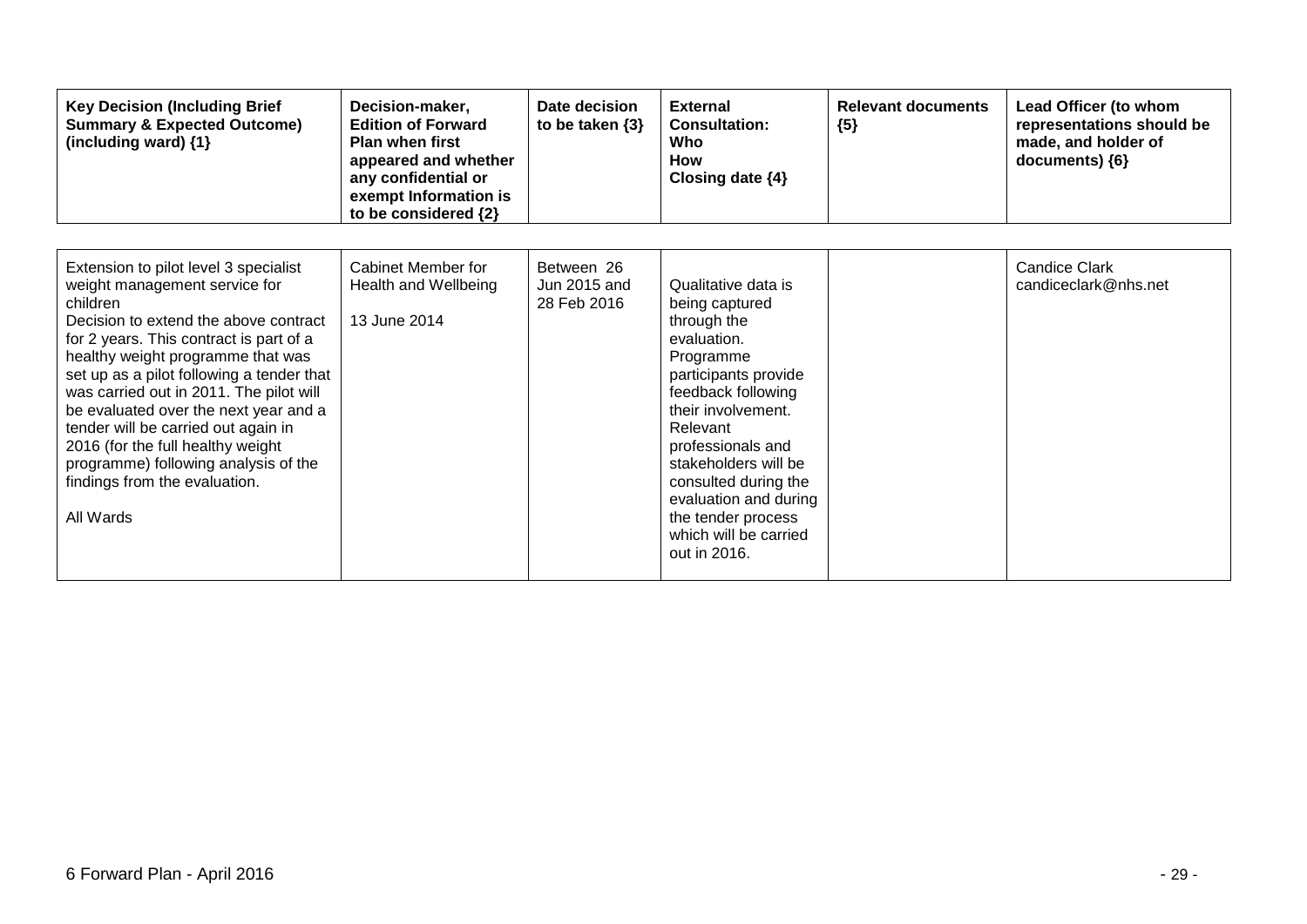| <b>Key Decision (Including Brief</b><br><b>Summary &amp; Expected Outcome)</b><br>(including ward) $\{1\}$                                                                                                                                                                                                                                                                                                                                                                                                                                                                                                      | Decision-maker,<br><b>Edition of Forward</b><br><b>Plan when first</b><br>appeared and whether<br>any confidential or<br>exempt Information is<br>to be considered {2} | Date decision<br>to be taken $\{3\}$      | <b>External</b><br><b>Consultation:</b><br>Who<br><b>How</b><br>Closing date {4} | <b>Relevant documents</b><br>${5}$ | Lead Officer (to whom<br>representations should be<br>made, and holder of<br>documents) {6}                                                         |
|-----------------------------------------------------------------------------------------------------------------------------------------------------------------------------------------------------------------------------------------------------------------------------------------------------------------------------------------------------------------------------------------------------------------------------------------------------------------------------------------------------------------------------------------------------------------------------------------------------------------|------------------------------------------------------------------------------------------------------------------------------------------------------------------------|-------------------------------------------|----------------------------------------------------------------------------------|------------------------------------|-----------------------------------------------------------------------------------------------------------------------------------------------------|
| Recommissioning Healthchecks<br>Healthchecks is a health screening<br>initiative for people aged 45-74 who<br>are not already diagnosed with a<br>cardio-vascular disease or diabetes.<br>Currently GPs and pharmacies offer<br>the service, and GSTT are<br>commissioned to provide a specialist<br>service to hard to reach communities.<br>The proposed decision is $-$ in<br>partnership with Southwark - to<br>recommission the healthchecks<br>provided by community services into a<br>cluster configuration, and to retender<br>the specialist service. Southwark will<br>lead the procurement process. | <b>Cabinet Member for</b><br>Health and Wellbeing<br>16 January 2015                                                                                                   | Between 26<br>Jun 2015 and<br>26 Sep 2015 | Via Community<br><b>Wellbeing Outcomes</b><br>panel                              |                                    | Elizabeth Clowes, Assistant<br>Director for Strategy &<br>Commissioning<br>eclowes@lambeth.gov.uk<br>3rd Floor, Phoenix House<br>Tel: 020 7926 4781 |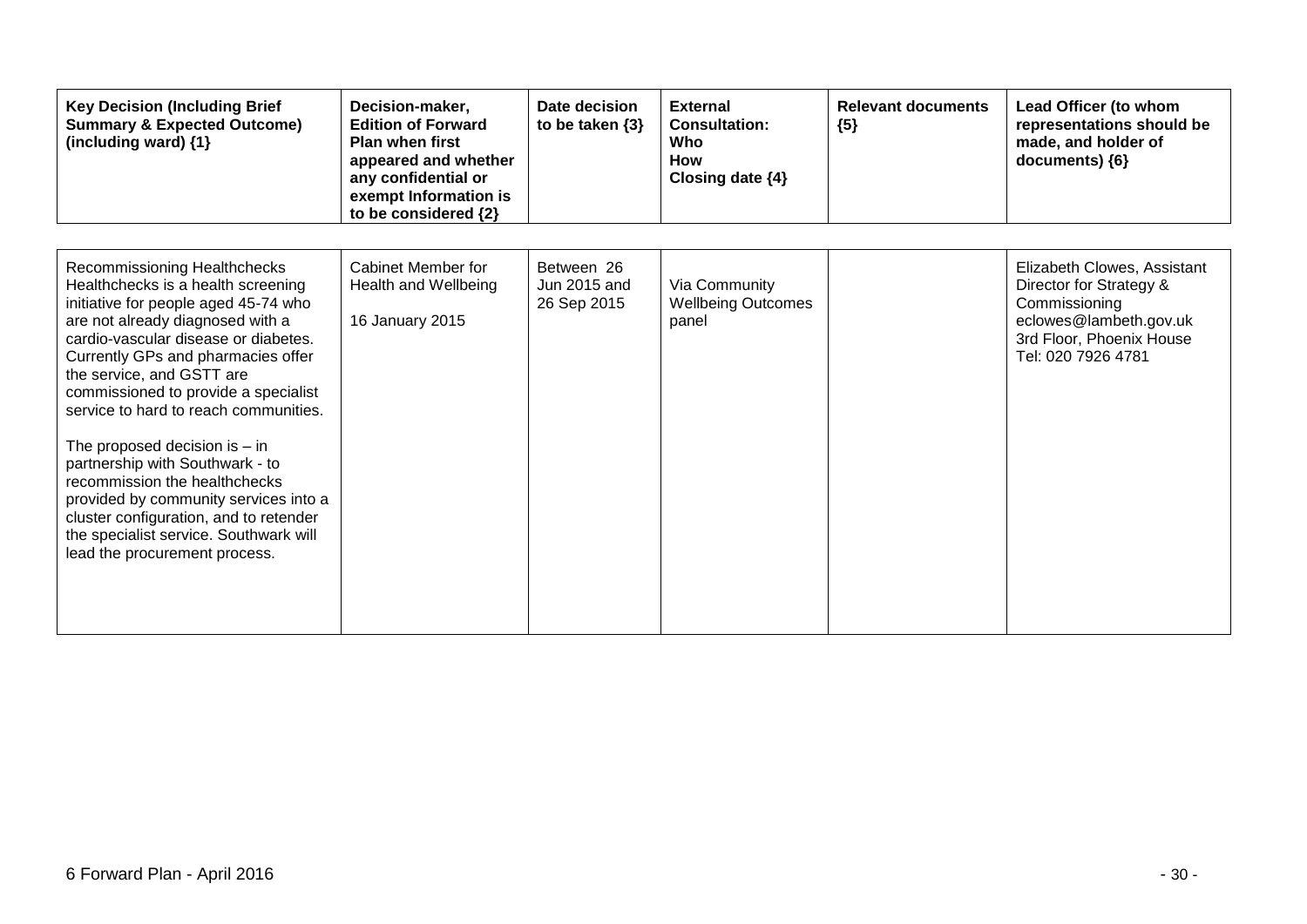| <b>Key Decision (Including Brief</b><br><b>Summary &amp; Expected Outcome)</b><br>(including ward) {1}                                                                                                                                                                                                                                                                                                                                                          | Decision-maker,<br><b>Edition of Forward</b><br>Plan when first<br>appeared and whether<br>any confidential or<br>exempt Information is<br>to be considered {2} | Date decision<br>to be taken $\{3\}$      | <b>External</b><br><b>Consultation:</b><br>Who<br>How<br>Closing date {4} | <b>Relevant documents</b><br>${5}$ | Lead Officer (to whom<br>representations should be<br>made, and holder of<br>documents) {6}                                            |
|-----------------------------------------------------------------------------------------------------------------------------------------------------------------------------------------------------------------------------------------------------------------------------------------------------------------------------------------------------------------------------------------------------------------------------------------------------------------|-----------------------------------------------------------------------------------------------------------------------------------------------------------------|-------------------------------------------|---------------------------------------------------------------------------|------------------------------------|----------------------------------------------------------------------------------------------------------------------------------------|
| <b>Contracting for Genito-Urinary</b><br>Medicine<br>Lambeth has operated collaboratively<br>with 24 other boroughs to have a<br>common approach to contracting for<br>GUM services across London. A<br>single contract template has been<br>developed, and each host borough for<br>each acute trust providing GUM<br>services will hold a contract, with the<br>other boroughs as party to that<br>contract and responsible for their own<br>financial flows. | Cabinet Member for<br><b>Health and Wellbeing</b><br>10 April 2015                                                                                              | Between 21<br>Aug 2015 and<br>21 Nov 2015 |                                                                           |                                    | Michelle Binfield, Strategic<br><b>Commissioning Manager</b><br>mbinfield@lambeth.gov.uk<br><b>Phoenix House</b><br>Tel: 020 7926 4610 |
| Extension and Variation of s75<br>partnership agreement with NHS<br>Lambeth Clinical Commissioning<br>Group<br>Decision to extend s75 agreement for<br>a year to the end of March 2017 and<br>to enable the CCG to contract on<br>behalf of the council for children's<br>services with Guy's & St Thomas'<br>Trust.<br>All Wards                                                                                                                               | Cabinet Member for<br>Health and Wellbeing                                                                                                                      | 22 Apr 2016                               |                                                                           |                                    | Moira McGrath, Director of<br><b>Strategy and Commissioning</b><br>Adults<br>moira.mcgrath@nhs.net                                     |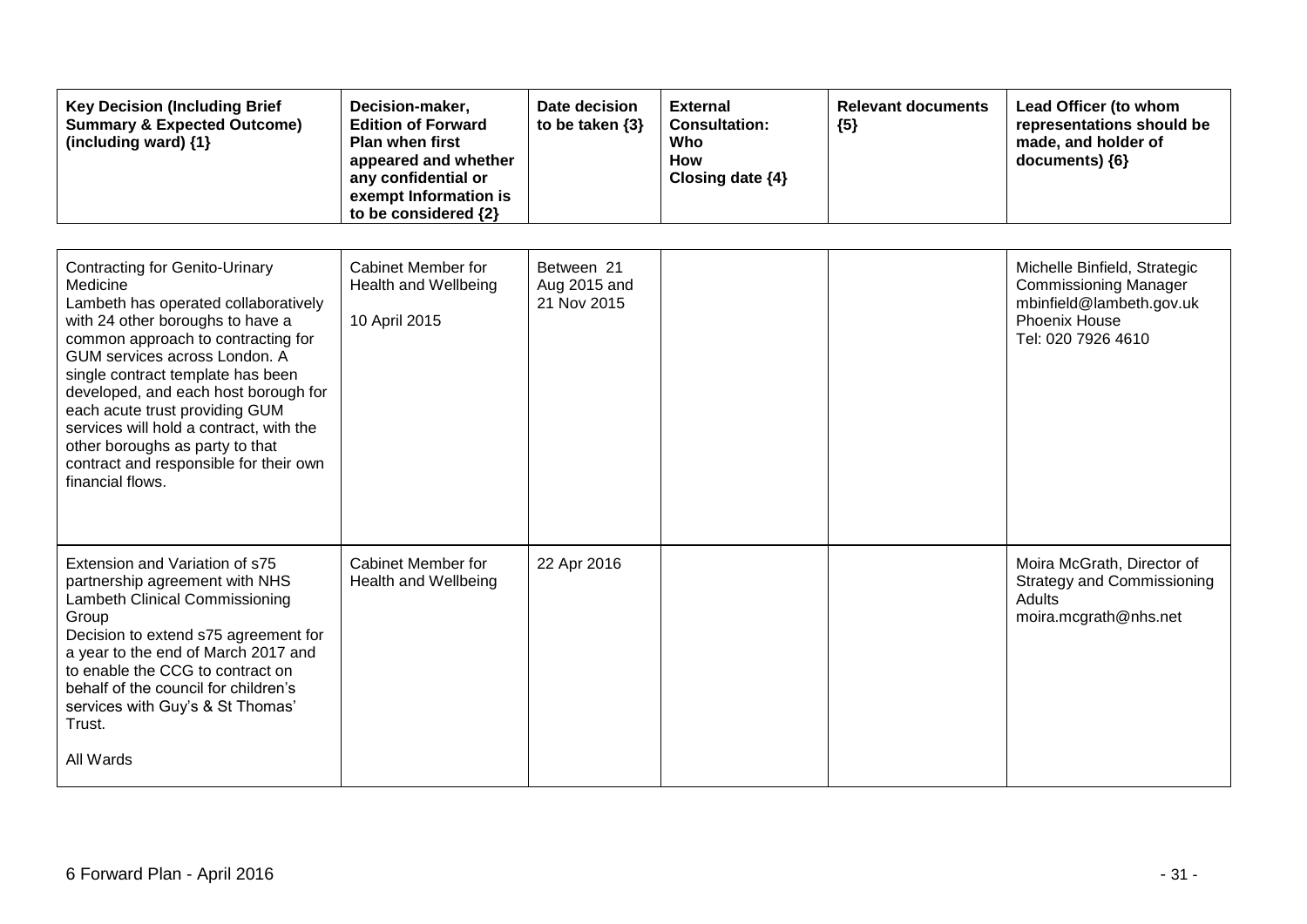| <b>Key Decision (Including Brief</b><br>Decision-maker,<br><b>Summary &amp; Expected Outcome)</b><br><b>Edition of Forward</b><br>(including ward) $\{1\}$<br><b>Plan when first</b><br>appeared and whether<br>any confidential or<br>exempt Information is<br>to be considered $\{2\}$ | Date decision<br>to be taken $\{3\}$ | External<br><b>Consultation:</b><br>Who<br>How<br>Closing date $\{4\}$ | <b>Relevant documents</b><br>${5}$ | Lead Officer (to whom<br>representations should be<br>made, and holder of<br>$documents)$ {6} |
|------------------------------------------------------------------------------------------------------------------------------------------------------------------------------------------------------------------------------------------------------------------------------------------|--------------------------------------|------------------------------------------------------------------------|------------------------------------|-----------------------------------------------------------------------------------------------|
|------------------------------------------------------------------------------------------------------------------------------------------------------------------------------------------------------------------------------------------------------------------------------------------|--------------------------------------|------------------------------------------------------------------------|------------------------------------|-----------------------------------------------------------------------------------------------|

# **Housing**

| Approval of Additional Spend for<br>Insulation Works and Boiler<br>Installation at Cedars Road Estate<br>To approve additional spend for works<br>carried out by Lawtech Ltd on the | Cabinet Member for<br>Housing<br>27th November 2015 | Between 30<br>Nov 2015 and<br>28 Feb 2016 |  | Sumitra Gomer, Interim AD<br><b>Strategy and Regeneration</b><br>SGomer@lambeth.gov.uk<br>3rd floor, Hambrook House<br>Tel: 02079263687 |
|-------------------------------------------------------------------------------------------------------------------------------------------------------------------------------------|-----------------------------------------------------|-------------------------------------------|--|-----------------------------------------------------------------------------------------------------------------------------------------|
| Cedars Road Estate in relation to<br>External Insulation.<br>Clapham Town                                                                                                           |                                                     |                                           |  |                                                                                                                                         |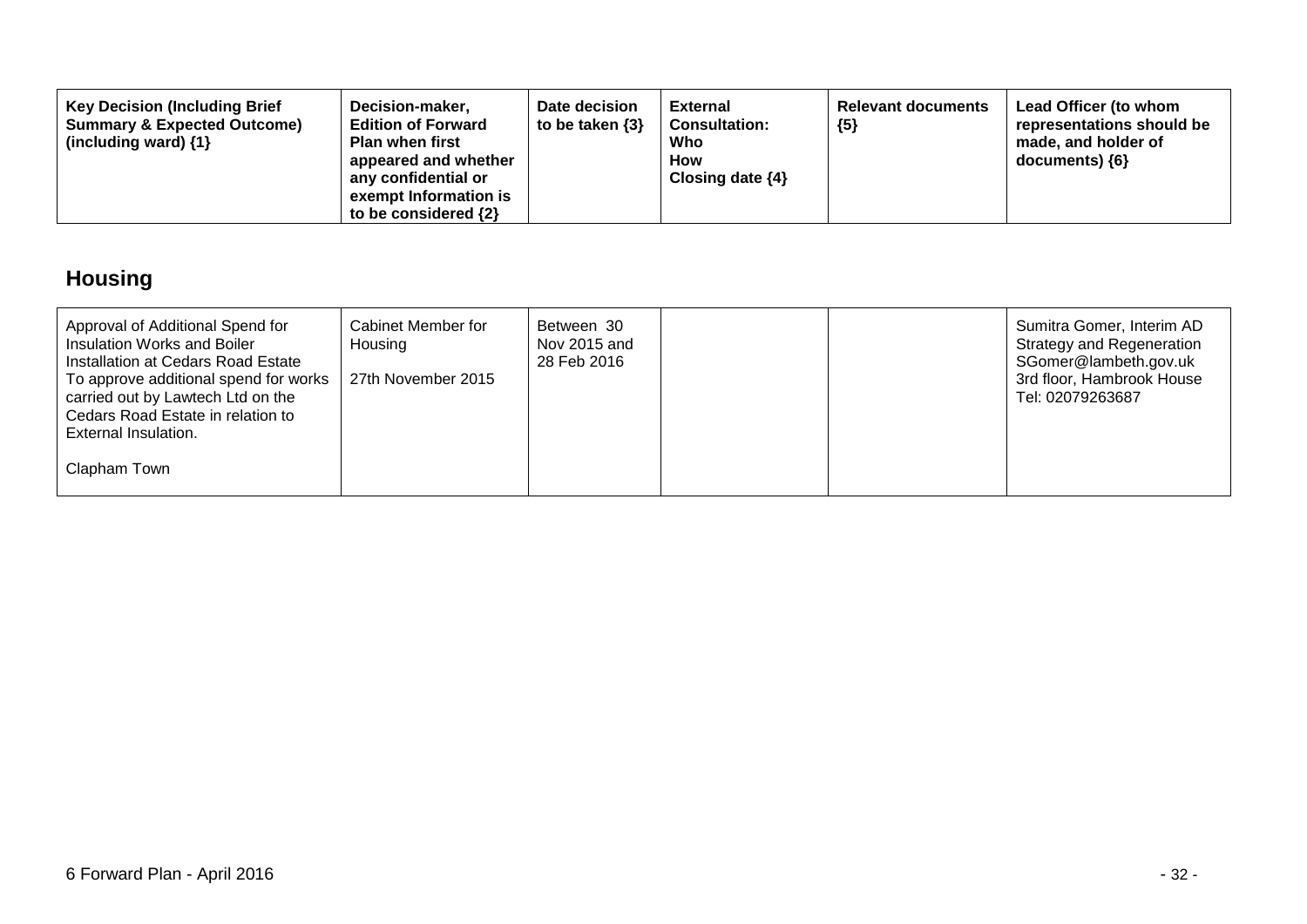| <b>Key Decision (Including Brief</b><br><b>Summary &amp; Expected Outcome)</b><br>(including ward) {1}                                                                                                                                                                                                                                                                                                                                                                                                                                   | Decision-maker,<br><b>Edition of Forward</b><br><b>Plan when first</b><br>appeared and whether<br>any confidential or<br>exempt Information is<br>to be considered {2} | Date decision<br>to be taken $\{3\}$      | <b>External</b><br><b>Consultation:</b><br>Who<br>How<br>Closing date $\{4\}$                                                                                                                                                                                                                                                               | <b>Relevant documents</b><br>${5}$ | Lead Officer (to whom<br>representations should be<br>made, and holder of<br>documents) {6}                     |
|------------------------------------------------------------------------------------------------------------------------------------------------------------------------------------------------------------------------------------------------------------------------------------------------------------------------------------------------------------------------------------------------------------------------------------------------------------------------------------------------------------------------------------------|------------------------------------------------------------------------------------------------------------------------------------------------------------------------|-------------------------------------------|---------------------------------------------------------------------------------------------------------------------------------------------------------------------------------------------------------------------------------------------------------------------------------------------------------------------------------------------|------------------------------------|-----------------------------------------------------------------------------------------------------------------|
| <b>Tender Approval for Building Services</b><br>Engineer Duties through Lewisham<br>Framework (Lot 7a)<br>Lambeth Living Ltd secures Building<br>Services Engineer Duties as part of<br>the Arm's Length Management<br>Organisation (ALMO) management<br>agreement to provide sufficiency of<br>skills, resources and expertise to<br>undertake a range of construction<br>related projects.<br>Approval is sought to award the<br>contract for this service across the<br>borough for the proposed remaining<br>programme.<br>All Wards | Cabinet Member for<br>Housing<br>6 February 2015                                                                                                                       | Between 26<br>Jun 2015 and<br>28 Feb 2016 | Utilising an already<br>established<br>framework via<br>Lewisham enables<br>Lambeth to meet its<br>statutory<br>requirements for<br>health and safety<br>related works, as well<br>as the option of<br>accessing other<br><b>Construction related</b><br>professional services<br>as and when it's<br>required for LHS<br>prioritised works |                                    | Abigail Acosta, Strategic<br><b>Contract Management</b><br><b>Procurement Officer</b><br>AAcosta@lambeth.gov.uk |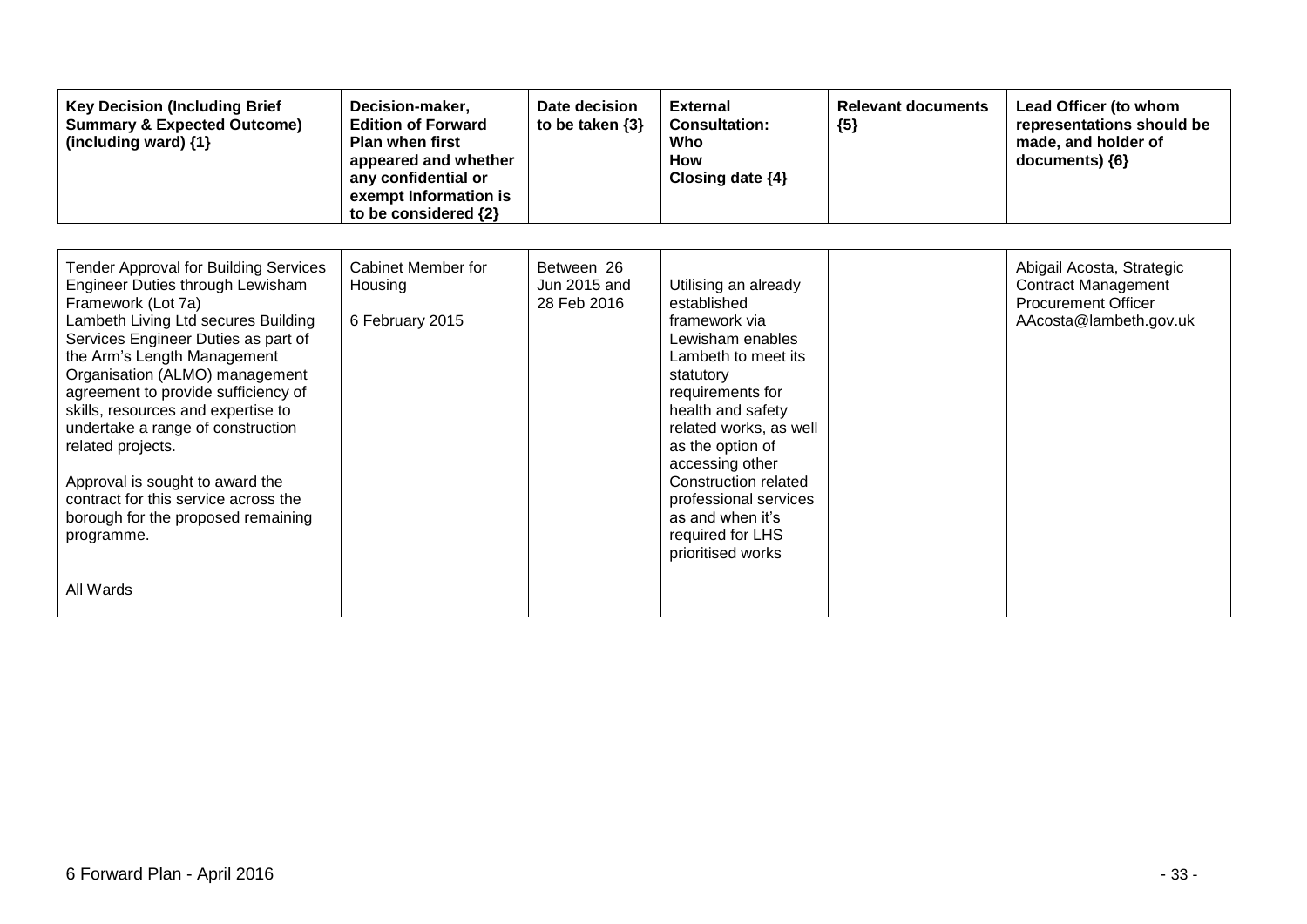| <b>Key Decision (Including Brief</b><br><b>Summary &amp; Expected Outcome)</b><br>(including ward) {1}                                                                                                                                                                                                                        | Decision-maker,<br><b>Edition of Forward</b><br><b>Plan when first</b><br>appeared and whether<br>any confidential or<br>exempt Information is<br>to be considered {2} | Date decision<br>to be taken $\{3\}$      | <b>External</b><br><b>Consultation:</b><br>Who<br><b>How</b><br>Closing date $\{4\}$                                                                                                                                                                                                                                            | <b>Relevant documents</b><br>${5}$ | Lead Officer (to whom<br>representations should be<br>made, and holder of<br>documents) ${6}$                   |
|-------------------------------------------------------------------------------------------------------------------------------------------------------------------------------------------------------------------------------------------------------------------------------------------------------------------------------|------------------------------------------------------------------------------------------------------------------------------------------------------------------------|-------------------------------------------|---------------------------------------------------------------------------------------------------------------------------------------------------------------------------------------------------------------------------------------------------------------------------------------------------------------------------------|------------------------------------|-----------------------------------------------------------------------------------------------------------------|
| Tender Approval for Building Engineer<br>Services Lead in a Multi Disciplinary<br>Team through Lewisham Framework<br>(Lot 3)<br>Approval is to be sought to award the<br>contract for this service across the<br>borough for the proposed remaining<br>two year programme both of LHS and<br>Lewisham Frameworks<br>All Wards | Cabinet Member for<br>Housing<br>6 February 2015                                                                                                                       | Between 11<br>Jan 2016 and<br>11 Apr 2016 | Utilising an already<br>established<br>framework via<br>Lewisham enables<br>Lambeth to meet its<br>statutory<br>requirements for<br>health and safety<br>related works, as well<br>as the option<br>toaccess other<br>Construction related<br>professional services<br>as and when it's<br>required forLHS<br>prioritised works |                                    | Abigail Acosta, Strategic<br><b>Contract Management</b><br><b>Procurement Officer</b><br>AAcosta@lambeth.gov.uk |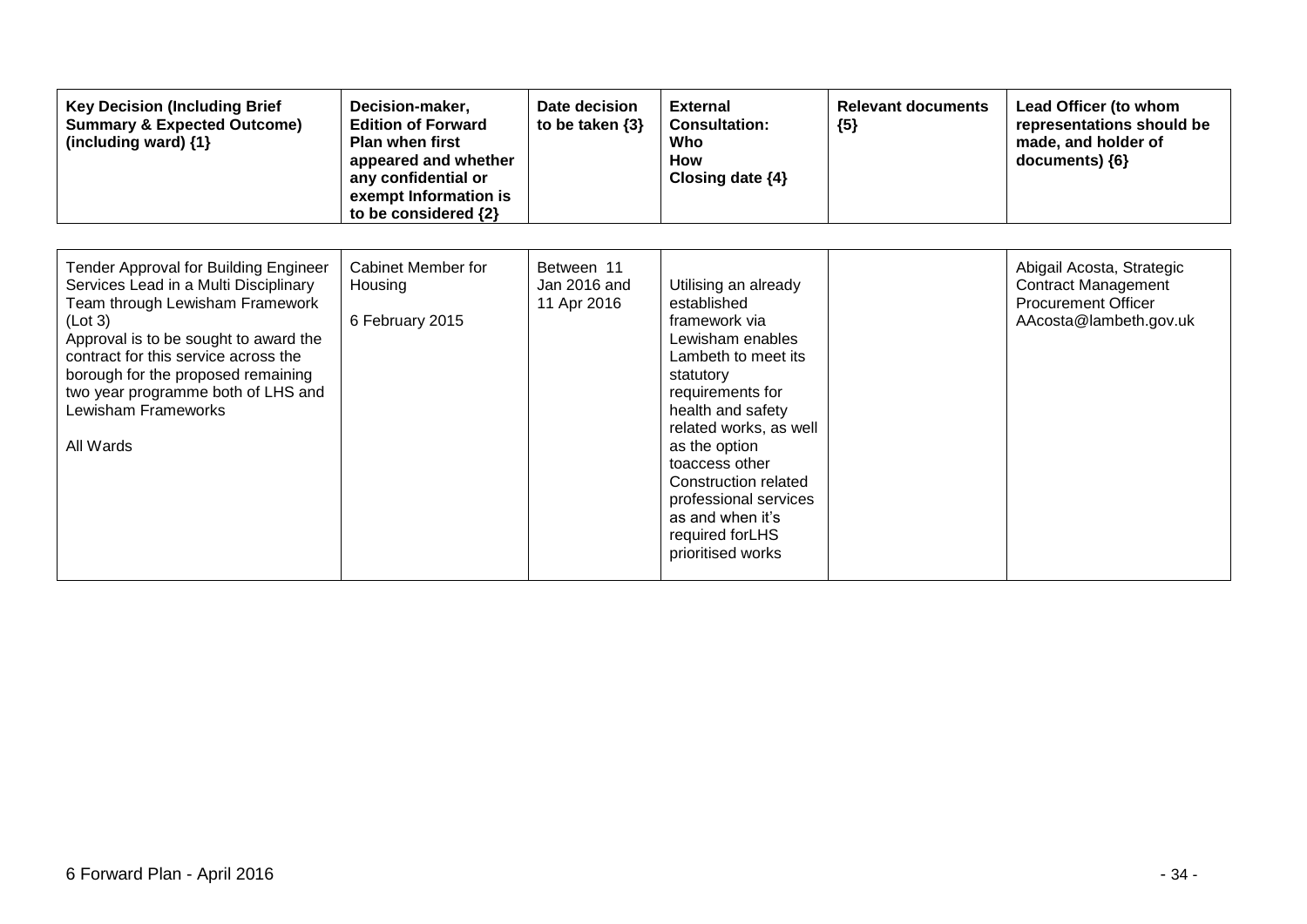| <b>Key Decision (Including Brief</b><br><b>Summary &amp; Expected Outcome)</b><br>(including ward) {1}                                                                                                        | Decision-maker,<br><b>Edition of Forward</b><br><b>Plan when first</b><br>appeared and whether<br>any confidential or<br>exempt Information is<br>to be considered {2} | Date decision<br>to be taken $\{3\}$      | <b>External</b><br><b>Consultation:</b><br>Who<br>How<br>Closing date $\{4\}$                                                                                                                                                                                                                                                         | <b>Relevant documents</b><br>${5}$ | Lead Officer (to whom<br>representations should be<br>made, and holder of<br>documents) {6}                                           |
|---------------------------------------------------------------------------------------------------------------------------------------------------------------------------------------------------------------|------------------------------------------------------------------------------------------------------------------------------------------------------------------------|-------------------------------------------|---------------------------------------------------------------------------------------------------------------------------------------------------------------------------------------------------------------------------------------------------------------------------------------------------------------------------------------|------------------------------------|---------------------------------------------------------------------------------------------------------------------------------------|
| Development Options Appraisal -<br><b>Fenwick Estate</b><br>To approve the opportunity sites in<br>Fenwick estate as the location for<br>offsite affordable housing provision by<br>Sainsbury/TfL<br>Larkhall | Cabinet Member for<br>Housing<br>2 May 2014                                                                                                                            | Between 26<br>Jun 2015 and<br>28 Feb 2016 | Local residents and<br>ward councillors<br>Resident participation<br>in the project will be<br>designed in close<br>liaison with the TRA.<br>A communications<br>plan will be<br>developed by the<br>project team<br>involving drop in,<br>newsletters, events<br>etc to engage with<br>residents and<br>coproduce a project<br>plan. |                                    | Lesley Johnson, Interim<br><b>Housing Regeneration</b><br>Manager<br>Ljohnson3@lambeth.gov.uk<br>Hambrook House<br>Tel: 020 7926 3765 |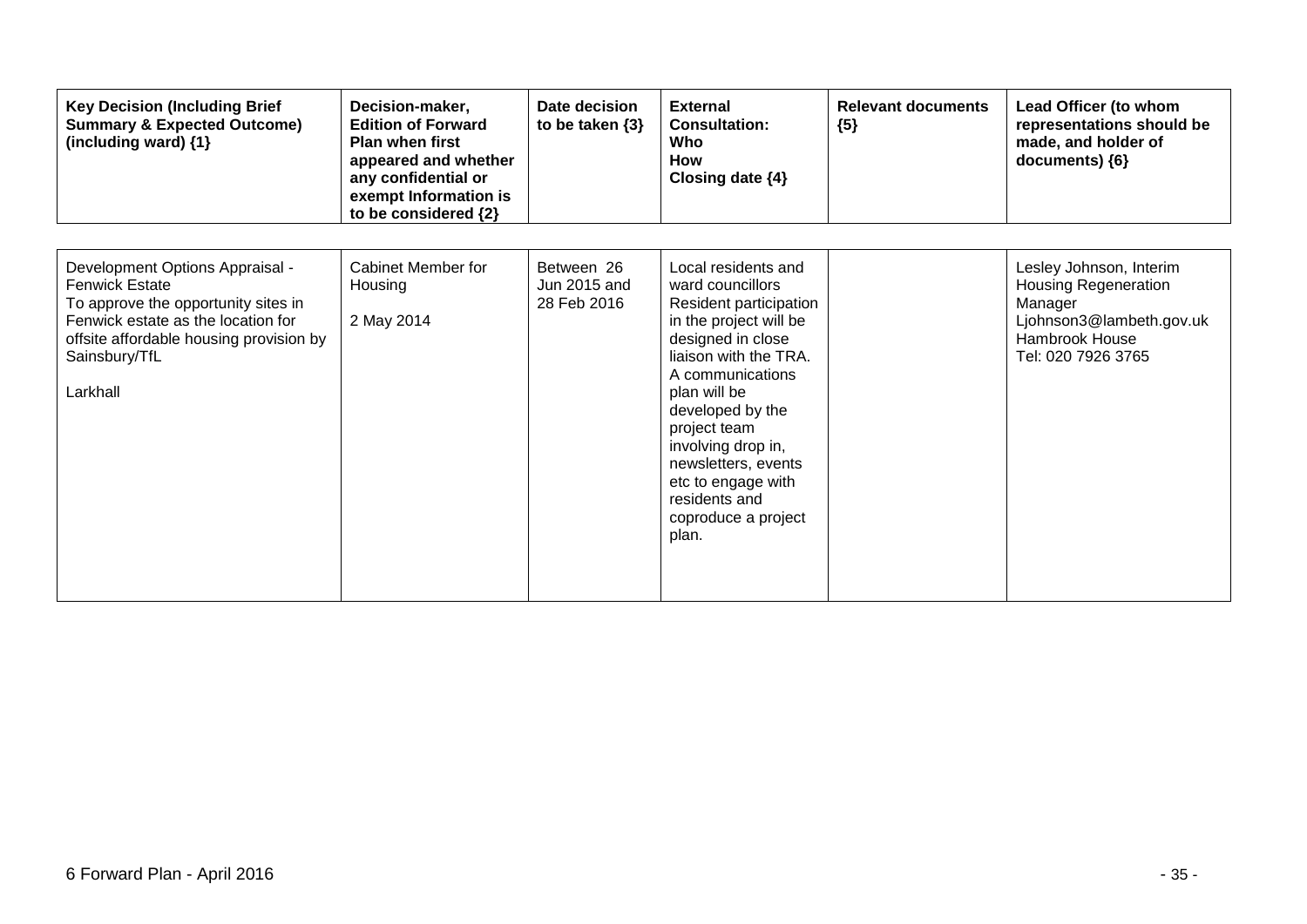| <b>Key Decision (Including Brief</b><br><b>Summary &amp; Expected Outcome)</b><br>(including ward) $\{1\}$                                                                                                                                                                                                                                                                                                                                 | Decision-maker,<br><b>Edition of Forward</b><br><b>Plan when first</b><br>appeared and whether<br>any confidential or<br>exempt Information is<br>to be considered {2} | Date decision<br>to be taken $\{3\}$      | <b>External</b><br><b>Consultation:</b><br>Who<br><b>How</b><br>Closing date {4}  | <b>Relevant documents</b><br>${5}$ | Lead Officer (to whom<br>representations should be<br>made, and holder of<br>documents) {6}                                                   |
|--------------------------------------------------------------------------------------------------------------------------------------------------------------------------------------------------------------------------------------------------------------------------------------------------------------------------------------------------------------------------------------------------------------------------------------------|------------------------------------------------------------------------------------------------------------------------------------------------------------------------|-------------------------------------------|-----------------------------------------------------------------------------------|------------------------------------|-----------------------------------------------------------------------------------------------------------------------------------------------|
| Authorisation to proceed to sign the<br>New Modular Management<br>Agreement<br>It is proposed that authorisation is<br>given to help proceed with the signing<br>of the new Modular Management<br>Agreement. Although a Management<br>Agreement is already in place with<br>these TMOs, the policies and<br>procedures within those agreements<br>require urgent update.<br>Brixton Hill; Clapham Town;<br>Coldharbour; Ferndale; Prince's | <b>Cabinet Member for</b><br>Housing<br>16 January 2015                                                                                                                | Between 26<br>Jun 2015 and<br>28 Feb 2016 | Other than with<br>CETRA, all planned<br>external consultation<br>have concluded. |                                    | Paula Phillips<br>pphillips@lambeth.gov.uk<br>3rd Floor, Hambrook House,<br>Proden Road, London, SW2<br>5RW<br>Tel: 020 7926 3628             |
| Proposal to Appoint Mears Ltd<br>(Interim) for South Area-Waiver<br>An urgent waiver report has been<br>prepared recommending Mears Ltd to<br>take over delivery of repairs and voids<br>works in the south as an interim<br>arrangement only for a period of 18<br>months.<br>All Wards                                                                                                                                                   | <b>Cabinet Member for</b><br>Housing<br>20 June 2014                                                                                                                   | Between 26<br>Sep 2015 and<br>24 Dec 2015 | High-level meetings<br>with Cabinet<br>Member/ LL Board/<br>Contractor            |                                    | Ola Akinfe, Director of<br><b>Property Services</b><br>OAkinfe@lambethliving.org.u<br>Lambeth Living, Hambrook<br>House<br>Tel: 0207 926 3427 |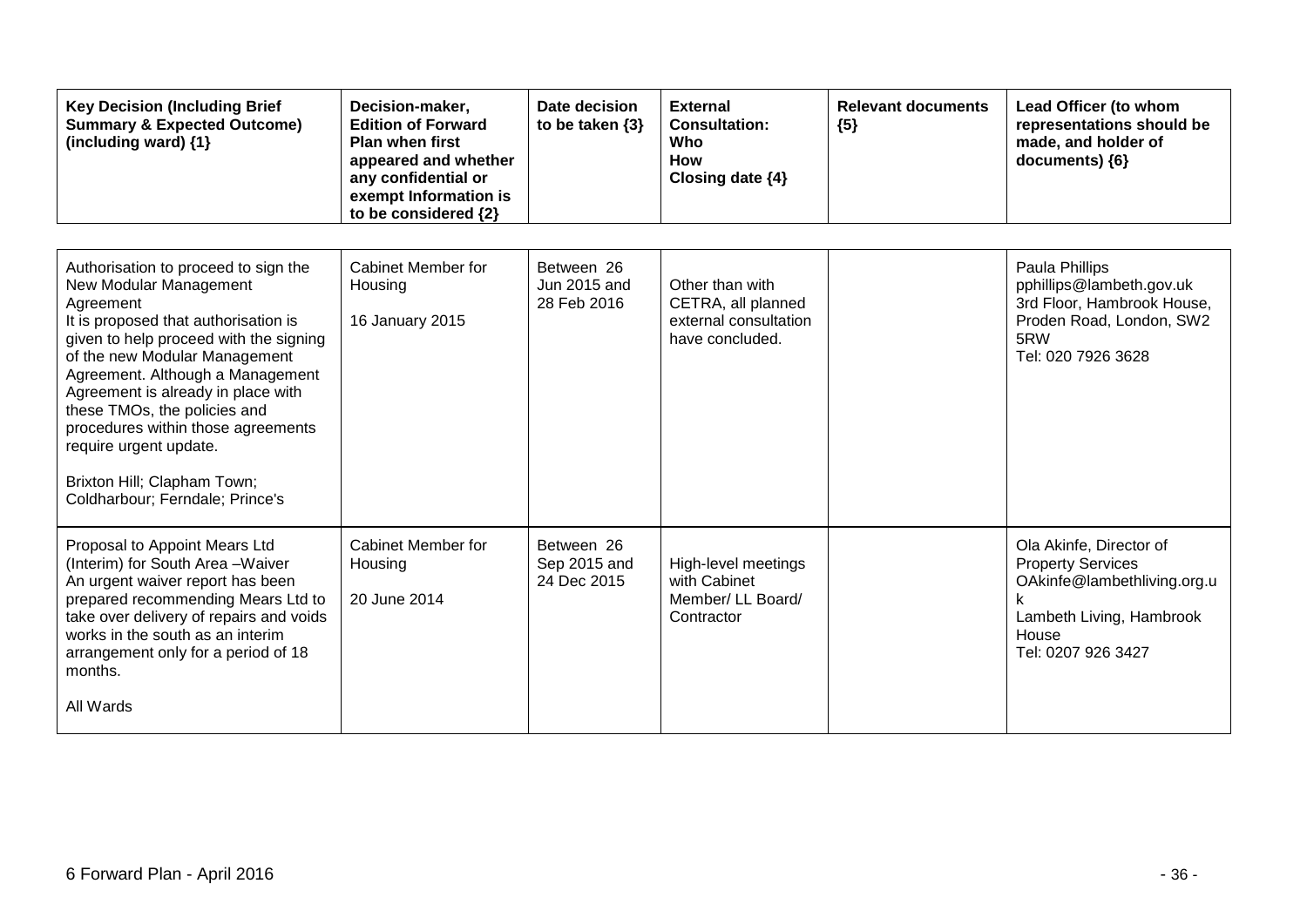| <b>Key Decision (Including Brief</b><br><b>Summary &amp; Expected Outcome)</b><br>(including ward) {1}                                                                                                                                                                                                                                                                                                               | Decision-maker,<br><b>Edition of Forward</b><br><b>Plan when first</b><br>appeared and whether<br>any confidential or<br>exempt Information is<br>to be considered {2} | Date decision<br>to be taken $\{3\}$      | <b>External</b><br><b>Consultation:</b><br>Who<br><b>How</b><br>Closing date {4} | <b>Relevant documents</b><br>${5}$ | Lead Officer (to whom<br>representations should be<br>made, and holder of<br>documents) {6}                                                                                                |
|----------------------------------------------------------------------------------------------------------------------------------------------------------------------------------------------------------------------------------------------------------------------------------------------------------------------------------------------------------------------------------------------------------------------|------------------------------------------------------------------------------------------------------------------------------------------------------------------------|-------------------------------------------|----------------------------------------------------------------------------------|------------------------------------|--------------------------------------------------------------------------------------------------------------------------------------------------------------------------------------------|
| Stock Transfer - Cherwell District<br><b>Council and Mendip District Council</b><br>To proceed with consultation on the<br>transfer of 22 HRA properties in<br>Cherwell DC and Mendip DC in<br>compliance with the requirements of<br>the 1985 Housing Act and with the<br>agreement of the HCA                                                                                                                      | Cabinet<br>11.12.2015                                                                                                                                                  |                                           | Statutory consultation<br>process of the<br>tenants in the<br>properties.        |                                    | Rachel Sharpe,<br><b>Commissioning Director</b><br>RSharpe@lambeth.gov.uk<br><b>Lambeth Town Hall</b><br>Tel: 020 7926 3463                                                                |
| Supported Housing for Vulnerable<br>Adults - Lambeth Assessment Centre<br>To award a one year extension to the<br>existing contract for the Lambeth<br>Assessment Centre within the<br>Vulnerable Adults' Pathway for the<br>period 1st April 2016 to 31st March<br>2017.<br>This is required in order to allow<br>officers time to consider future funding<br>arrangements and incorporate the<br>savings required. | <b>Cabinet Member for</b><br>Housing<br>15 01 2016                                                                                                                     | Between 15<br>Feb 2016 and<br>15 May 2016 |                                                                                  |                                    | Paul Davis, Commissioning<br><b>Manager Supporting People</b><br>pdavis2@lambeth.gov.uk<br>Phoenix House, 10<br>Wandsworth Road, London,<br>SW8 2LL<br>Tel: 020 7926 7538<br>020 7926 7526 |
| Oval                                                                                                                                                                                                                                                                                                                                                                                                                 |                                                                                                                                                                        |                                           |                                                                                  |                                    |                                                                                                                                                                                            |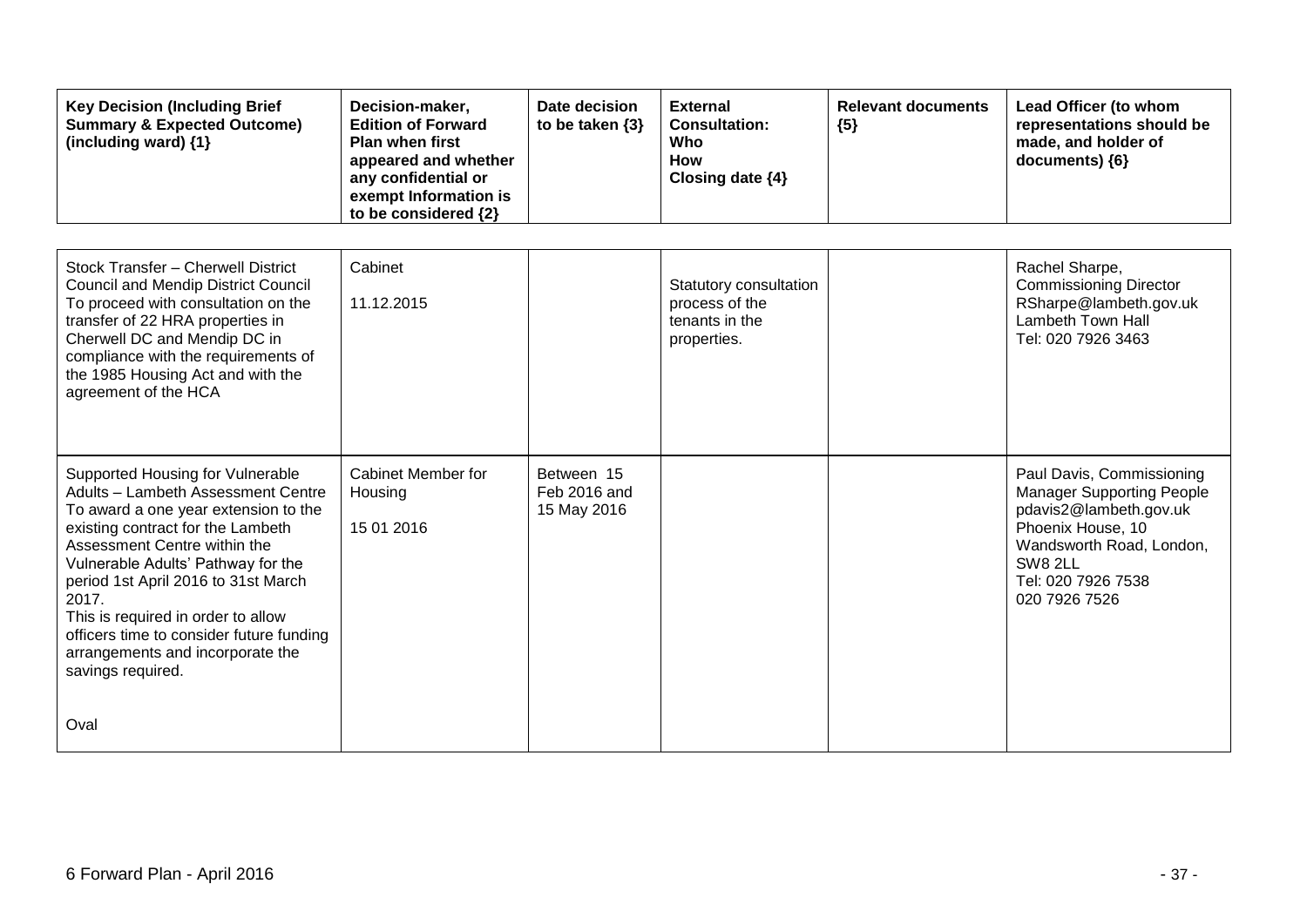| <b>Key Decision (Including Brief</b><br><b>Summary &amp; Expected Outcome)</b><br>(including ward) {1}                                                                                                                                                                                                                                                                                                             | Decision-maker,<br><b>Edition of Forward</b><br><b>Plan when first</b><br>appeared and whether<br>any confidential or<br>exempt Information is<br>to be considered {2} | Date decision<br>to be taken $\{3\}$      | <b>External</b><br><b>Consultation:</b><br>Who<br><b>How</b><br>Closing date {4} | <b>Relevant documents</b><br>${5}$ | Lead Officer (to whom<br>representations should be<br>made, and holder of<br>documents) {6}                                                                                                       |
|--------------------------------------------------------------------------------------------------------------------------------------------------------------------------------------------------------------------------------------------------------------------------------------------------------------------------------------------------------------------------------------------------------------------|------------------------------------------------------------------------------------------------------------------------------------------------------------------------|-------------------------------------------|----------------------------------------------------------------------------------|------------------------------------|---------------------------------------------------------------------------------------------------------------------------------------------------------------------------------------------------|
| Supported Housing for Vulnerable<br>Adults - Robertson Street<br>To award a one year extension to the<br>existing contract for Robertson Street<br>hostel within the Vulnerable Adults'<br>Pathway for the period 1st April 2016<br>to 31st March 2017.<br>This is required in order to allow<br>officers time to consider future funding<br>arrangements and incorporate the<br>savings required.<br>Clapham Town | Cabinet Member for<br>Housing<br>15 01 16                                                                                                                              | Between 15<br>Feb 2016 and<br>15 May 2016 |                                                                                  |                                    | Paul Davis, Commissioning<br><b>Manager Supporting People</b><br>pdavis2@lambeth.gov.uk<br>Phoenix House, 10<br>Wandsworth Road, London,<br><b>SW8 2LL</b><br>Tel: 020 7926 7538<br>020 7926 7526 |
| Supported Housing for Vulnerable<br>Adults - Graham House<br>To award a one year extension to the<br>existing contract for Graham House<br>hostel within the Vulnerable Adults'<br>Pathway for the period 1st April 2016<br>to 31st March 2017.<br>This is required in order to allow<br>officers time to consider future funding<br>arrangements and incorporate the<br>savings required.<br>Oval                 | <b>Cabinet Member for</b><br>Housing<br>15 01 2016                                                                                                                     | Between 15<br>Feb 2016 and<br>15 May 2016 |                                                                                  |                                    | Paul Davis, Commissioning<br><b>Manager Supporting People</b><br>pdavis2@lambeth.gov.uk<br>Phoenix House, 10<br>Wandsworth Road, London,<br>SW8 2LL<br>Tel: 020 7926 7538<br>020 7926 7526        |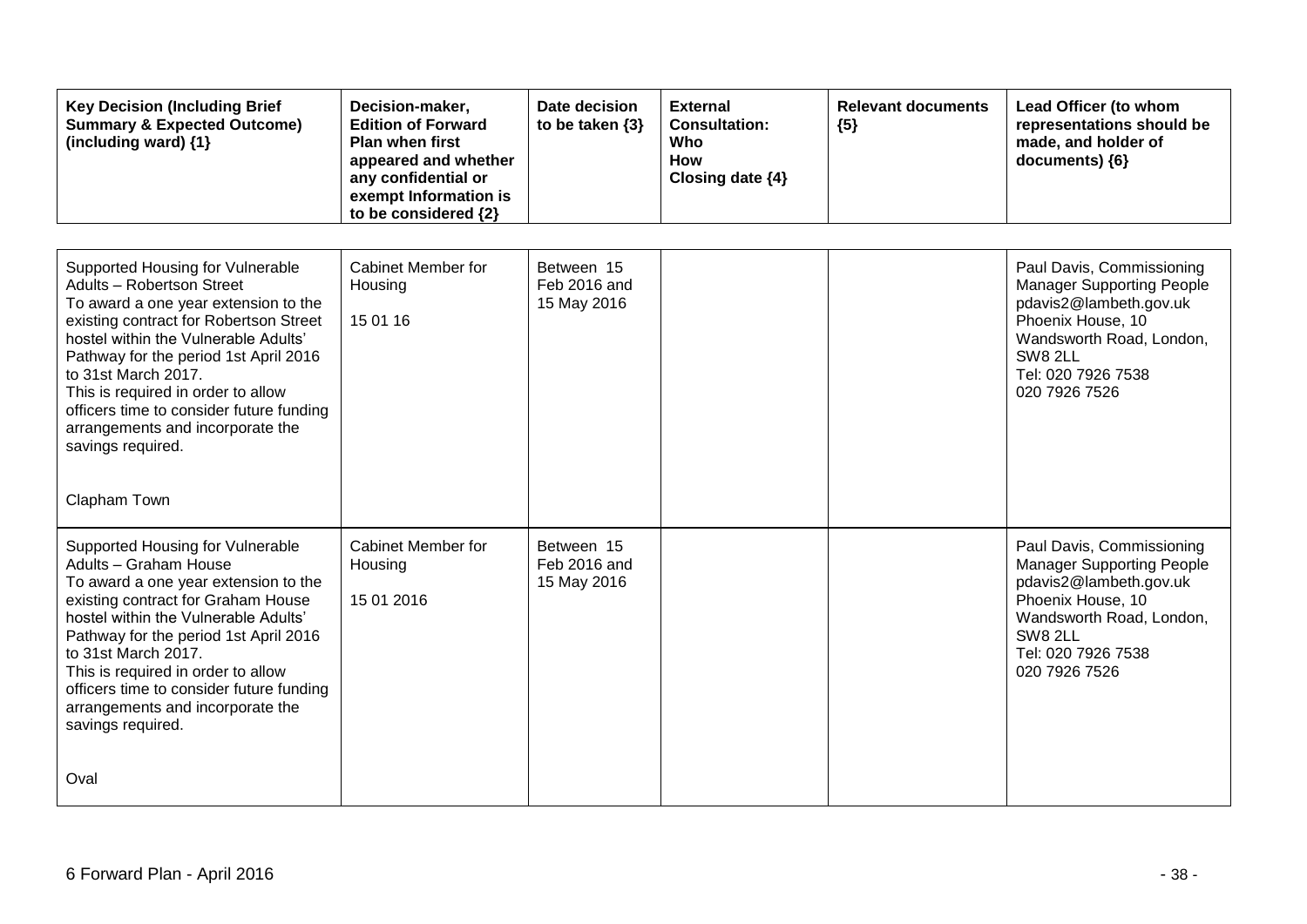| <b>Key Decision (Including Brief</b><br><b>Summary &amp; Expected Outcome)</b><br>(including ward) {1}                                                                                                                                                                                                                                                                                                                             | Decision-maker,<br><b>Edition of Forward</b><br><b>Plan when first</b><br>appeared and whether<br>any confidential or<br>exempt Information is<br>to be considered {2} | Date decision<br>to be taken $\{3\}$      | <b>External</b><br><b>Consultation:</b><br>Who<br><b>How</b><br>Closing date {4} | <b>Relevant documents</b><br>${5}$ | Lead Officer (to whom<br>representations should be<br>made, and holder of<br>documents) {6}                   |
|------------------------------------------------------------------------------------------------------------------------------------------------------------------------------------------------------------------------------------------------------------------------------------------------------------------------------------------------------------------------------------------------------------------------------------|------------------------------------------------------------------------------------------------------------------------------------------------------------------------|-------------------------------------------|----------------------------------------------------------------------------------|------------------------------------|---------------------------------------------------------------------------------------------------------------|
| Hemans Estate Housing Development<br>Project<br>The report will summarise design and<br>engagement work to date on the<br>Hemans estate and recommends that<br>the next stage of consultation focuses<br>on two sites on the estate leading to a<br>cabinet decision on infill proposals in<br>June.<br>Stockwell                                                                                                                  | Cabinet Member for<br>Housing                                                                                                                                          | 14 Mar 2016                               |                                                                                  |                                    | Huw Jones, Housing Project<br>Officer<br>hjones@lambeth.gov.uk<br>Hambrook House<br>Tel: 0207 926 3649        |
| Decision to award development<br>management contracts for the three<br>estates: Knight's Walk, South<br>Lambeth and Westbury<br>The Council is seeking to procure<br>development management teams to<br>help progress its estate regeneration<br>projects. This procurement process<br>has been an OJEU compliant process,<br>run through the HCA Multi-disciplinary<br>Panel of consultants.<br>Clapham Town; Prince's; Stockwell | Cabinet Member for<br>Housing<br>19 Feb 2016                                                                                                                           | Between 21<br>Mar 2016 and<br>21 Jun 2016 |                                                                                  |                                    | Julian Hart, Housing<br><b>Regeneration Programme</b><br>Manager<br>jhart@lambeth.gov.uk<br>Tel: 07799 775362 |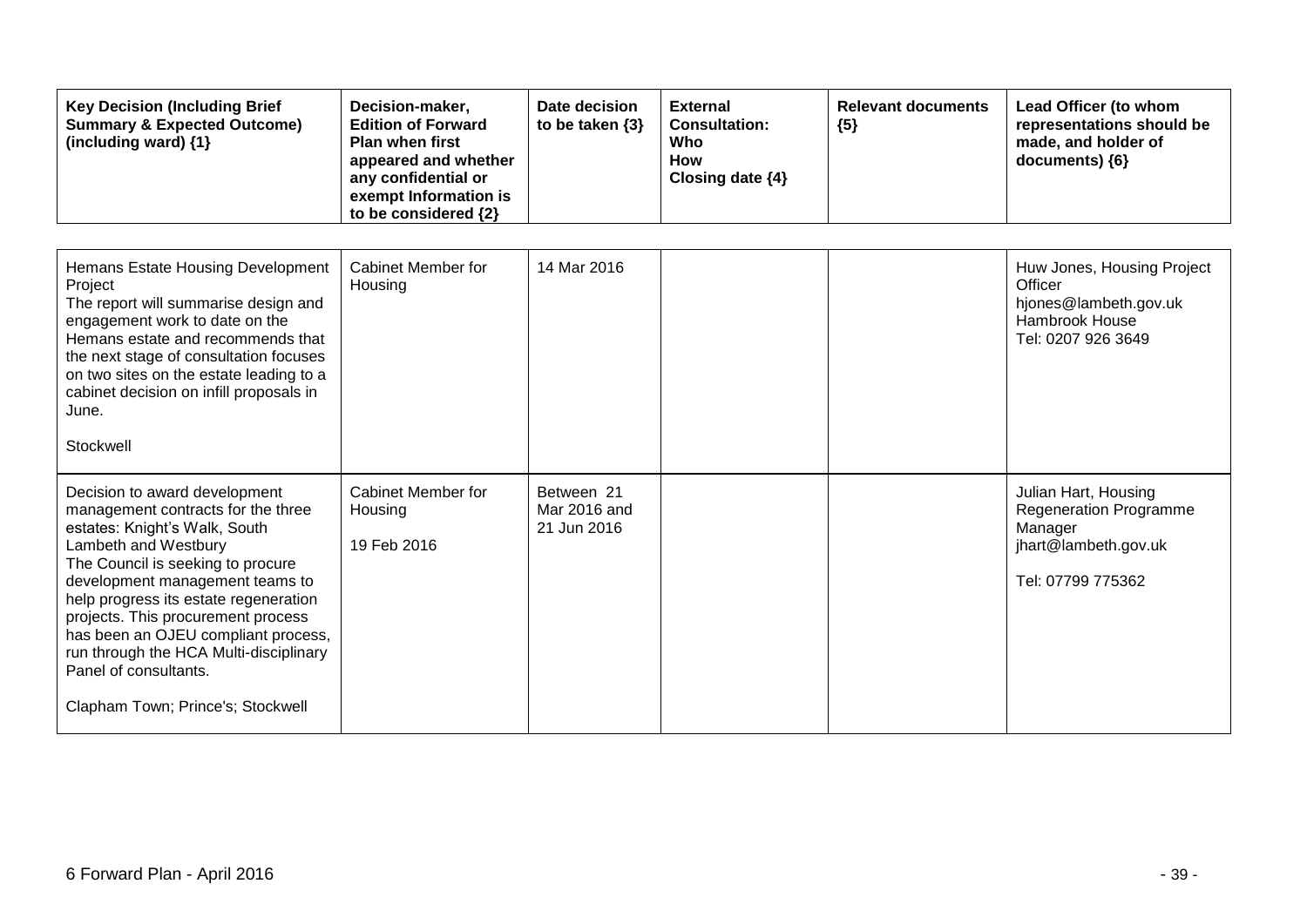| <b>Key Decision (Including Brief</b><br><b>Summary &amp; Expected Outcome)</b><br>(including ward) {1}                                                                                                                                                                                            | Decision-maker,<br><b>Edition of Forward</b><br><b>Plan when first</b><br>appeared and whether<br>any confidential or<br>exempt Information is<br>to be considered {2} | Date decision<br>to be taken $\{3\}$ | <b>External</b><br><b>Consultation:</b><br>Who<br><b>How</b><br>Closing date {4} | <b>Relevant documents</b><br>${5}$ | Lead Officer (to whom<br>representations should be<br>made, and holder of<br>documents) {6}                                                                                                      |
|---------------------------------------------------------------------------------------------------------------------------------------------------------------------------------------------------------------------------------------------------------------------------------------------------|------------------------------------------------------------------------------------------------------------------------------------------------------------------------|--------------------------------------|----------------------------------------------------------------------------------|------------------------------------|--------------------------------------------------------------------------------------------------------------------------------------------------------------------------------------------------|
| Aids and Adaptations Service<br>to award a contract for bathrooms,<br>general adaptations and minor<br>adaptations. This will allow for<br>residents to leave hospital and move<br>into an adapted home at a quicker<br>rate. Funding will come from capital<br>funding and a grant.<br>All Wards | Cabinet Member for<br>Housing                                                                                                                                          | 29 Mar 2016                          |                                                                                  |                                    | Neil Wightman, Delivery<br><b>Director Housing</b><br>Management<br>NWightman@lambeth.gov.uk<br>1st Floor, Blue Star House,<br>Stockwell Road, Brixton,<br>SW <sub>9</sub><br>Tel: 020 7926 7051 |
| <b>Removals and Storage Service</b><br>To award contracts for small scale<br>removals (these often need to be<br>completed quickly in order to get a<br>house ready for a new tenant) and for<br>larger scale decants.<br>All Wards                                                               | Cabinet Member for<br>Housing                                                                                                                                          | 4 Apr 2016                           |                                                                                  |                                    | Neil Wightman, Delivery<br><b>Director Housing</b><br>Management<br>NWightman@lambeth.gov.uk<br>1st Floor, Blue Star House,<br>Stockwell Road, Brixton,<br>SW <sub>9</sub><br>Tel: 020 7926 7051 |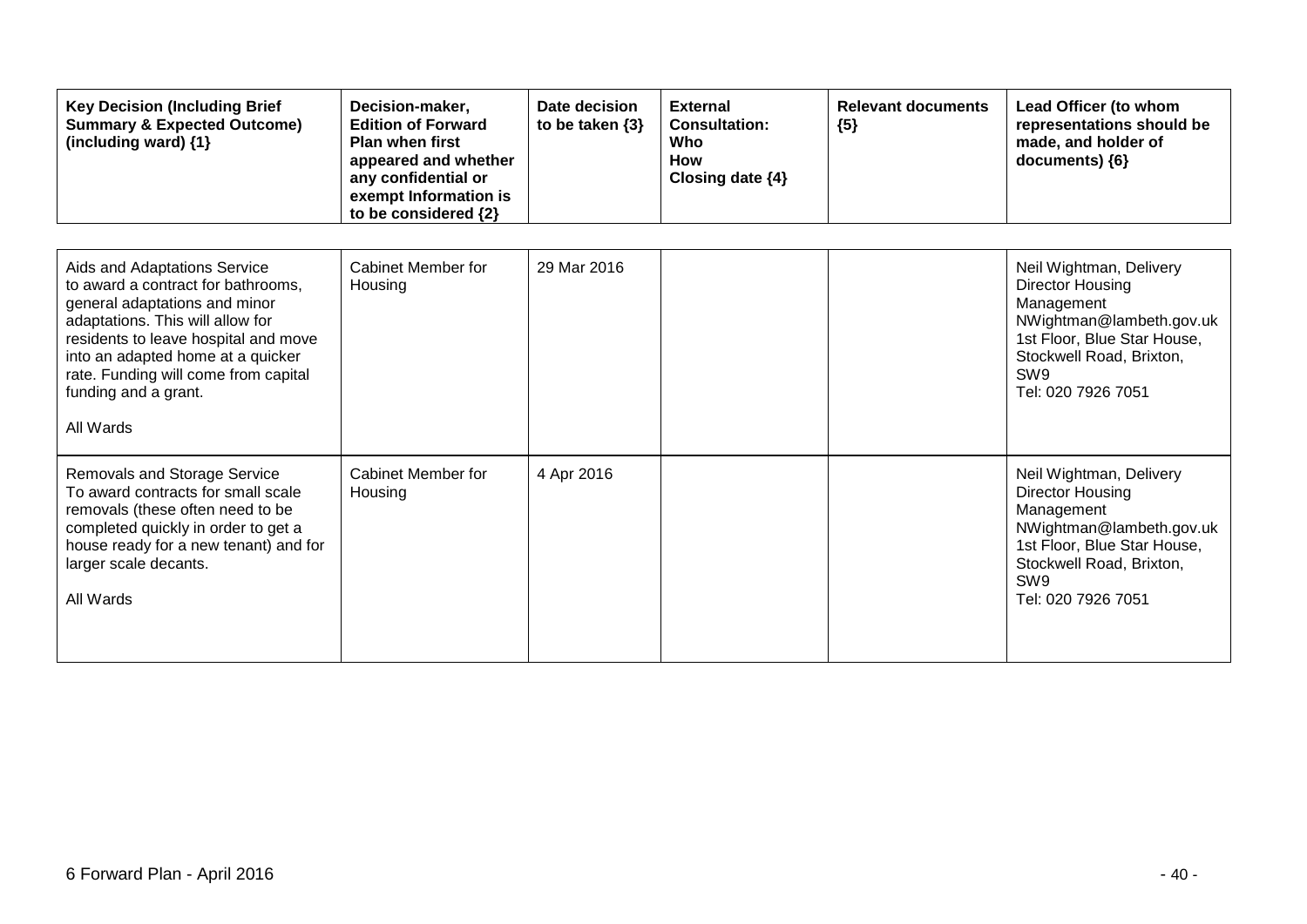| <b>Key Decision (Including Brief</b><br><b>Summary &amp; Expected Outcome)</b><br>(including ward) {1}                                                                                                                                                                                 | Decision-maker,<br><b>Edition of Forward</b><br><b>Plan when first</b><br>appeared and whether<br>any confidential or<br>exempt Information is<br>to be considered {2} | Date decision<br>to be taken $\{3\}$ | <b>External</b><br><b>Consultation:</b><br>Who<br>How<br>Closing date $\{4\}$ | <b>Relevant documents</b><br>${5}$ | Lead Officer (to whom<br>representations should be<br>made, and holder of<br>documents) ${6}$                                    |
|----------------------------------------------------------------------------------------------------------------------------------------------------------------------------------------------------------------------------------------------------------------------------------------|------------------------------------------------------------------------------------------------------------------------------------------------------------------------|--------------------------------------|-------------------------------------------------------------------------------|------------------------------------|----------------------------------------------------------------------------------------------------------------------------------|
| Waiver Requesting Increase to<br>Corporate Purchase Agreement<br><b>Levels of Consultants</b><br>(1) To increase the corporate<br>purchase agreements for consultants<br>undertaking work on the Lambeth<br>Housing Standard in order to process<br>outstanding invoices.<br>All Wards | Cabinet Member for<br>Housing                                                                                                                                          | 9 May 2016                           |                                                                               |                                    | Sumitra Gomer, Interim AD<br>Strategy and Regeneration<br>SGomer@lambeth.gov.uk<br>3rd floor, Hambrook House<br>Tel: 02079263687 |

#### **Jobs and Growth**

| Vauxhall Square Land Appropriation<br>for Purposes of Right to Light<br>To agree the use of the Council's<br>S237 powers in connection with the<br>Vauxhall Square site in order to<br>remove the injunctable Right to Light<br>of neighbouring landowners. | Cabinet Member for<br>Jobs and Growth<br>10/06/2015 | Between 18<br>Jan 2016 and<br>18 Apr 2016 | <b>Ward Councillors</b><br><b>Statutory consultees</b> | <b>Richard Saunders, Team</b><br>Leader - Special Projects<br>rsaunders@lambeth.gov.uk<br><b>DCS Special Projects,</b><br>Planning & Development<br>Control, Phoenix House, 10<br>Wandsworth Road |
|-------------------------------------------------------------------------------------------------------------------------------------------------------------------------------------------------------------------------------------------------------------|-----------------------------------------------------|-------------------------------------------|--------------------------------------------------------|---------------------------------------------------------------------------------------------------------------------------------------------------------------------------------------------------|
| Oval                                                                                                                                                                                                                                                        |                                                     |                                           |                                                        |                                                                                                                                                                                                   |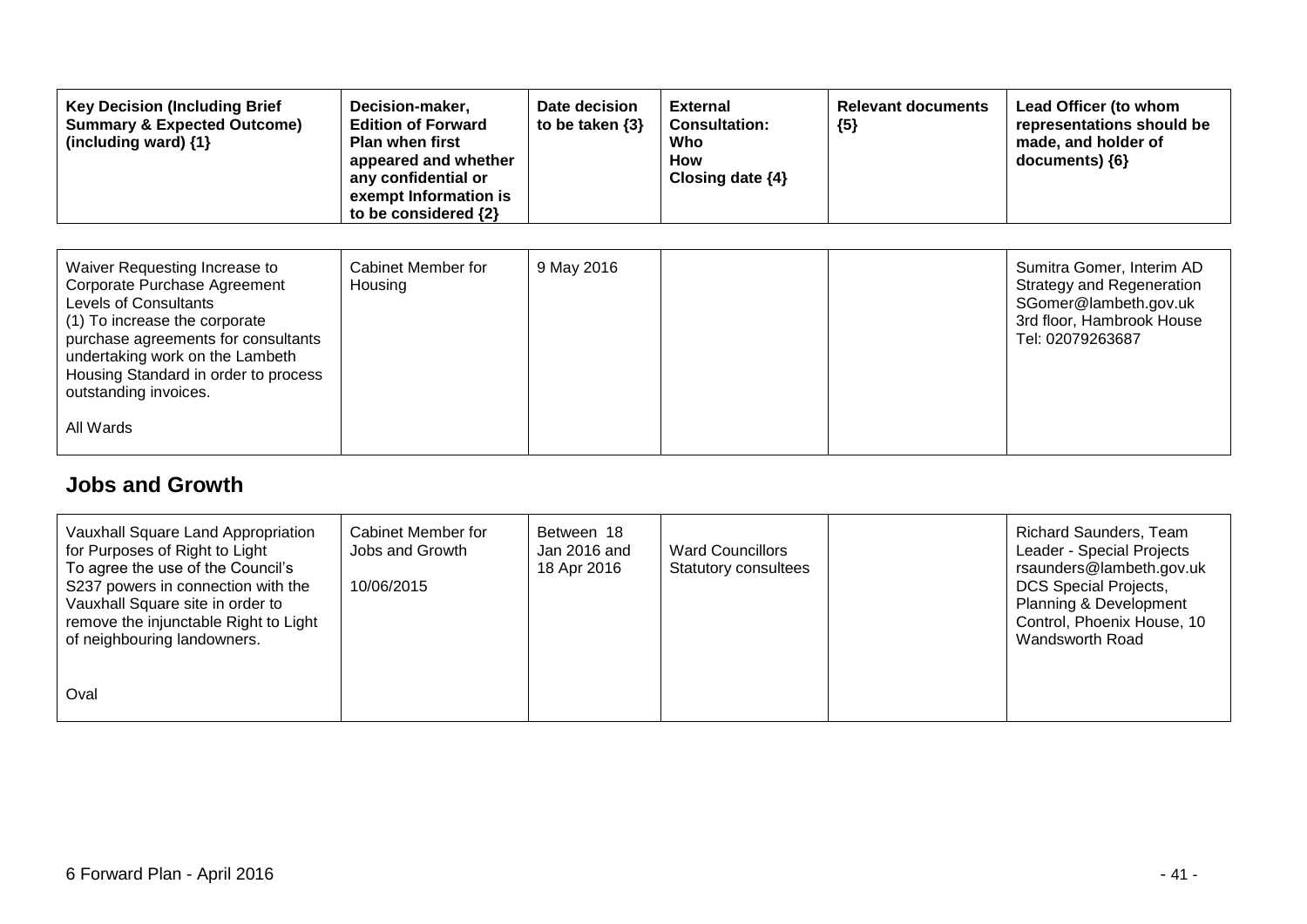| <b>Key Decision (Including Brief</b><br><b>Summary &amp; Expected Outcome)</b><br>(including ward) {1}                                                                                                                                                                                                                                                                                                                                                                                                                                                        | Decision-maker,<br><b>Edition of Forward</b><br><b>Plan when first</b><br>appeared and whether<br>any confidential or<br>exempt Information is<br>to be considered {2} | Date decision<br>to be taken $\{3\}$    | <b>External</b><br><b>Consultation:</b><br>Who<br><b>How</b><br>Closing date $\{4\}$ | <b>Relevant documents</b><br>${5}$                       | Lead Officer (to whom<br>representations should be<br>made, and holder of<br>documents) {6}                                                                              |
|---------------------------------------------------------------------------------------------------------------------------------------------------------------------------------------------------------------------------------------------------------------------------------------------------------------------------------------------------------------------------------------------------------------------------------------------------------------------------------------------------------------------------------------------------------------|------------------------------------------------------------------------------------------------------------------------------------------------------------------------|-----------------------------------------|--------------------------------------------------------------------------------------|----------------------------------------------------------|--------------------------------------------------------------------------------------------------------------------------------------------------------------------------|
| <b>Transforming Vauxhall Funding</b><br>Agreement<br>To formalise the actual funding<br>amount and funding profiling<br>agreement in regard to the Council's<br>£12m contribution towards the project.<br>The Cabinet decision is also required<br>to formally allocate £12m to the<br>Capital Investment Programme (CIP)<br>and Capital Pipeline.<br>This follows a Cabinet Member<br>delegated decision taken on 7 April<br>2015, whereby the Council's financial<br>contribution of £12m towards the<br>project was agreed in principle.<br>Oval; Prince's | Cabinet Member for<br>Jobs and Growth<br>18 September 2015                                                                                                             | Between 1 Feb<br>2016 and 1 Apr<br>2016 |                                                                                      | <b>Transforming Vauxhall</b><br><b>Funding Agreement</b> | Conor McDonagh, Delivery<br>Lead - Regeneration<br>cmcdonagh@lambeth.gov.uk<br>1st Floor, Phoenix House, 10<br>Wandsworth Road, London,<br>SW8 2LL<br>Tel: 020 7926 5980 |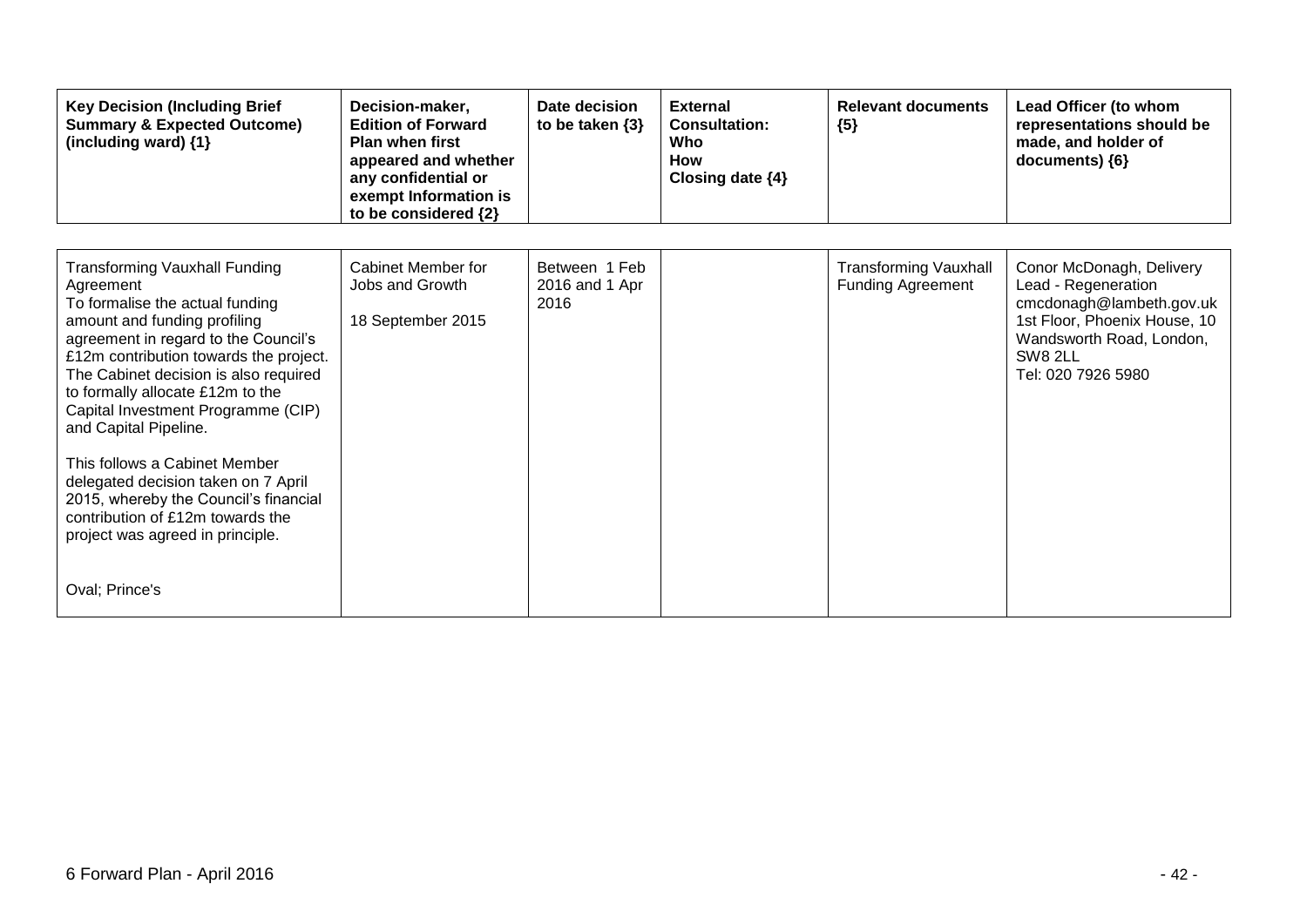| <b>Key Decision (Including Brief</b><br><b>Summary &amp; Expected Outcome)</b><br>(including ward) {1}                                                                                                                                                                                                                                                                                                                                           | Decision-maker,<br><b>Edition of Forward</b><br><b>Plan when first</b><br>appeared and whether<br>any confidential or<br>exempt Information is<br>to be considered {2} | Date decision<br>to be taken {3} | <b>External</b><br><b>Consultation:</b><br>Who<br>How<br>Closing date {4} | <b>Relevant documents</b><br>${5}$ | Lead Officer (to whom<br>representations should be<br>made, and holder of<br>documents) {6}                                                                      |
|--------------------------------------------------------------------------------------------------------------------------------------------------------------------------------------------------------------------------------------------------------------------------------------------------------------------------------------------------------------------------------------------------------------------------------------------------|------------------------------------------------------------------------------------------------------------------------------------------------------------------------|----------------------------------|---------------------------------------------------------------------------|------------------------------------|------------------------------------------------------------------------------------------------------------------------------------------------------------------|
| Proposed changes to the lease held<br>by the Coin Street Community<br>Builders relating to land on the South<br>Bank.<br>The decision will determine whether or<br>not the Council gives the existing<br>tenant, Coin Street Community<br>Builders Limited (CSCB), the ability to<br>sublet part of its demise to the Garden<br>Bridge Trust (GBT) for the purposes of<br>constructing a south landing building<br>for the bridge.               | Cabinet Member for<br>Jobs and Growth<br>19 Feb 2016                                                                                                                   | 24 Mar 2016                      |                                                                           |                                    | Sandra Roebuck, Assistant<br>Director - Investment and<br>Growth<br>SRoebuck@lambeth.gov.uk<br>Physical Regeneration,<br>Lambeth Town Hall<br>Tel: 020 7926 2594 |
| Bishop's<br>Loughborough Junction London<br>Regeneration Fund workspace project<br>Formal approval for the allocation of<br>£1,644,388 of capital grant (from the<br>GLA's London Regeneration Fund) to<br>build affordable workspace on a<br>council-owned site, and in rail arches,<br>in Loughborough Junction. The funds<br>can only be spent on this project,<br>which formed the basis of the<br>successful bid to the GLA.<br>Coldharbour | <b>Cabinet Member for</b><br>Jobs and Growth                                                                                                                           | 7 Mar 2016                       |                                                                           |                                    | Tom Bridgman<br>tbridgman@lambeth.gov.uk                                                                                                                         |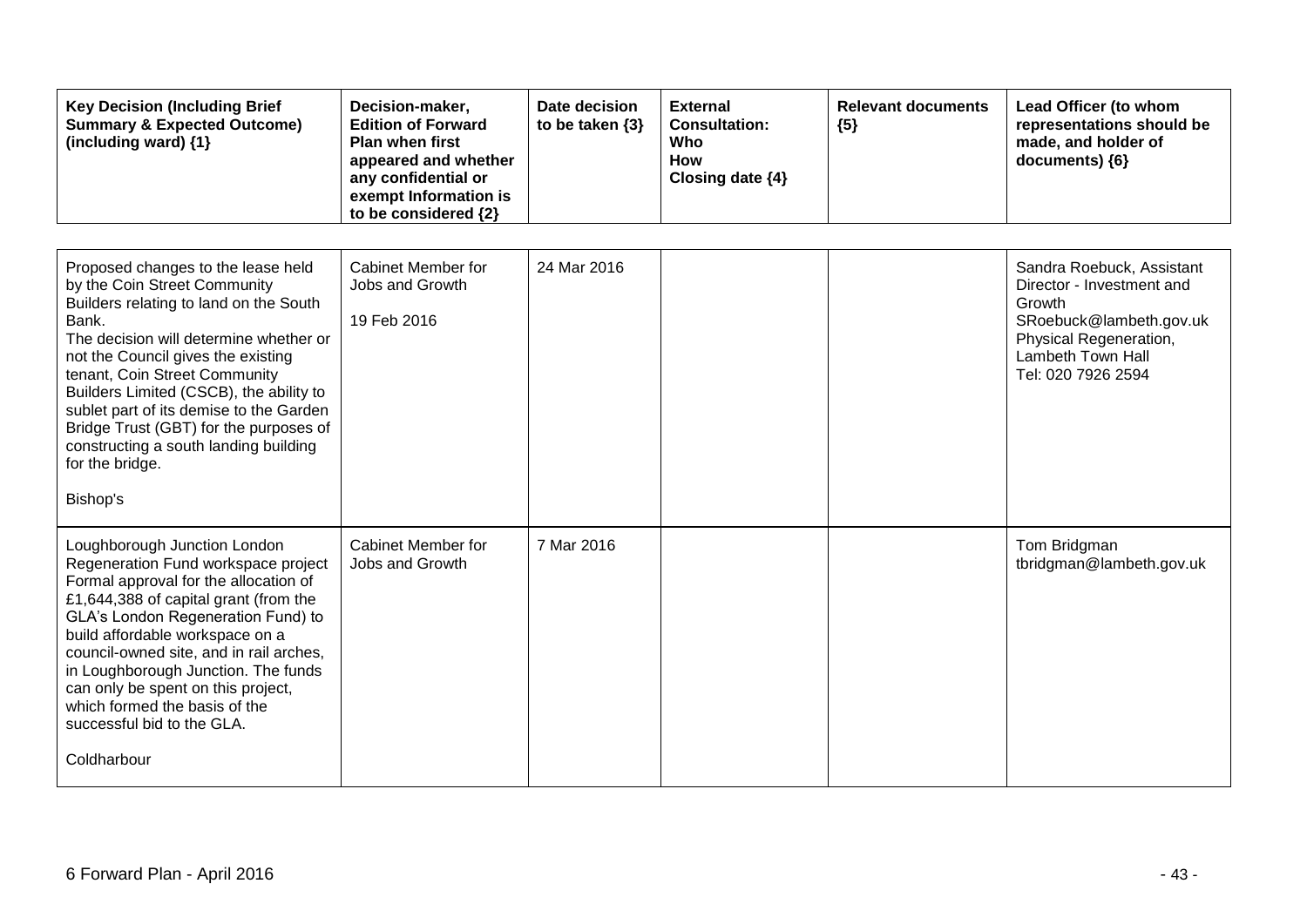| <b>Key Decision (Including Brief</b><br><b>Summary &amp; Expected Outcome)</b><br>(including ward) {1}                                                                                                                                                                                                                                                                                                                                                                                                                                                                                                                                                                                                                                             | Decision-maker,<br><b>Edition of Forward</b><br><b>Plan when first</b><br>appeared and whether<br>any confidential or<br>exempt Information is<br>to be considered {2} | Date decision<br>to be taken $\{3\}$ | <b>External</b><br><b>Consultation:</b><br>Who<br>How<br>Closing date {4} | <b>Relevant documents</b><br>${5}$ | Lead Officer (to whom<br>representations should be<br>made, and holder of<br>documents) ${6}$              |
|----------------------------------------------------------------------------------------------------------------------------------------------------------------------------------------------------------------------------------------------------------------------------------------------------------------------------------------------------------------------------------------------------------------------------------------------------------------------------------------------------------------------------------------------------------------------------------------------------------------------------------------------------------------------------------------------------------------------------------------------------|------------------------------------------------------------------------------------------------------------------------------------------------------------------------|--------------------------------------|---------------------------------------------------------------------------|------------------------------------|------------------------------------------------------------------------------------------------------------|
|                                                                                                                                                                                                                                                                                                                                                                                                                                                                                                                                                                                                                                                                                                                                                    |                                                                                                                                                                        |                                      |                                                                           |                                    |                                                                                                            |
| <b>Additional Funding Request for Depot</b><br><b>Relocation and Consolidation Scheme</b><br>To approve additional funding to cover<br>the full cost of the Brixton depot<br>rationalisation and relocation works.<br>The works involve:<br>1. Providing vacant possession of the<br>Angela Davis depot by October 2016<br>that will help enable the Somerleyton<br>Road project to proceed to plan.<br>2. Reconfiguring/redesigning two<br>larger depots - Shakespeare Road<br>and Mahatma Ghandi - to<br>accommodate the facilities (including<br>vehicle repair bays and office space)<br>being relocated from the Angela Davis<br>depot<br>3. Ensuring continuity of Veolia's<br>services is maintained throughout this<br>relocation process. | Cabinet Member for<br>Jobs and Growth                                                                                                                                  | 11 Apr 2016                          |                                                                           |                                    | Neil Vokes, Regeneration<br>Project Manager (Housing)<br>nvokes@lambeth.gov.uk<br>1st floor, Phoenix House |
| Coldharbour                                                                                                                                                                                                                                                                                                                                                                                                                                                                                                                                                                                                                                                                                                                                        |                                                                                                                                                                        |                                      |                                                                           |                                    |                                                                                                            |

## **Neighbourhoods**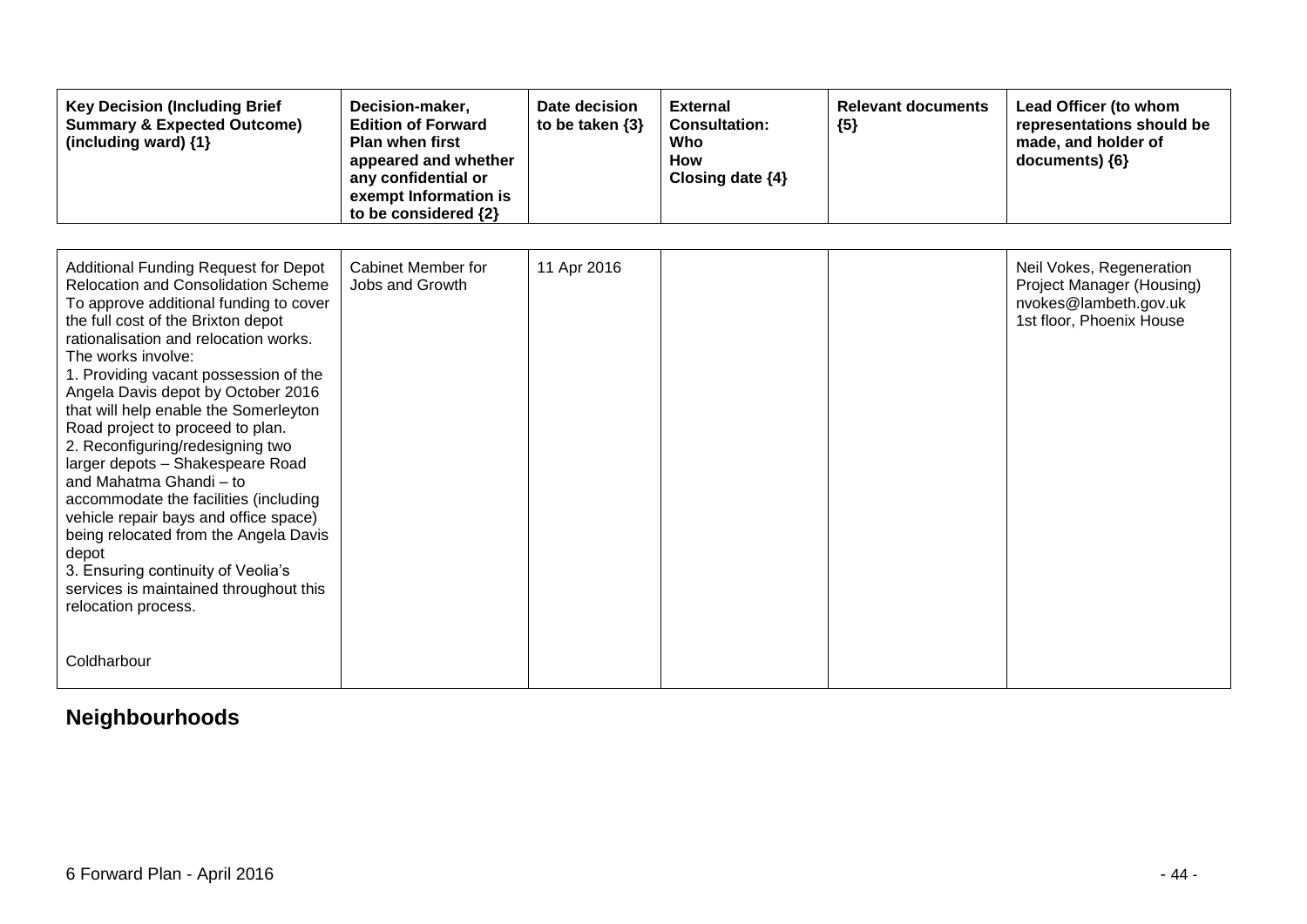| <b>Key Decision (Including Brief</b><br><b>Summary &amp; Expected Outcome)</b><br>(including ward) {1}                                                                                                              | Decision-maker,<br><b>Edition of Forward</b><br><b>Plan when first</b><br>appeared and whether<br>any confidential or<br>exempt Information is<br>to be considered {2} | Date decision<br>to be taken $\{3\}$ | <b>External</b><br><b>Consultation:</b><br><b>Who</b><br><b>How</b><br>Closing date $\{4\}$ | <b>Relevant documents</b><br>${5}$ | Lead Officer (to whom<br>representations should be<br>made, and holder of<br>documents) {6}                                                                                                |
|---------------------------------------------------------------------------------------------------------------------------------------------------------------------------------------------------------------------|------------------------------------------------------------------------------------------------------------------------------------------------------------------------|--------------------------------------|---------------------------------------------------------------------------------------------|------------------------------------|--------------------------------------------------------------------------------------------------------------------------------------------------------------------------------------------|
| Archbishops Park Sports Facility<br>Upgrade Project<br>To award the contract for the<br>refurbishment of the All weather pitch<br>and changing rooms at Archbishops<br>Park<br>Bishop's                             | Cabinet Member for<br>Neighbourhoods<br>18 September 2015                                                                                                              | 19 Oct 2015                          |                                                                                             |                                    | <b>Caroline Streeks</b><br>cstreeks@lambeth.gov.uk<br>4th Floor, Blue Star House                                                                                                           |
| <b>Brixton Recreation Centre</b><br>Appointment of Contractor from the<br>Scape Framework to carry out<br>urgently required repairs and<br>refurbishment to the Brixton<br><b>Recreation Centre.</b><br>Coldharbour | Cabinet Member for<br>Neighbourhoods                                                                                                                                   | 22 Feb 2016                          |                                                                                             |                                    | Mike Pocock, Delivery<br>Director, Business, Growth<br>and Regeneration<br>mpocock@lambeth.gov.uk<br>International House,<br>Canterbury Crescent,<br>London, SW9 7QE<br>Tel: 020 7926 3228 |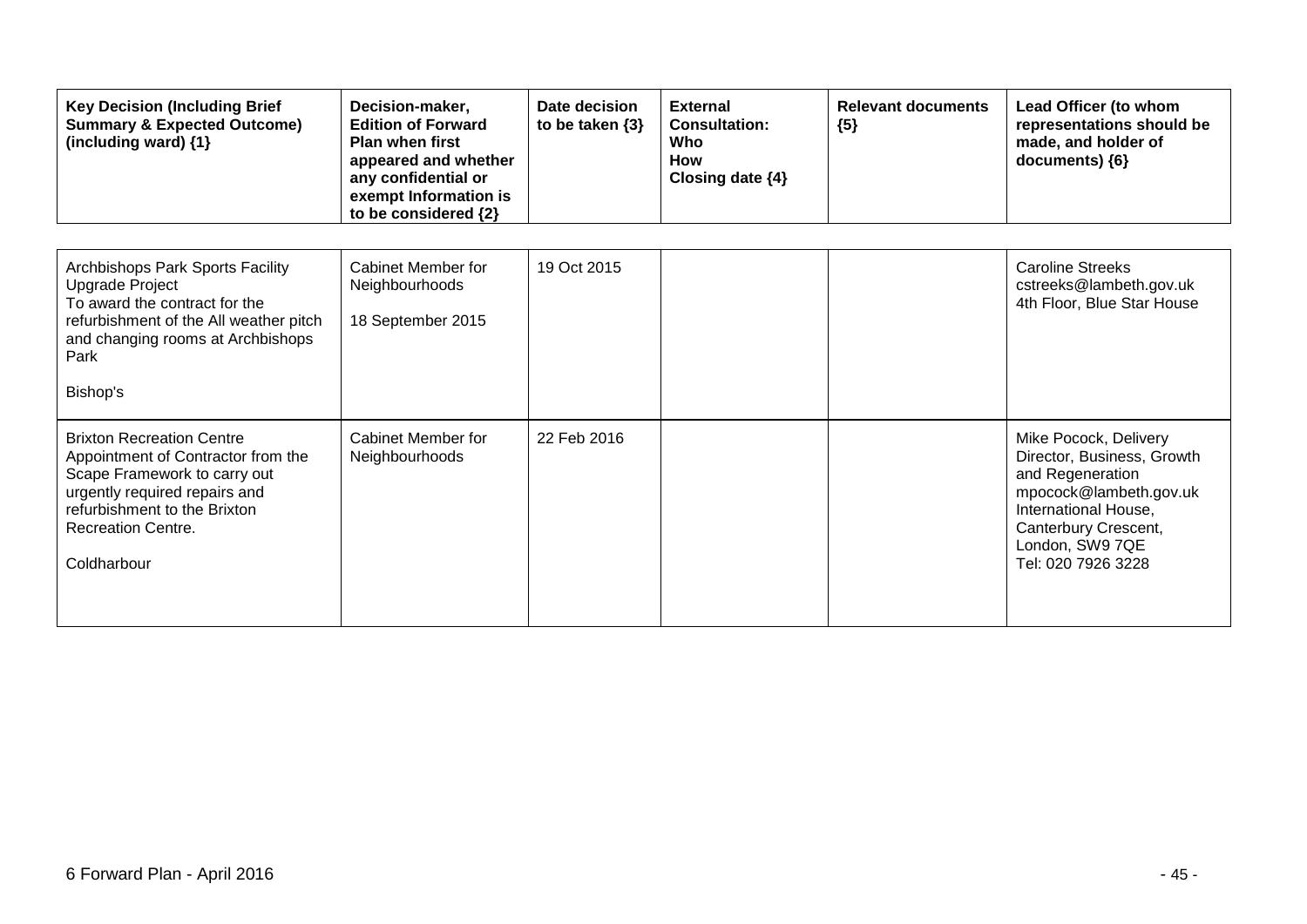| <b>Key Decision (Including Brief</b><br><b>Summary &amp; Expected Outcome)</b><br>(including ward) {1}                                                                                       | Decision-maker,<br><b>Edition of Forward</b><br><b>Plan when first</b><br>appeared and whether<br>any confidential or<br>exempt Information is<br>to be considered {2}                                      | Date decision<br>to be taken $\{3\}$ | <b>External</b><br><b>Consultation:</b><br>Who<br>How<br>Closing date $\{4\}$ | <b>Relevant documents</b><br>${5}$ | Lead Officer (to whom<br>representations should be<br>made, and holder of<br>documents) {6}                                                                                                          |
|----------------------------------------------------------------------------------------------------------------------------------------------------------------------------------------------|-------------------------------------------------------------------------------------------------------------------------------------------------------------------------------------------------------------|--------------------------------------|-------------------------------------------------------------------------------|------------------------------------|------------------------------------------------------------------------------------------------------------------------------------------------------------------------------------------------------|
| <b>Tree Maintenance Services</b><br>To extend the existing Tree<br>Maintenance Service contract by<br>approximately 10 months to enable<br>the tendering process to take place.<br>All Wards | Cabinet Member for<br>Neighbourhoods<br>Part exempt<br>Information relating to<br>the financial or business<br>affairs of any particular<br>person (including the<br>authority holding that<br>information) | 7 Mar 2016                           |                                                                               |                                    | Michael C Clarke, Public<br><b>Environment Manager</b><br>mcclarke@lambeth.gov.uk<br>1st Floor, Service Team<br>House, 185-205<br>Shakespeare Road, London,<br><b>SE24 0PZ</b><br>Tel: 020 7926 0528 |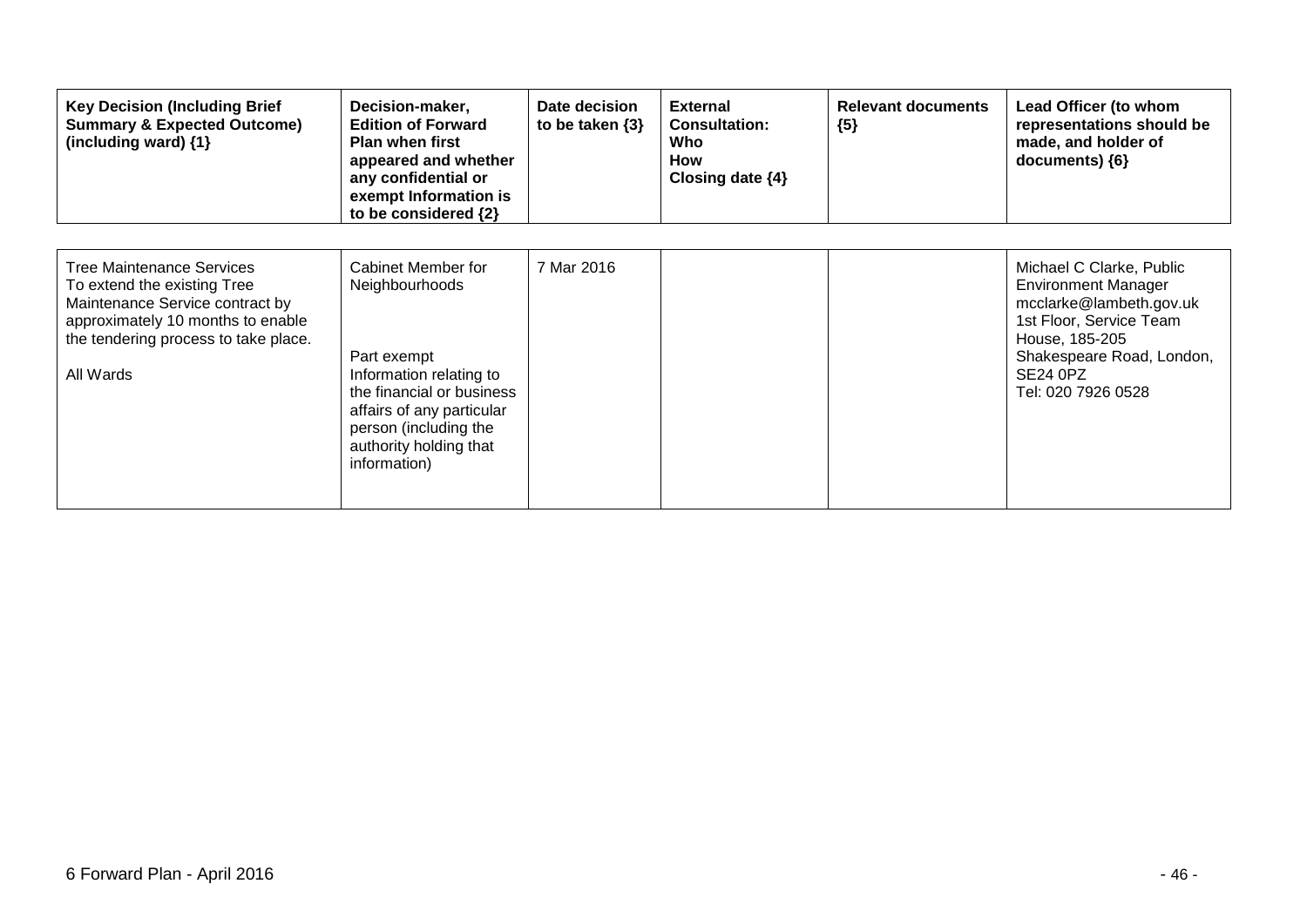| <b>Key Decision (Including Brief</b><br><b>Summary &amp; Expected Outcome)</b><br>(including ward) {1}                                                                                                                                                                                                                                                                                                                                                                                                                                                                          | Decision-maker,<br><b>Edition of Forward</b><br><b>Plan when first</b><br>appeared and whether<br>any confidential or<br>exempt Information is<br>to be considered {2} | Date decision<br>to be taken $\{3\}$      | <b>External</b><br><b>Consultation:</b><br>Who<br>How<br>Closing date {4} | <b>Relevant documents</b><br>${5}$ | Lead Officer (to whom<br>representations should be<br>made, and holder of<br>documents) {6} |
|---------------------------------------------------------------------------------------------------------------------------------------------------------------------------------------------------------------------------------------------------------------------------------------------------------------------------------------------------------------------------------------------------------------------------------------------------------------------------------------------------------------------------------------------------------------------------------|------------------------------------------------------------------------------------------------------------------------------------------------------------------------|-------------------------------------------|---------------------------------------------------------------------------|------------------------------------|---------------------------------------------------------------------------------------------|
| Decision on contract extension of<br>VAWG community provision under<br>waiver<br>Intention to extend Gaia Centre<br>contract under waiver from 1 April<br>2016 until 31 March 2017. The waiver<br>value is just over 500k and so this will<br>need to be approved by Procurement<br>Board (PB) and placed on Forward<br>Plan.<br>We will also be requesting permission<br>to extend our refuge provision, under<br>waiver, for one more year.<br>Re-commissioning of all VAWG<br>provision is due to commence in<br>Summer 2016 with new contracts in<br>place by 1 April 2017. | Cabinet Member for<br>Neighbourhoods<br>19 Feb 2016                                                                                                                    | Between 21<br>Mar 2016 and<br>21 Jun 2016 |                                                                           |                                    | Jade Holvey, VAWG<br>Programme Manager<br>JHolvey@lambeth.gov.uk                            |